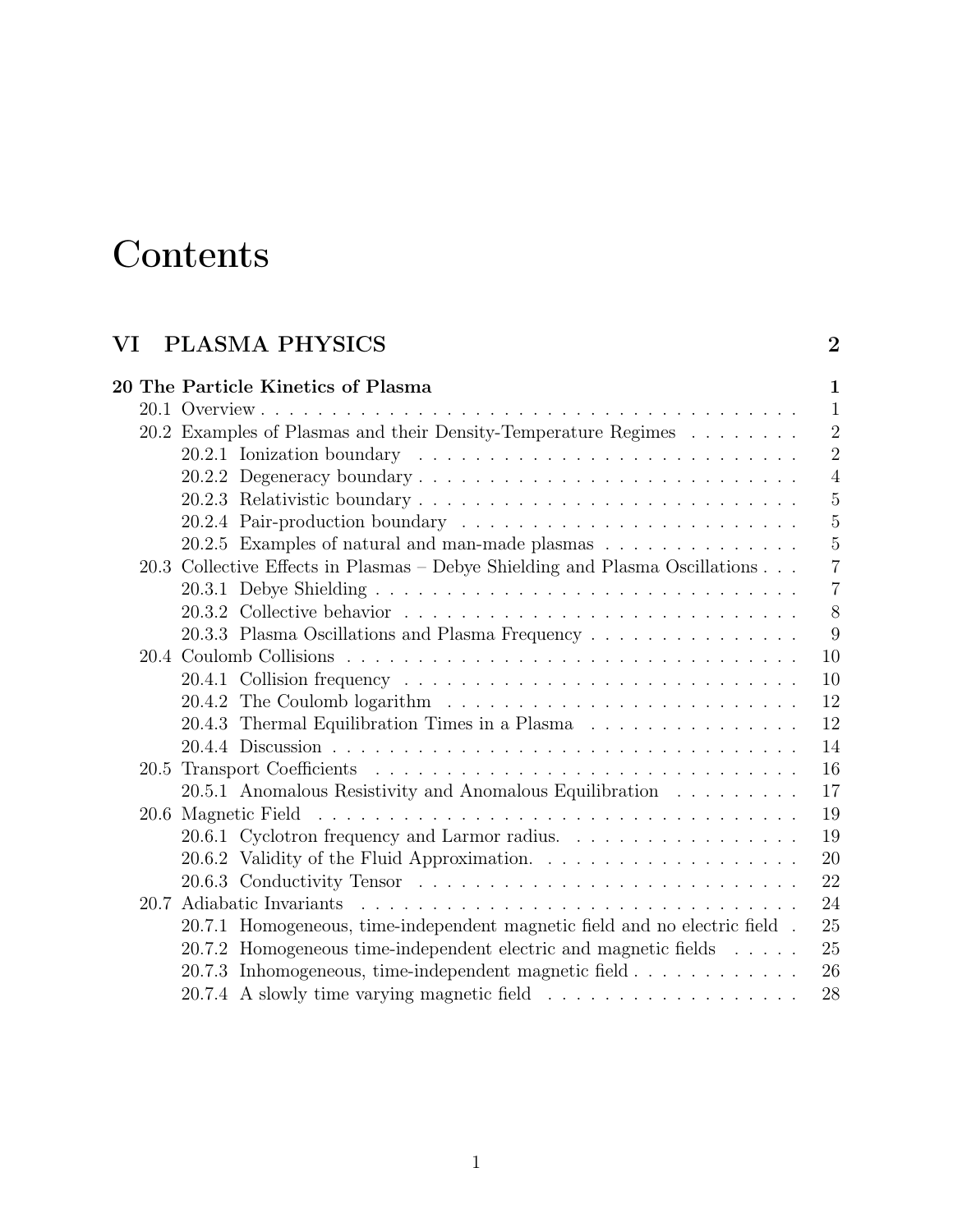# Part VI PLASMA PHYSICS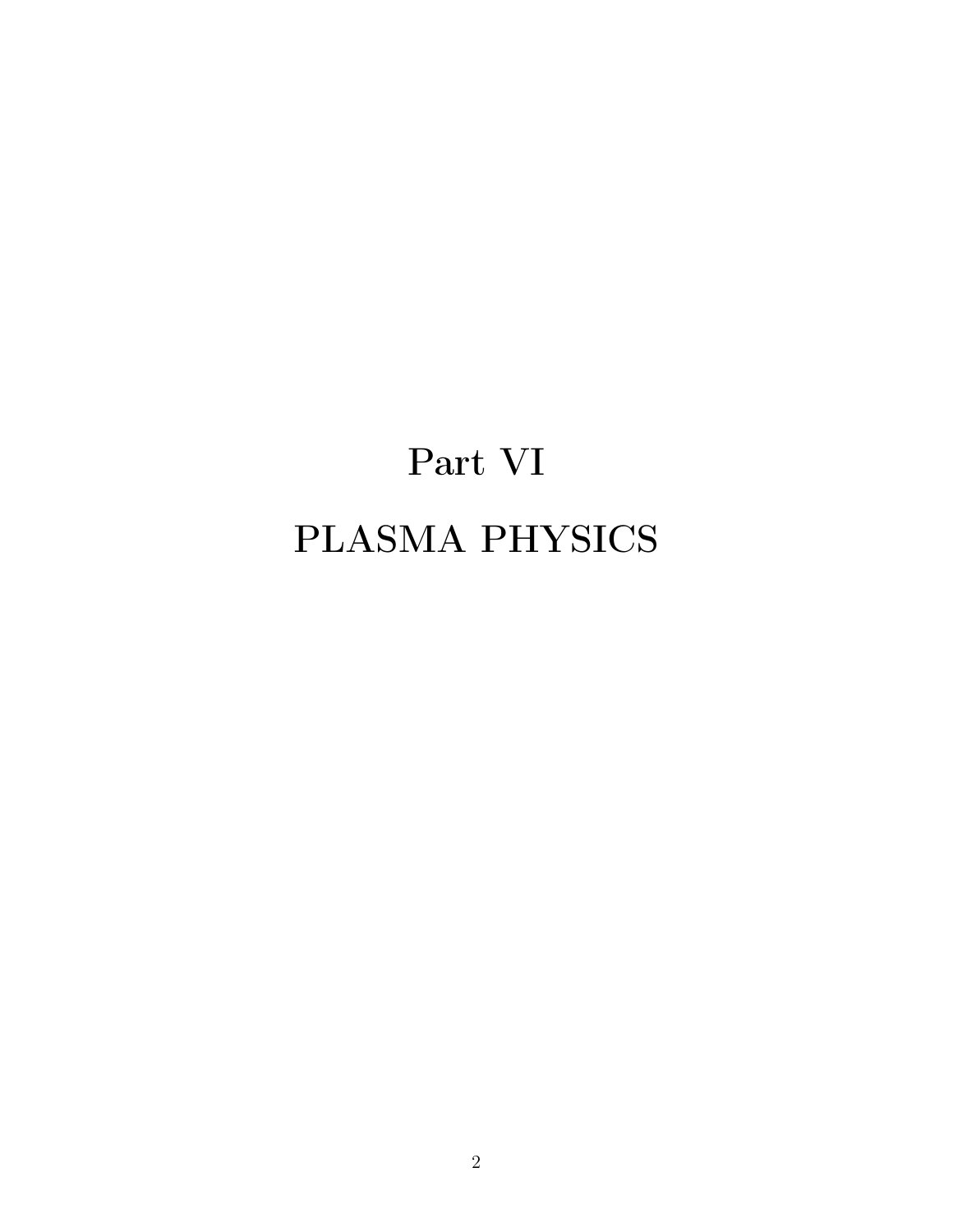# Plasma Physics

#### Version 1220.1.K.pdf, September 7, 2012

A plasma is a gas that is significantly ionized (through heating or photoionization) and thus is composed of electrons and ions, and that has a low enough density to behave classically, i.e. to obey Maxwell-Boltzmann statistics rather than Fermi-Dirac or Bose-Einstein. Plasma physics originated in the nineteenth century, in the study of gas discharges (Crookes 1879). However, it was soon realized that plasma is also the key to understanding the propagation of radio waves across the Atlantic (Heaviside 1902). The subject received a further boost in the early 1950s, with the start of the controlled (and the uncontrolled) thermonuclear fusion program. The various confinement devices described in the preceding chapter are intended to hold plasma at temperatures as high as  $\sim 10^8$  K; the difficulty of this task has turned out to be an issue of plasma physics as much as MHD. After fusion, the next new venue for plasma research was extraterrestrial. Although it was already understood that the Earth was immersed in a tenuous outflow of ionized hydrogen known as the solar wind, the dawn of the space age in 1957 also initiated experimental space plasma physics. More recently, the interstellar and intergalactic media beyond the solar system as well as exotic astronomical objects like quasars and pulsars have allowed us to observe plasmas under quite extreme conditions, irreproducible in any laboratory experiment.

The dynamical behavior of a plasma is more complex than the dynamics of the gases and fluids we have met so far. This dynamical complexity has two main origins:

- (i) The dominant form of interparticle interaction in a plasma, Coulomb scattering, is so weak that the mean free paths of the electrons and ions are often larger than the plasma's macroscopic length scales. This allows the particles' momentum distribution functions to deviate seriously from their equilibrium Maxwellian forms and, in particular, to be highly anisotropic.
- (ii) The electromagnetic fields in a plasma are of long range. This allows charged particles to couple to each other electromagnetically and act in concert as modes of excitation (plasma waves or plasmons) that behave like single dynamical entities. Much of plasma physics consists of the study of the properties and interactions of these modes.

The dynamical behavior of a plasma depends markedly on frequency. At the lowest of frequencies, the ions and electrons are locked together by electrostatic forces and behave like an electrically conducting fluid; this is the regime of magnetohydrodynamics (MHD; Chap. 19). At somewhat higher frequencies, the electrons and the ions can move relative to each other,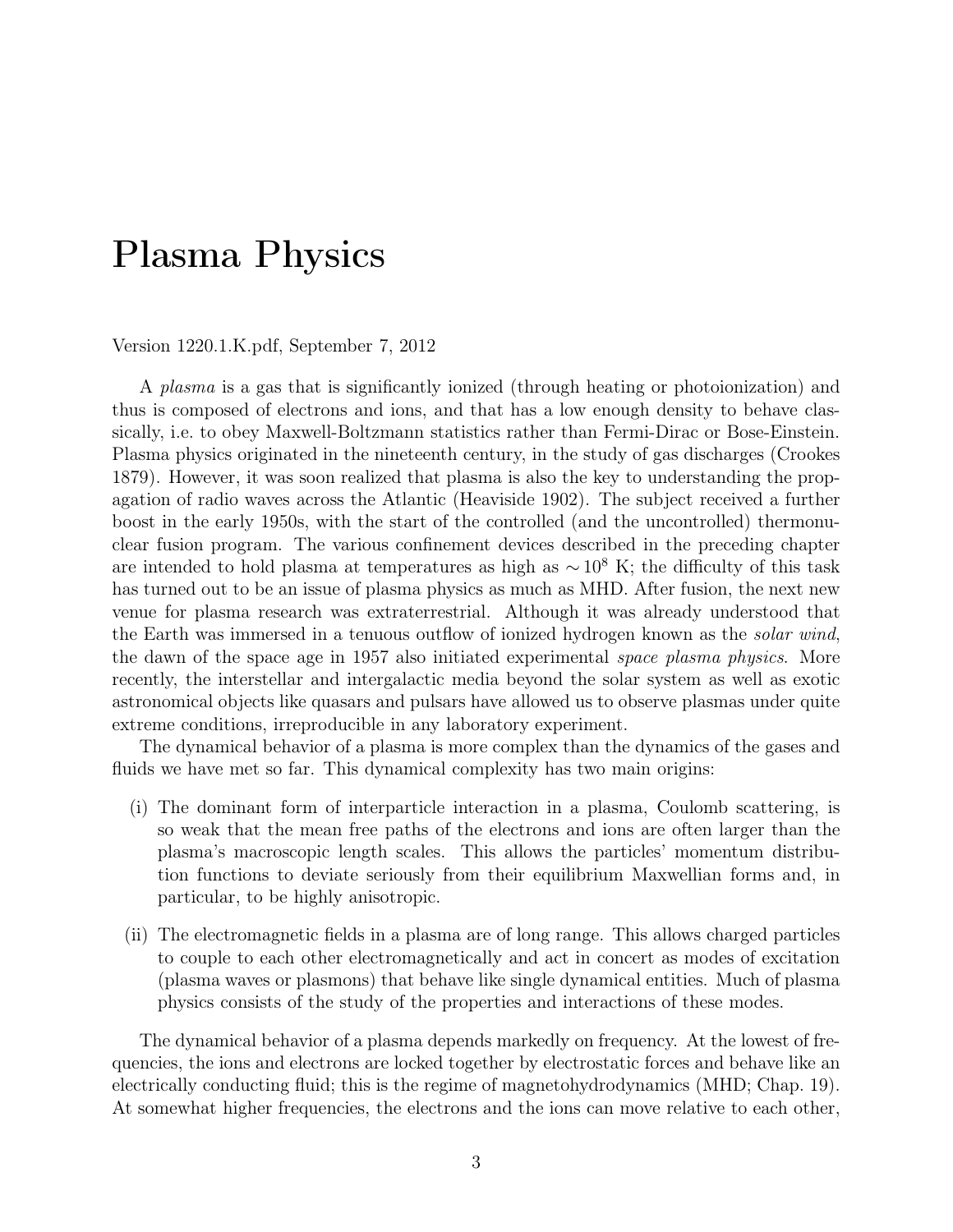behaving like two separate, interpenetrating fluids; we shall study this two-fluid regime in Chap. 21. At still higher frequencies, complex dynamics are supported by momentum space anisotropies and can be analyzed using a variant of the kinetic-theory collisionless Boltzmann equation that we introduced in Chap. 3. We shall study such dynamics in Chap. 22. In the two-fluid and collisionless-Boltzmann analyses of Chaps. 21 and 22, we focus on phenomena that can be treated as linear perturbations of an equilibrium state. However, the complexities and long mean free paths of plasmas also produce rich nonlinear phenomena; we shall study some of these in Chap. 23. As a foundation for the dynamical studies in Chaps. 21, 22, and 23, we develop in Chap. 20 detailed insights into the microscopic structure of a plasma.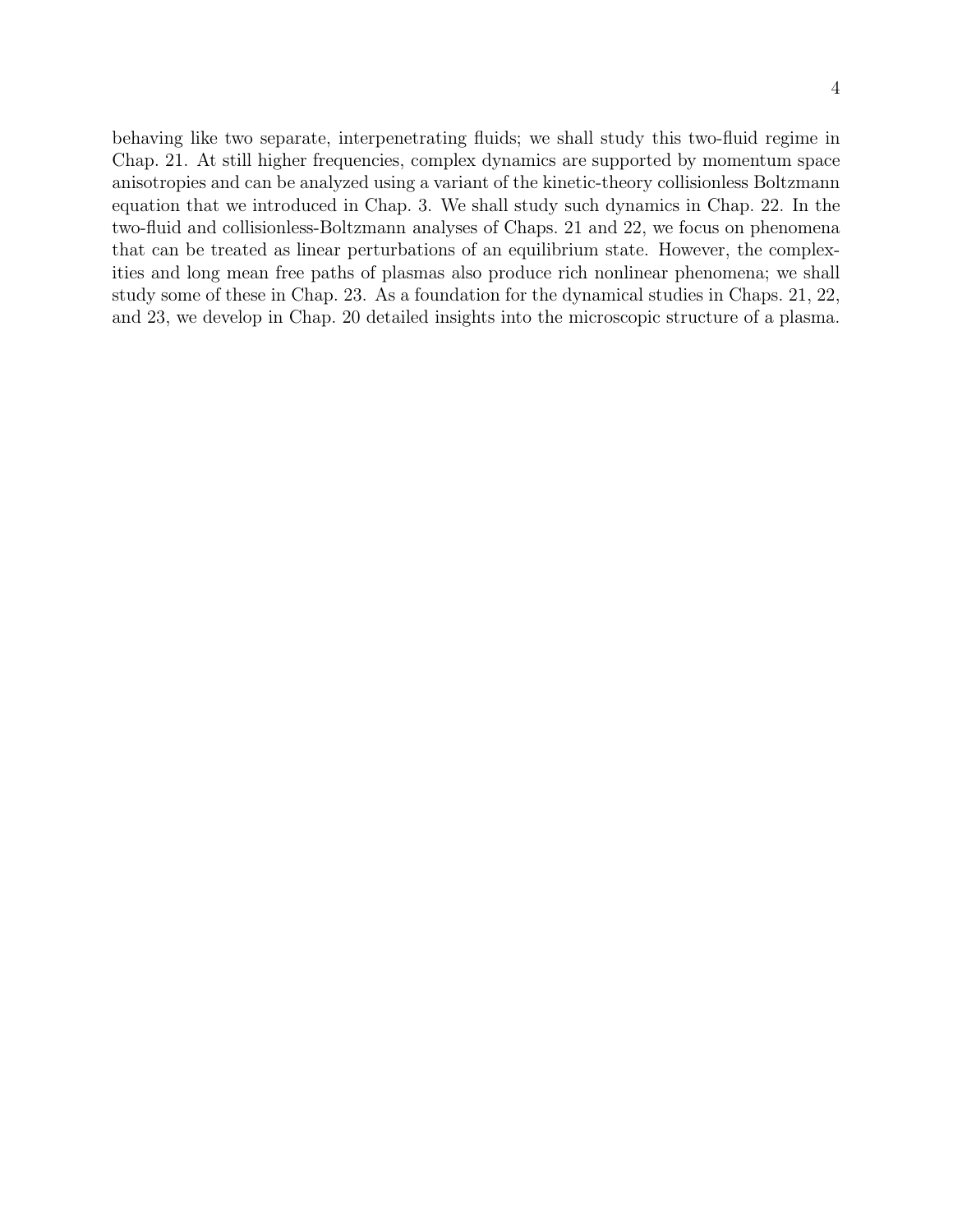# Chapter 20

# The Particle Kinetics of Plasma

Version 1220.1.K.pdf, September 7, 2012

Please send comments, suggestions, and errata via email to kip@caltech.edu or on paper to Kip Thorne, 350-17 Caltech, Pasadena CA 91125

#### Box 20.1 Reader's Guide

- This chapter relies significantly on portions of nonrelativistic kinetic theory as developed in Chap. 3.
- It also relies a bit but not greatly on portions of magnetohydrodynamics as developed in Chap. 19.
- The remaining chapters 21–23 of Part VI, Plasma Physics, rely heavily on this chapter.

# 20.1 Overview

The preceding chapter, Chap. 19, can be regarded as a transition from fluid mechanics toward plasma physics: In the context of a magnetized plasma, it described equilibrium and low-frequency dynamical phenomena using fluid-mechanics techniques. In this chapter, we prepare for more sophisticated descriptions of a plasma by introducing a number of elementary foundational concepts peculiar to plasma, and by exploring a plasma's structure on the scale of individual particles using elementary techniques from kinetic theory.

Specifically, in Sec. 20.2 we identify the region of densities and temperatures in which matter, in statistical equilibrium, takes the form of a plasma, and we meet a number of specific examples of plasmas that occur in Nature and in the laboratory. Then in Sec. 20.3 we study two phenomena that are important for plasmas: the collective manner in which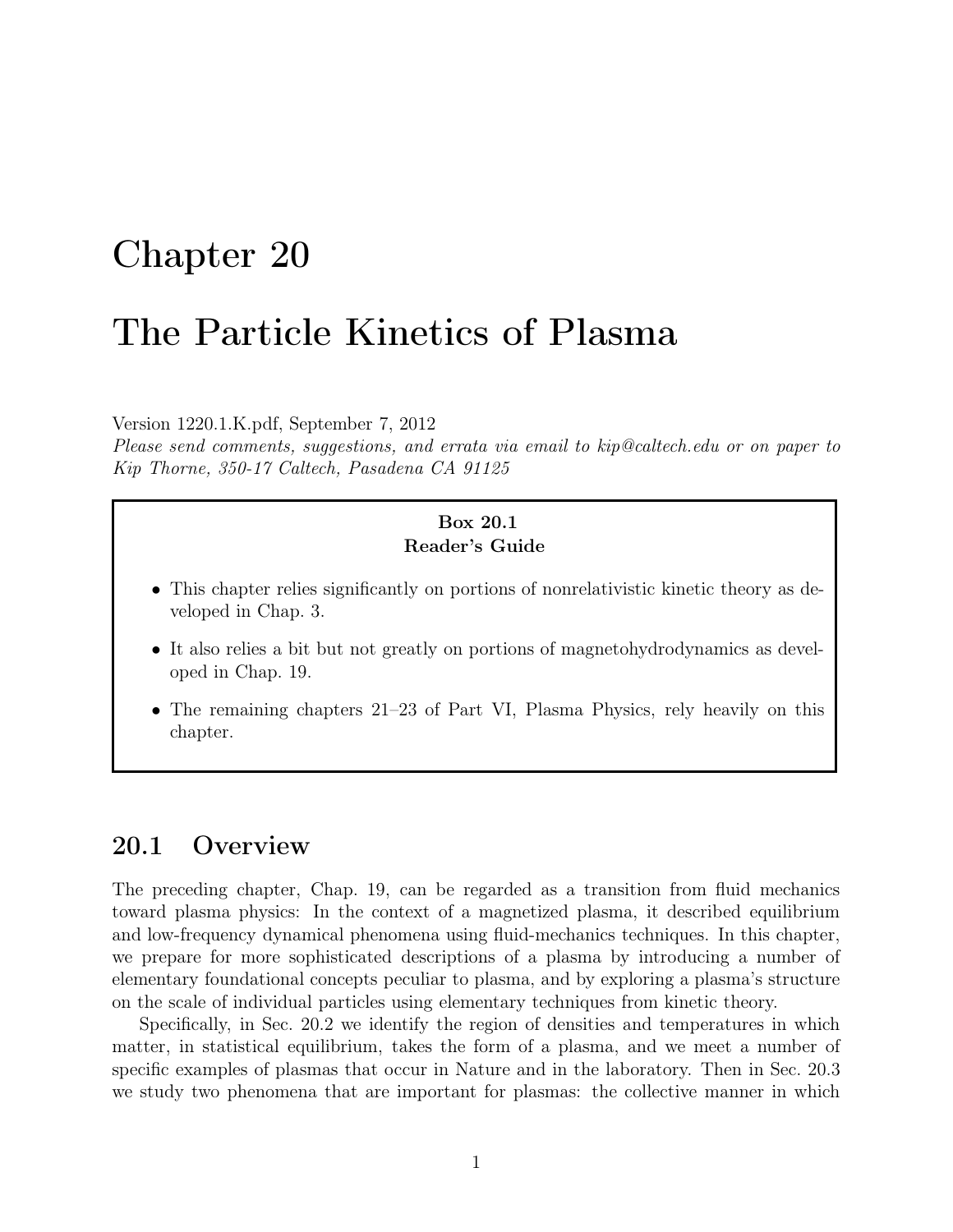large numbers of electrons and ions shield out the electric field of a charge in a plasma (Debye shielding), and oscillations of a plasma's electrons relative to its ions (plasma oscillations).

In Sec. 20.4, we study the Coulomb scattering by which a plasma's electrons and ions deflect an individual charged particle from straight-line motion and exchange energy with it. We then examine the statistical properties of large numbers of such Coulomb scatterings most importantly, the rates (inverse timescales) for the velocities of a plasma's electrons and ions to isotropize, and the rates for them to thermalize. Our calculations reveal that Coulomb scattering is so weak that, in most plasmas encountered in Nature, it is unlikely to produce isotropized or thermalized velocity distributions. In Sec. 20.5 we give a brief preview of the fact that in real plasmas the scattering of electrons and ions off collective plasma excitations *(plasmons)* will often isotropize and thermalize their velocities far faster than would Coulomb scattering, and will cause many real plasmas to be far more isotropic and thermalized than our Coulomb-scattering analyses suggest. We shall explore this "anomalous" behavior in Chaps. 22 and 23. Finally, in Sec. 20.5 we use the statistical properties of Coulomb scatterings to derive a plasma's transport coefficients, specifically its electrical and thermal conductivities, for situations where Coulomb scattering dominates over particleplasmon scattering.

Most plasmas are significantly magnetized. This introduces important new features into their dynamics which we describe in Sec. 20.6: cyclotron motion (the spiraling of particles around magnetic field lines), a resulting anisotropy of the plasma's pressure (different pressure along and orthogonal to the field lines), and the split of a plasma's adiabatic index into four different adiabatic indices for four different types of compression. Finally, in Sec. 20.7, we examine the motion of an individual charged particle in a slightly inhomogeneous and slowly time varying magnetic field, and we describe *adiabatic invariants* which control that motion in easily understood ways.

# 20.2 Examples of Plasmas and their Density-Temperature Regimes

The density-temperature regime in which matter behaves as a nonrelativistic plasma is shown in Fig. 20.1. In this figure, and in most of Part VI, we shall confine our attention to pure hydrogen plasma comprising protons and electrons. Many plasmas contain large fractions of other ions, which can have larger charges and do have greater masses than protons. This generalization introduces few new issues of principle so, for simplicity, we shall eschew it and shall focus on a hydrogen plasma.

The boundaries of the plasma regime in Fig. 20.1 are dictated by the following considerations:

#### 20.2.1 Ionization boundary

We shall be mostly concerned with *fully* ionized plasmas, even though partially ionized plasmas such as the ionosphere are often encountered in physics, astronomy, and engineering. The plasma regime's ionization boundary is the bottom curve in Fig. 20.1, at a temperature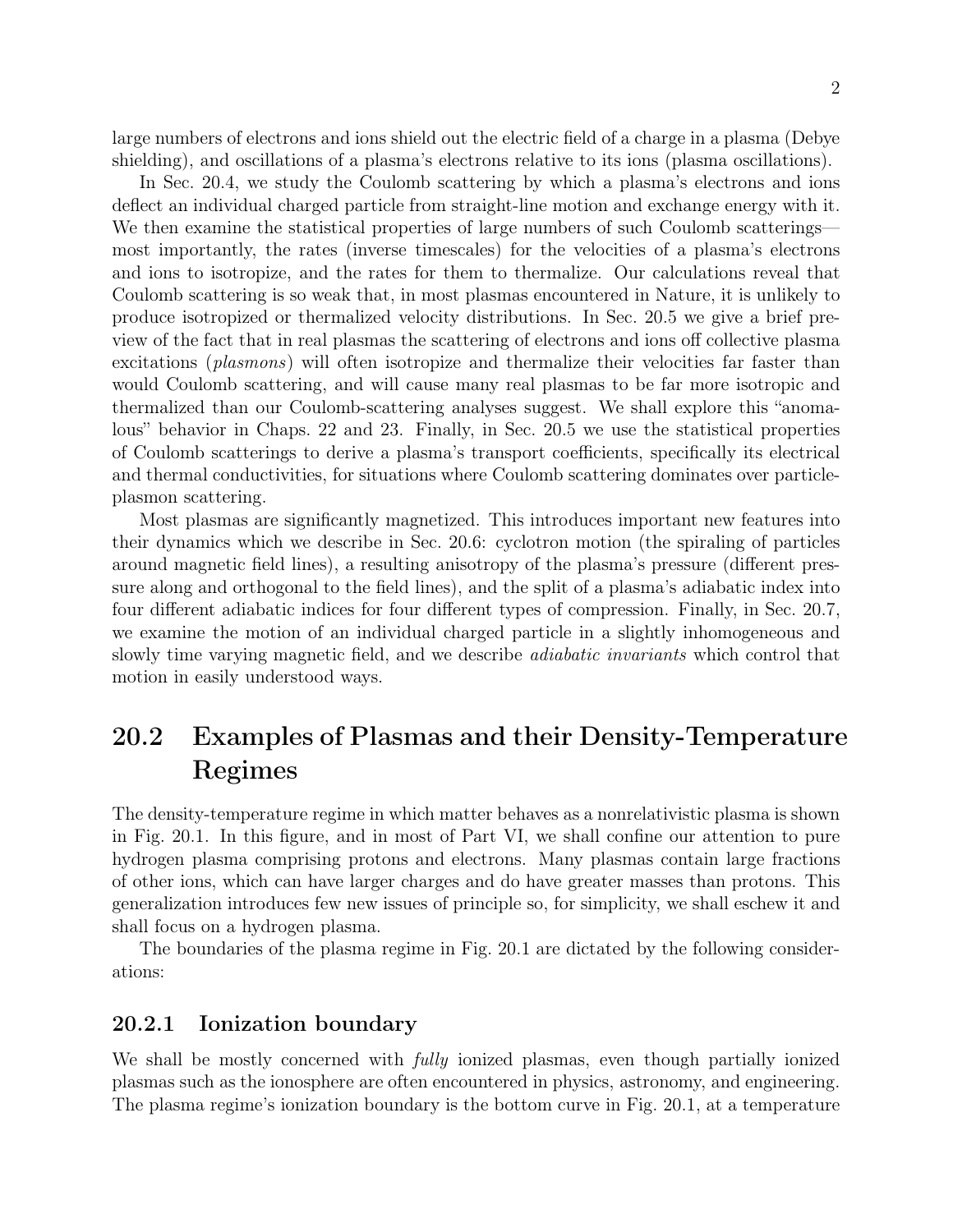

Fig. 20.1: The density-temperature regime in which matter, made largely of hydrogen, behaves as a nonrelativistic plasma. The densities and temperatures of specific examples of plasmas are indicated by dashed lines. The number density of electrons  $n$  is shown horizontally at the top, and the corresponding mass density  $\rho$  is shown at the bottom. The temperature T is shown at the left in degrees Kelvin, and at the right  $k_BT$  is shown in keV, thousands of electron volts.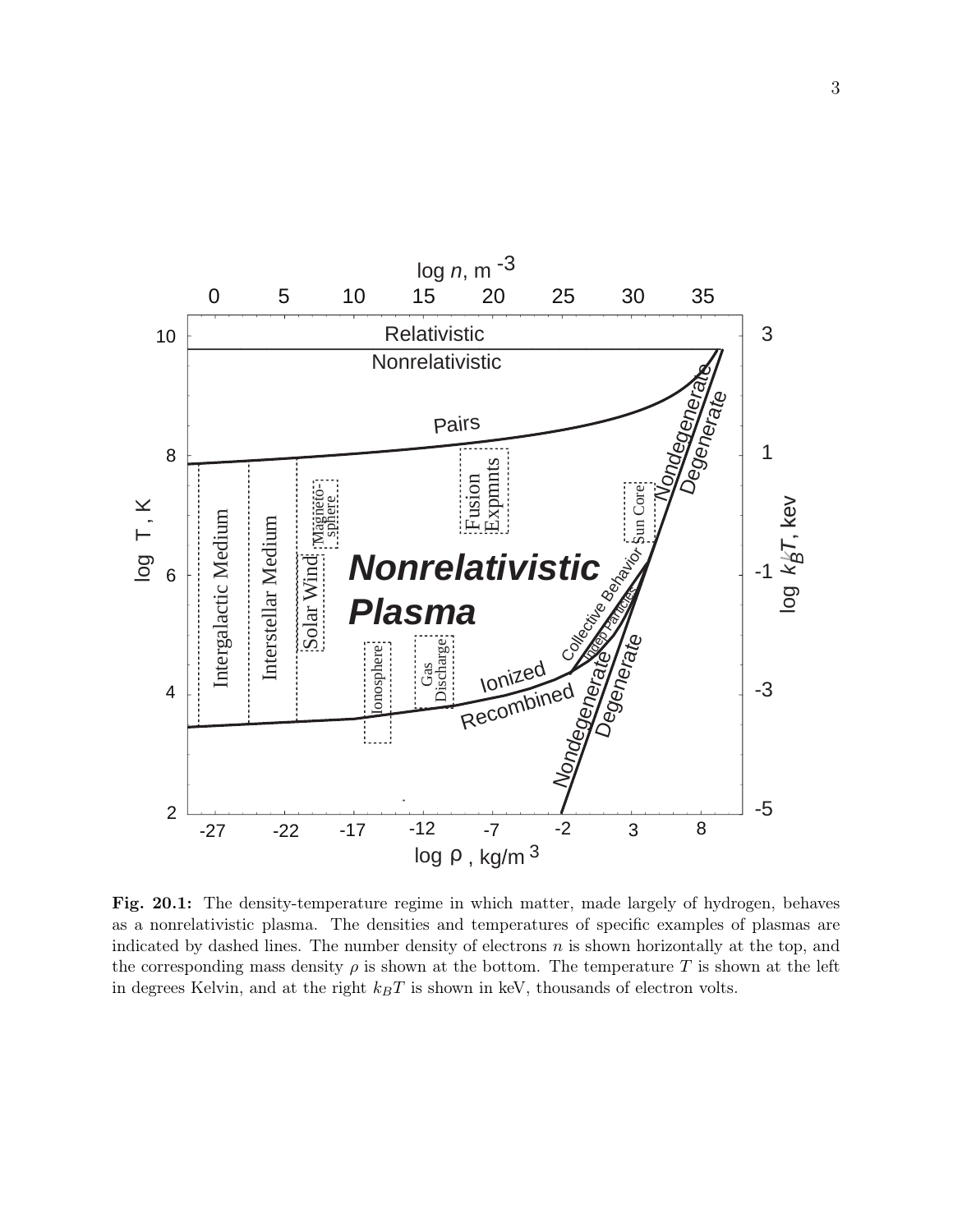of a few thousand degrees. This boundary is dictated by chemical equilibrium for the reaction

$$
H \leftrightarrow p + e \tag{20.1}
$$

as described by the Saha equation (Ex. 4.6):

$$
\frac{n_e n_p}{n_H} = \frac{(2\pi m_e k_B T)^{3/2}}{h^3} e^{-I_P/k_B T} \tag{20.2}
$$

Here  $n_e$ ,  $n_p$ ,  $n_H$  are the number densities of electrons, protons, and neutral Hydrogen atoms (at the relevant temperatures hydrogen molecules have dissociated into individual atoms); T is temperature;  $m_e$  is the electron rest mass; h is Planck's constant;  $k_B$  is Boltzmann's constant; and  $I_P = 13.6$  eV is the ionization potential of hydrogen—i.e., the binding energy of its ground state. The boundary plotted in Fig. 20.1 is that of 50 percent ionization, i.e.,  $n_e = n_p = n_H = \rho/2m_H$  (with  $m_H$  the mass of a hydrogen atom); but because of the exponential factor in Eq. (20.2), the line of 90 percent ionization is virtually indistinguishable from that of 50 percent ionization on the scale of the figure. Using the rough equivalence 1 eV≅  $10<sup>4</sup>$  K, we might have expected that the ionization boundary would correspond to a temperature  $T \sim I_P / k_B \sim 10^5$  K. However this is true only near the degeneracy boundary (see below). When the plasma is strongly non-degenerate, ionization occurs at a significantly lower temperature due to the vastly greater number of states available to an electron when free than when bound in a hydrogen atom. Equivalently, at low densities, once a Hydrogen atom has been broken up into an electron plus a proton, the electron (or proton) must travel a large distance before encountering another proton (or electron) with which to recombine, making a new Hydrogen atom; as a result, equilibrium occurs at a lowered temperature, where the ionization rate is thereby lowered to match the smaller recombination rate.

#### 20.2.2 Degeneracy boundary

The electrons, with their small rest masses, become *degenerate* more easily than the protons or hydrogen atoms. The slanting line on the right side of Fig. 20.1 is the plasma's boundary of electron degeneracy. This boundary is determined by the demand that the mean occupation number of the electrons' single-particle quantum states not be  $\ll 1$ . In other words, the volume of phase space per electron, i.e. the product of the volumes of real space  $\sim n_e^{-1}$  and of momentum space  $\sim (m_e k_B T)^{3/2}$  occupied by each electron, should be comparable with the elementary quantum mechanical phase-space volume given by the uncertainty principle,  $h^3$ . Inserting the appropriate factors of order unity [cf. Eq.  $(3.39)$ ], this relation becomes the boundary equation

$$
n_e \simeq 2 \frac{(2\pi m_e k_B T)^{3/2}}{h^3} \,. \tag{20.3}
$$

When the electrons become degenerate (rightward of the degeneracy line in Fig. 20.1), as they do in a metal or a white dwarf star, the electron de Broglie wavelength becomes large compared with the mean interparticle spacing, and quantum mechanical considerations are of paramount importance.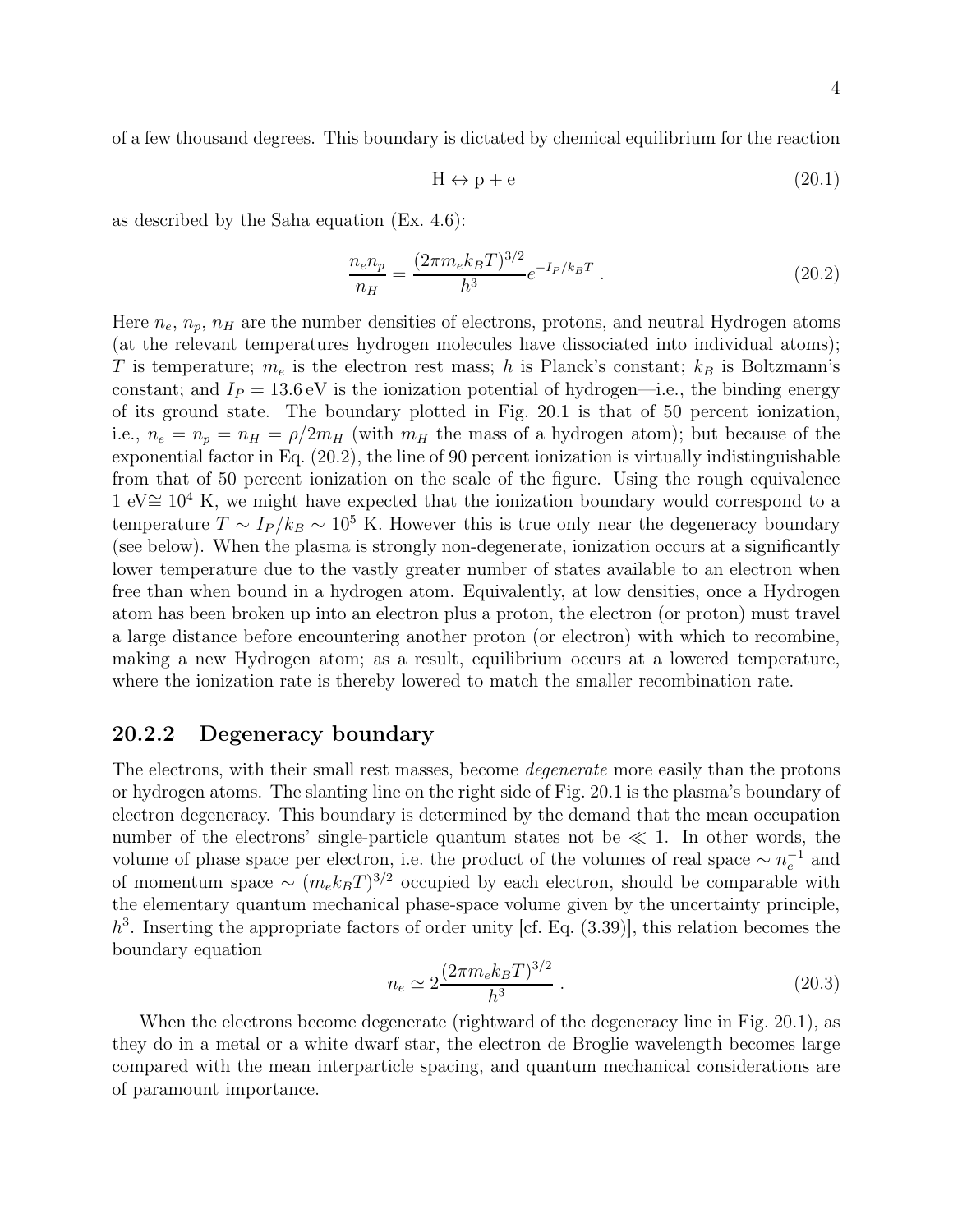#### 20.2.3 Relativistic boundary

Another important limit arises when the electron thermal speeds become relativistic. This occurs when

$$
T \sim m_e c^2 / k_B \sim 6 \times 10^9 \,\mathrm{K} \tag{20.4}
$$

(top horizontal line in Fig. 20.1). Although we shall not consider them much further, the properties of relativistic plasmas (above this line) are mostly analogous to those of nonrelativistic plasmas (below this line).

#### 20.2.4 Pair-production boundary

Finally, for plasmas in statistical equilibrium, electron-positron pairs are created in profusion at high enough temperatures. In Ex. 5.8 we showed that, for  $k_B T \ll m_e c^2$  but T high enough that pairs begin to form, the density of positrons divided by that of protons is

$$
\frac{n_+}{n_p} = \frac{1}{2y[y + (1 + y^2)^{1/2}]}, \quad \text{where } y \equiv \frac{1}{4}n_e \left(\frac{h}{\sqrt{2\pi m_e k_B T}}\right)^3 e^{m_e c^2 / k_B T}.
$$
 (20.5)

Setting this expression to unity gives the pair-production boundary. This boundary curve, labeled "Pairs" in Fig. 20.1, is similar in shape to the ionization boundary but shifted in temperature by  $\sim 2 \times 10^4 \sim \alpha_F^{-2}$ , where  $\alpha_F$  is the fine structure constant. This is because we are now effectively "ionizing the vacuum" rather than a hydrogen atom, and the "ionization potential of the vacuum" is  $\sim 2m_ec^2 = 4I_P/\alpha_F^2$ .

We shall encounter a plasma above the pair-production boundary, and thus with a profusion of electron-positron pairs, in our discussion of the early universe in Chap. 28.

#### 20.2.5 Examples of natural and man-made plasmas

Figure 20.1 and Table 20.1 show the temperature-density regions for the following plasmas:

- Laboratory gas discharge. The plasmas created in the laboratory by electric currents flowing through hot gas, e.g., in vacuum tubes, spark gaps, welding arcs, and neon and fluorescent lights.
- Controlled thermonuclear fusion experiments. The plasmas in which experiments for controlled thermonuclear fusion are carried out, e.g., in tokamaks.
- Ionosphere. The part of the earth's upper atmosphere (at heights of  $\sim 50 300$  km) that is partially photoionized by solar ultraviolet radiation.
- *Magnetosphere*. The plasma of high-speed electrons and ions that are locked onto the earth's dipolar magnetic field and slide around on its field lines at several earth radii.
- Sun's core. The plasma at the center of the sun, where fusion of hydrogen to form helium generates the sun's heat.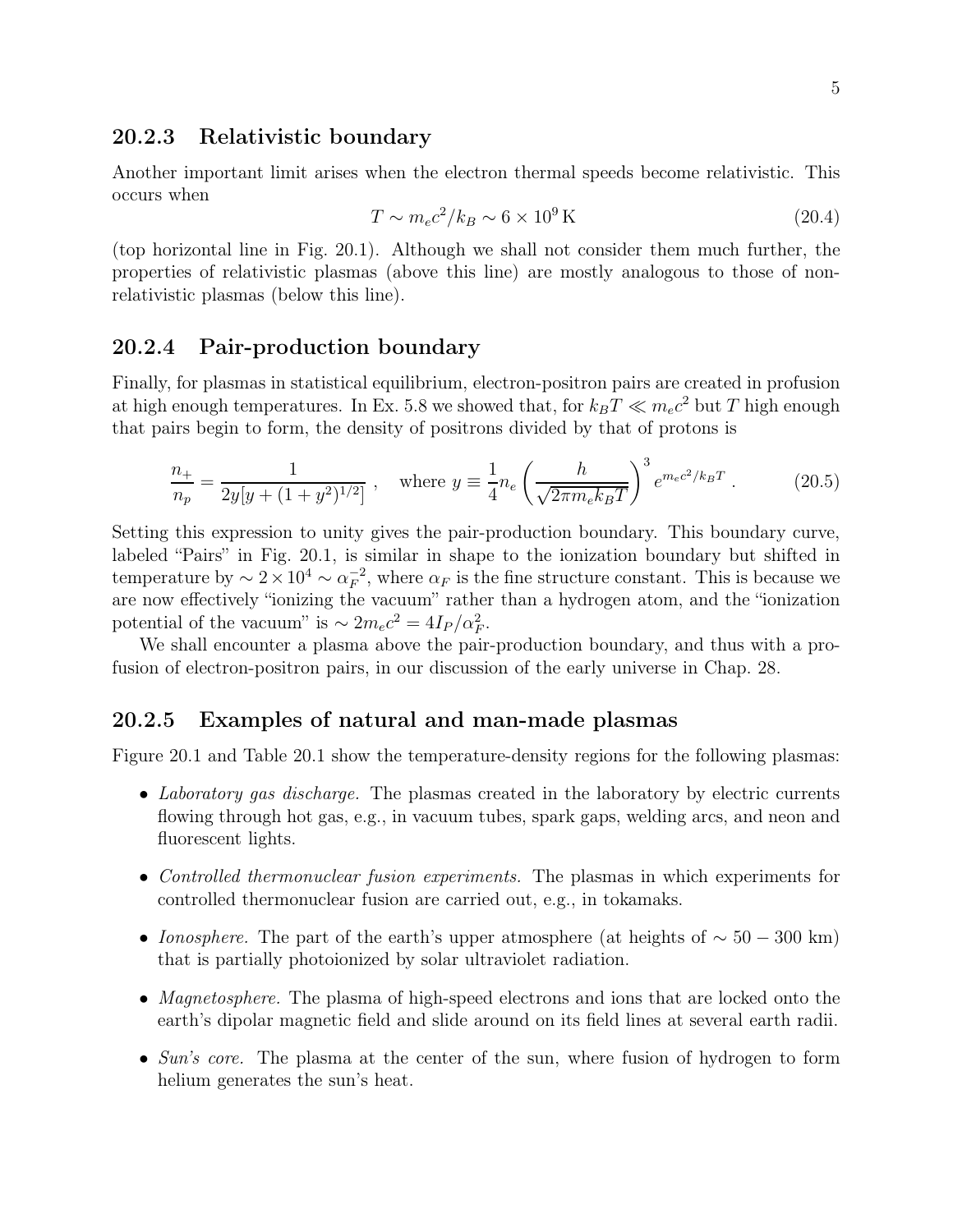| Plasma               | $n_e$     |                 | В          | $\lambda_D$ | $N_D$     | $\omega_n$      | $\nu_{ee}$        | $\omega_c$ | $r_L$     |
|----------------------|-----------|-----------------|------------|-------------|-----------|-----------------|-------------------|------------|-----------|
|                      | $-3$<br>m | K               | $\rm (T)$  | m           |           | $(S^{-1})$      | $\mathrm{s}^{-1}$ | $s^{-1}$   | m         |
| Gas discharge        | $10^{16}$ | $10^4$          |            | $10^{-4}$   | $10^{4}$  | $10^{10}$       | $10^{5}$          |            |           |
| Tokamak              | $10^{20}$ | $10^{8}$        | 10         | $10^{-4}$   | $10^{8}$  | $10^{12}$       | $10^{4}$          | $10^{12}$  | $10^{-5}$ |
| Ionosphere           | $10^{12}$ | $10^{3}$        | $10^{-5}$  | $10^{-3}$   | $10^{5}$  | $10^{8}$        | $10^{3}$          | $10^6$     | $10^{-1}$ |
| Magnetosphere        | $10^7$    | $10^{7}$        | $10^{-8}$  | $10^{2}$    | $10^{10}$ | $10^{5}$        | $10^{-8}$         | $10^3$     | $10^{4}$  |
| Solar core           | $10^{32}$ | $10^{7}$        |            | $10^{-11}$  |           | $10^{18}$       | $10^{16}$         |            |           |
| Solar wind           | $10^{6}$  | $10^{5}$        | $10^{-9}$  | 10          | $10^{11}$ | $10^{5}$        | $10^{-6}$         | $10^{2}$   | $10^{4}$  |
| Interstellar medium  | $10^5$    | 10 <sup>4</sup> | $10^{-10}$ | 10          | $10^{10}$ | 10 <sup>4</sup> | $10^{-5}$         | 10         | $10^{4}$  |
| Intergalactic medium |           | $10^{6}$        |            | $10^5$      | $10^{15}$ | $10^{2}$        | $10^{-13}$        |            |           |

Table 20.1: Representative electron number densities  $N_e$ , temperatures T and magnetic field strengths B, together with derived plasma parameters in a variety of environments. The derived parameters, discussed later in this chapter, are:  $\lambda_D$  the Debye length,  $N_D$  the Debye number,  $\omega_p$  the plasma frequency,  $\nu_{ee}$  the equilibration rate for electron energy,  $\omega_c$  the electron cyclotron frequency,  $r<sub>L</sub>$ , the electron Lamour radius. Values are given to order of magnitude as all of these environments are quite inhomogeneous.

- Solar wind. The wind of plasma that blows off the sun and outward through the region between the planets.
- Interstellar medium. The plasma, in our Galaxy, that fills the region between the stars; this plasma exhibits a fairly wide range of density and temperature as a result of such processes as heating by photons from stars, heating and compression by shock waves from supernovae, and cooling by thermal emission of radiation.
- Intergalactic medium. The plasma that fills the space outside galaxies and clusters of galaxies; we shall meet the properties and evolution of this intergalactic plasma in our study of cosmology, in the last chapter of this book.

Characteristic plasma properties in these various environments are collected in Table 20.1. In the next three chapters we shall study applications from all these environments.

#### \*\*\*\*\*\*\*\*\*\*\*\*\*\*\*\*\*\*\*\*\*\*\*\*\*\*\*\*

#### EXERCISES

Exercise 20.1 Derivation: Boundary of Degeneracy

Show that the condition  $n_e \ll (m_e k_B T)^{3/2}/h^3$  [cf. Eq. (20.3)] that electrons be nondegenerate is equivalent to the following statements:

- (a) The mean separation between electrons,  $l \equiv n_e^{-1/3}$ , is large compared to the de Broglie wavelength,  $\lambda_{dB} = \hbar/(momentum)$ , of an electron whose kinetic energy is  $k_BT$ .
- (b) The uncertainty in the location of an electron drawn at random from the thermal distribution is small compared to the average inter-electron spacing.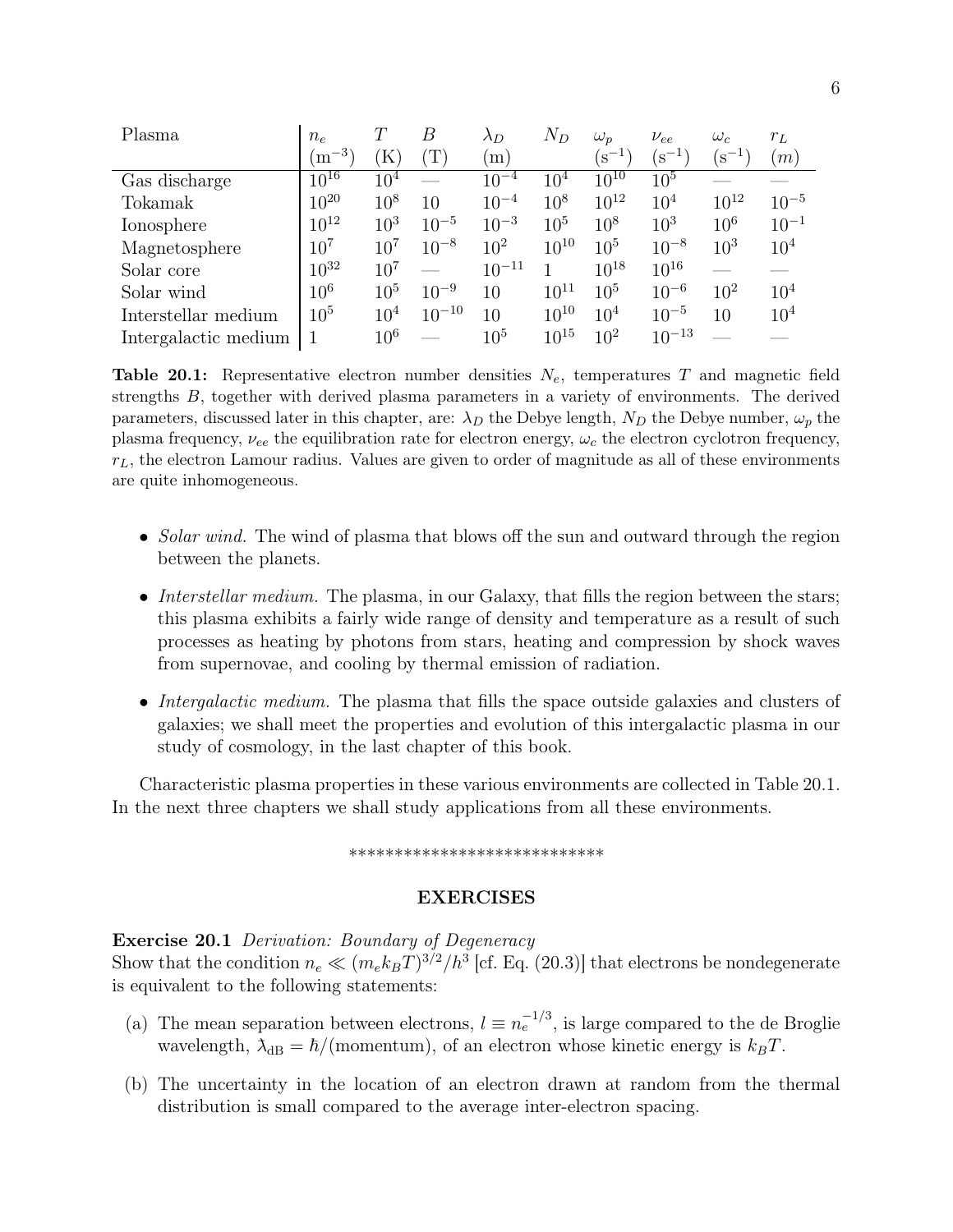(c) The quantum mechanical zero-point energy associated with squeezing each electron into a region of size  $l = n_e^{-1/3}$  is small compared to the electron's mean thermal energy  $k_BT$ .

\*\*\*\*\*\*\*\*\*\*\*\*\*\*\*\*\*\*\*\*\*\*\*\*\*\*\*\*

# 20.3 Collective Effects in Plasmas – Debye Shielding and Plasma Oscillations

In this section we introduce two key ideas that are associated with most of the collective effects in plasma dynamics: Debye shielding and plasma oscillations.

#### 20.3.1 Debye Shielding

Any charged particle inside a plasma attracts other particles with opposite charge and repels those with the same charge, thereby creating a net cloud of opposite charges around itself. This cloud shields the particle's own charge from external view; i.e., it causes the particle's Coulomb field to fall off exponentially at large radii, rather than falling off as  $1/r^2$ .

This Debye shielding of a particle's charge can be demonstrated and quantified as follows: Consider a single fixed test charge Q surrounded by a plasma of protons and electrons. Denote the average densities of electrons and protons, as smooth functions of radius  $r$  from the test charge, by  $n_p(r)$ ,  $n_e(r)$ , and let the mean densities of electrons and protons (averaged over a large volume) be  $\bar{n}$ . (The mean electron and proton densities must be equal because of overall charge neutrality) Then the electrostatic potential  $\Phi(r)$  outside the particle satisfies Poisson's equation, which we write in SI units:<sup>2</sup>

$$
\nabla^2 \Phi = -\frac{(n_p - n_e)e}{\epsilon_0} - \frac{Q}{\epsilon_0} \delta(\mathbf{r}) . \qquad (20.6)
$$

(We denote the positive charge of a proton by  $+e$  and the negative charge of an electron by  $-e.$ )

A proton at radius r from the particle has an electrostatic potential energy  $e\Phi(r)$ . Correspondingly, the number density of protons at radius r is altered from  $\bar{n}$  by the Boltzmann factor  $\exp(-e\Phi/k_BT)$ ; and, similarly, the density of electrons is altered by  $\exp(+e\Phi/k_BT)$ :

$$
n_p = \bar{n} \exp(-e\Phi/k_B T) \simeq \bar{n}(1 - e\Phi/k_B T) ,
$$
  
\n
$$
n_e = \bar{n} \exp(+e\Phi/k_B T) \simeq \bar{n}(1 + e\Phi/k_B T) ,
$$
\n(20.7)

<sup>1</sup>Analogous effects are encountered in condensed matter physics and quantum electrodynamics.

<sup>&</sup>lt;sup>2</sup>For those who prefer Gaussian units the translation is most easily effected by the transformations  $4\pi\epsilon_0 \rightarrow$ 1 and  $\mu_0/4\pi \to 1$ , and inserting factors of c by inspection using dimensional analysis. It is also useful to recall that 1 T≡ 10<sup>4</sup> Gauss and that the charge on an electron is  $-1.6 \times 10^{-19}$  C≡  $-4.8 \times 10^{-10}$  esu.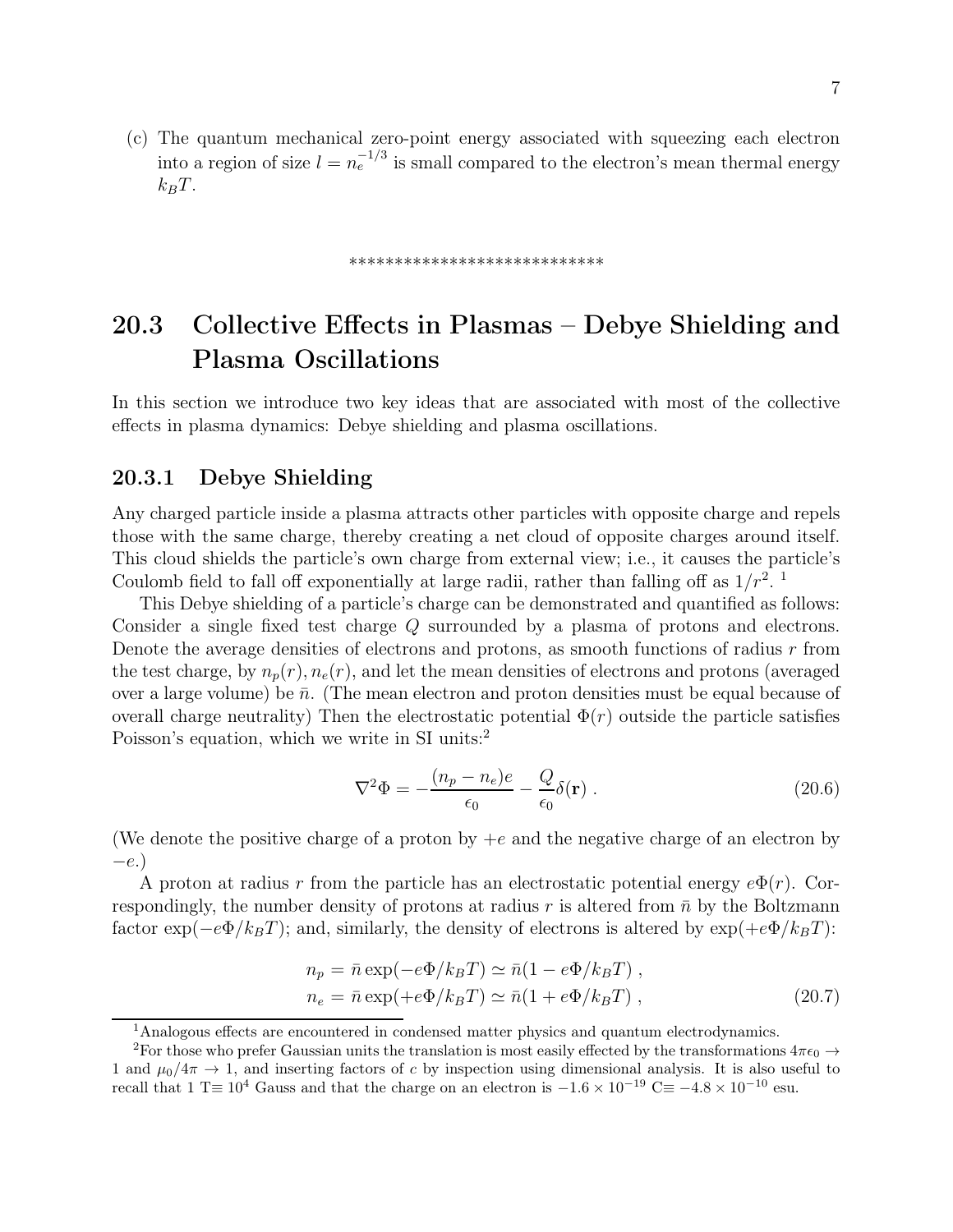where we have made a Taylor expansion of the Boltzmann factor valid for  $e\Phi \ll k_BT$ . By inserting the linearized versions of Eq. (20.7) into (20.6), we obtain

$$
\nabla^2 \Phi = \frac{2e^2 \bar{n}}{\epsilon_0 k_B T} \Phi - \frac{Q}{\epsilon_0} \delta(\mathbf{r}) \,. \tag{20.8}
$$

The spherically symmetric solution to this equation,

$$
\Phi = \frac{Q}{4\pi\epsilon_0 r} e^{-\sqrt{2}r/\lambda_D} \,,\tag{20.9}
$$

has the form of a Coulomb field with an exponential cutoff.<sup>3</sup> The characteristic lengthscale of the exponential cutoff,

$$
\lambda_D \equiv \left(\frac{\epsilon_0 k_B T}{\bar{n}e^2}\right)^{1/2} = 69 \left(\frac{T/1 \text{K}}{\bar{n}/1 \text{ m}^{-3}}\right)^{1/2} \text{ m},\tag{20.10}
$$

is called the Debye length. It is a rough measure of the size of the Debye shielding cloud that the charged particle carries with itself.

The charged particle could be some foreign charged object (not a plasma electron or proton), or equally well, it could be one of the plasma's own electrons or protons. Thus, we can think of each electron in the plasma as carrying with itself a positively charged Debye shielding cloud of size  $\lambda_D$ , and each proton as carrying a negatively charged cloud. Each electron and proton not only carries its own cloud; it also plays a role as one of the contributors to the clouds around other electrons and protons.

#### 20.3.2 Collective behavior

A charged particle's Debye cloud is almost always made of a huge number of electrons, and very nearly the same number of protons. It is only a tiny, time-averaged excess of electrons over protons (or protons over electrons) that produces the cloud's net charge and the resulting exponential decay of the electrostatic potential. Ignoring this tiny excess, the mean number of electrons in the cloud and the mean number of protons are roughly

$$
N_{\rm D} \equiv \bar{n} \frac{4\pi}{3} \lambda_D{}^3 = 1.4 \times 10^6 \frac{(T/1{\rm K})^{3/2}}{(\bar{n}/1 {\rm m}^{-3})^{1/2}} \,. \tag{20.11}
$$

This Debye number is large compared to unity throughout the density-temperature regime of plasmas, except for the tiny lower right-hand corner of Fig. 20.1. The boundary of that corner region (labeled "Collective behavior / Independent Particles") is given by  $N_D = 1$ . The upper left-hand side of that boundary has  $N_D \gg 1$  and is called the "regime of collective" behavior" because a huge number of particles are collectively responsible for the Debye cloud; this leads to a variety of collective dynamical phenomena in the plasma. The lower righthand side has  $N_D < 1$  and is called the "regime of independent particles" because in it

<sup>&</sup>lt;sup>3</sup>In nuclear physics this potential is known as a Yukawa potential.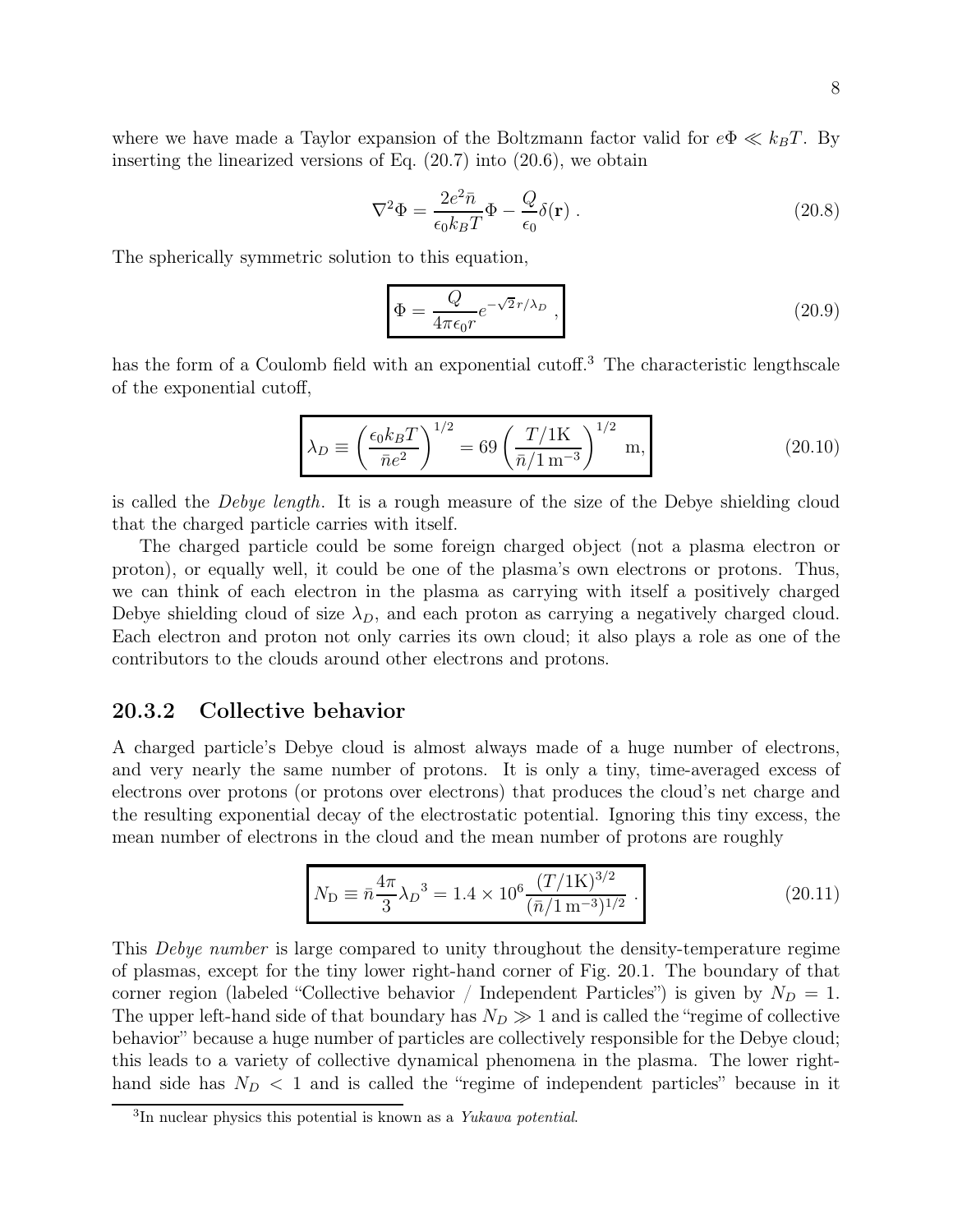collective phenomena are of small importance. In this book we shall restrict ourselves to the huge regime of collective behavior and ignore the tiny regime of independent particles.

Characteristic values for the Debye length and Deye number in a variety of environments are listed in Table 20.1.

#### 20.3.3 Plasma Oscillations and Plasma Frequency

Of all the dynamical phenomena that can occur in a plasma, perhaps the most important is a relative oscillation of the plasma's electrons and protons. A simple, idealized version of this plasma oscillation is depicted in Fig. 20.2. Suppose for the moment that the protons are all fixed and displace the electrons rightward (in the  $x$ -direction) with respect to the protons by an amount  $\xi$ , thereby producing a net negative charge per unit area  $-e\bar{n}\xi$  at the right end of the plasma, a net positive charge per unit area  $+e\bar{n}\xi$  at the left end, and a corresponding electric field  $E = e\bar{n}\xi/\epsilon_0$  in the x-direction throughout the plasma. The electric field pulls on the plasma's electrons and protons, giving the electrons an acceleration  $d^2\xi/dt^2 = -eE/m_e$  and the protons an acceleration smaller by  $m_e/m_p = 1/1836$ , which we shall neglect. The result is an equation of motion for the electrons' collective displacement:

$$
\frac{d^2\xi}{dt^2} = -\frac{e}{m_e}E = -\frac{e^2\bar{n}}{\epsilon_0 m_e}\xi \,. \tag{20.12}
$$

Since Eq. (20.12) is a harmonic-oscillator equation, the electrons oscillate sinusoidally,  $\xi =$  $\xi_o \cos(\omega_p t)$ , at the plasma frequency

$$
\omega_p \equiv \left(\frac{\bar{n}e^2}{\epsilon_0 m_e}\right)^{1/2} = 56.4 \left(\frac{\bar{n}}{1 \,\mathrm{m}^{-3}}\right)^{1/2} \mathrm{s}^{-1} \,. \tag{20.13}
$$

Notice that this frequency of plasma oscillations depends only on the plasma density  $\bar{n}$ and not on its temperature or on the strength of any magnetic field that might be present. Note that if we define the electron thermal speed to be  $v_e \equiv (k_B T_e/m_e)^{1/2}$ , then  $\omega_p \equiv v_e/\lambda_D$ . In other words a thermal electron travels about a Debye length in a plasma oscillation



Fig. 20.2: Idealized depiction of the displacement of electrons relative to protons, which occurs during plasma oscillations.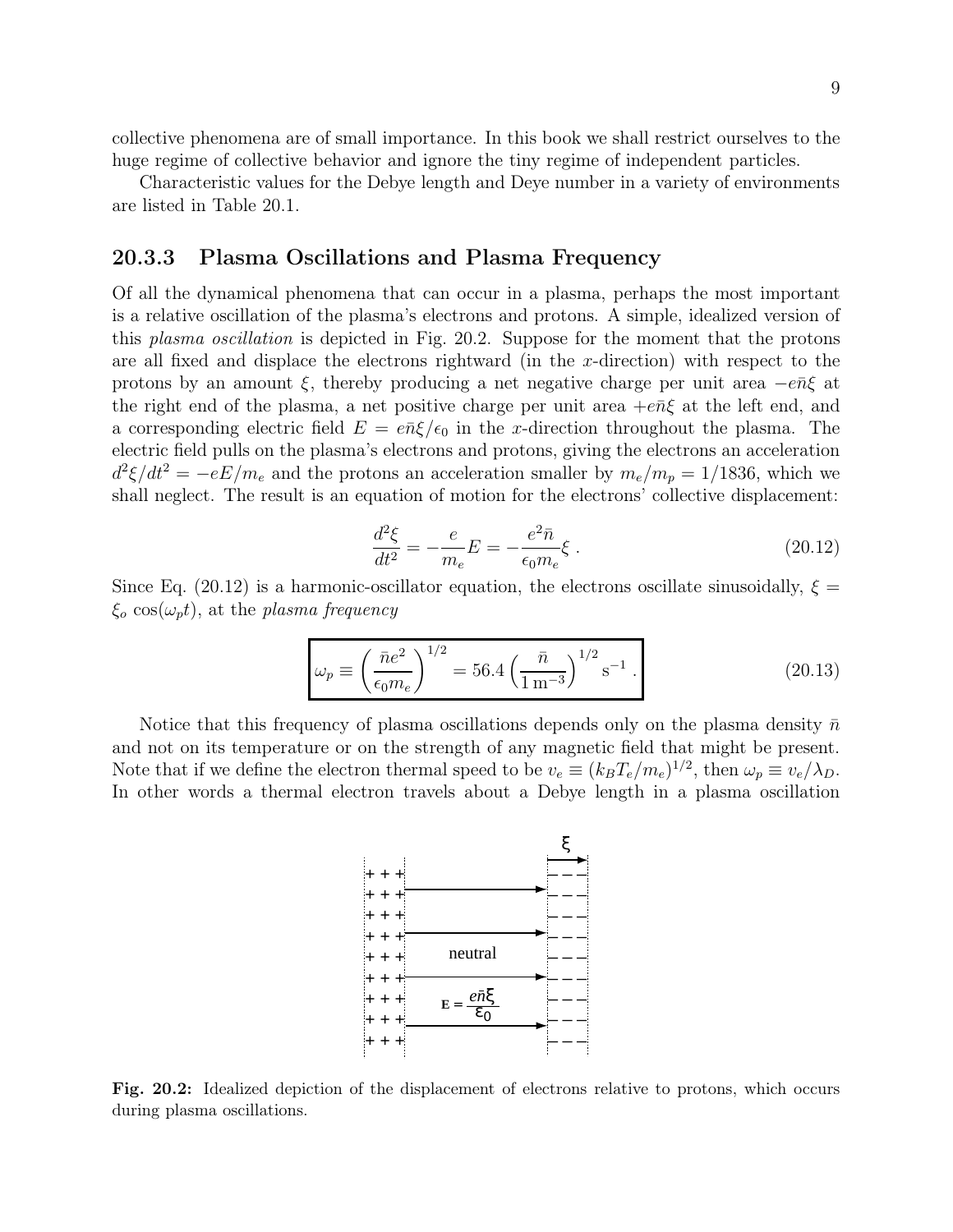period. We can think of the Debye length as the electrostatic correlation length, and the plasma period as the electrostatic correlation time.

Characteristic values for the plasma frequency in a variety of environments are listed in Table 20.1.

# 20.4 Coulomb Collisions

In this section we will study transport coefficients (electrical and thermal conductivities) and the establishment of local thermodynamic equilibrium in a plasma under the hypothesis that Coulomb collisions are the dominant source of scattering for both electrons and protons. In fact, as we shall see later, Coulomb scattering is usually a less effective scattering mechanism than collisionless processes mediated by fluctuating electromagnetic fields.

#### 20.4.1 Collision frequency

Consider first, as we did in our discussion of Debye shielding, a single test particle — let it be an electron — interacting with background field particles — let these be protons for the moment. The test electron moves with speed  $v_e$ . The field protons will move much more slowly if the electron and protons are near thermodynamic equilibrium (as the proton masses are much greater than that of the electron), so the protons can be treated, for the moment, as at rest. When the electron flies by a single proton, we can characterize the encounter using an *impact parameter b*, which is what the distance of closest approach would have been if the electron were not deflected; see Fig. 20.3. The electron will be scattered by the Coulomb field of the proton, a process sometimes called *Rutherford scattering*. If the deflection angle is small,  $\theta_D \ll 1$ , we can approximate its value by computing the perpendicular impulse exerted by the proton's Coulomb field, integrating along the electron's unperturbed straight line trajectory.

$$
m_e v_e \theta_D = \int_{-\infty}^{+\infty} \frac{e^2 b}{4\pi \epsilon_o (b^2 + v_e^2 t^2)^{3/2}} dt = \frac{e^2}{2\pi \epsilon_o v_e b} , \qquad (20.14)
$$

This implies that

$$
\theta_D = b_o/b \text{ for } b \gg b_o , \qquad (20.15)
$$

where

$$
b_o \equiv \frac{e^2}{2\pi\epsilon_0 m_e v_e^2} \,. \tag{20.16}
$$



Fig. 20.3: The geometry of a Coulomb collision.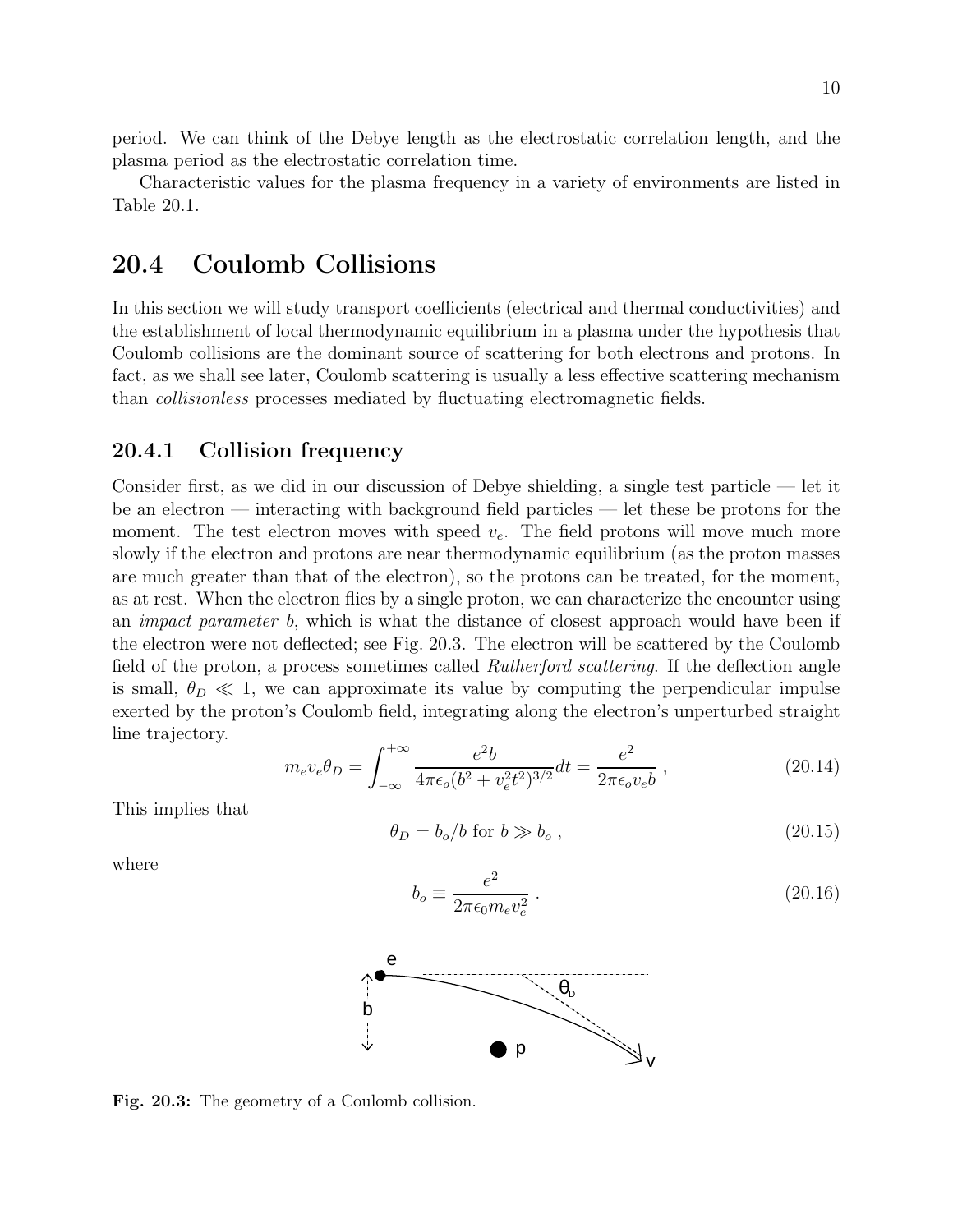When  $b \lesssim b_o$ , this approximation breaks down and the deflection angle is of order a radian.<sup>4</sup>

Below we shall need to know how much energy the electron loses, for the large-impactparameter case. That energy loss,  $-\Delta E$ , is equal to the energy gained by the proton. Since the proton is initially at rest, and since momentum conservation implies it gains a momentum  $\Delta p = m_e v_e \theta_D$ ,  $\Delta E$  must be

$$
\Delta E = -\frac{(\Delta p)^2}{2m_p} = -\frac{m_e}{m_p} \left(\frac{b_o}{b}\right)^2 E \quad \text{for } b \gg b_o \,. \tag{20.17}
$$

Here  $E = \frac{1}{2} m_e v_e^2$  is the electron's initial energy.

We turn, next, from an individual Coulomb collision to the net, statistically averaged effect of many collisions. The first thing we shall compute is the mean time  $t_D$  required for the orbit of the test electron to be deflected by an angle of order a radian from its initial direction, and the inverse of  $t_D$ , which we call the "deflection rate" or "deflection frequency" and denote  $\nu_D = 1/t_D$ . If the dominant source of this deflection were a single large-angle scattering event, then the relevant cross section would be  $\sigma = \pi b_o^2$  (since all impact parameters  $\leq b_o$  produce large-angle scatterings), and the mean deflection time and frequency would be

$$
\nu_D \equiv \frac{1}{t_D} = n\sigma v_e = n\pi b_o^2 v_e
$$
 (single large-angle scattering of an electron by a proton). (20.18)

Here  $n$  is the proton number density, which is the same as the electron number density in our hydrogen plasma.

The cumulative, random-walk effects of many small-angle scatterings off field protons actually produce a net deflection of order a radian in a time shorter than this. As the directions of the individual scatterings are random, the mean deflection angle after many scatterings vanishes. However, the mean square deflection angle,  $\langle \Theta^2 \rangle = \sum_{\text{all encounters}} \theta_D^2$ will not vanish. That mean square deflection angle, during a time  $t$ , accumulates up to

$$
\langle \Theta^2 \rangle = \int_{b_{\rm min}}^{b_{\rm max}} \left(\frac{b_o}{b}\right)^2 n v_e t 2\pi b db = n 2\pi b_o^2 v_e t \ln\left(\frac{b_{\rm max}}{b_{\rm min}}\right) \,. \tag{20.19}
$$

Here the factor  $(b_o/b)^2$  in the integrand is the squared deflection angle  $\theta_D^2$  for impact parameter b, and the remaining factor  $nv_e t 2\pi b d b$  is the number of encounters that occur with impact parameters between b and  $b+db$  during time t. The integral diverges logarithmically at both its lower limit  $b_{\min}$  and its upper limit  $b_{\max}$ . Below we shall discuss the physical origins of and values of the cutoffs  $b_{\min}$  and  $b_{\max}$ . The value of t that makes the mean square deflection angle  $\langle \Theta^2 \rangle$  equal to unity is, to within factors of order unity, the deflection time  $t_D$  (and inverse deflection frequency  $\nu_D^{-1}$ ):

$$
\nu_D^{ep} = \frac{1}{t_D^{ep}} = n2\pi b_o^2 v_e \ln \Lambda = \frac{ne^4 \ln \Lambda}{2\pi \epsilon_0^2 m_e^2 v_e^3}, \quad \text{where } \Lambda = b_{\text{max}}/b_{\text{min}}.
$$
 (20.20)

<sup>&</sup>lt;sup>4</sup>A more careful calculation gives  $2 \tan(\theta_D/2) = b_o/b$ , see *e.g.* Leighton (1959).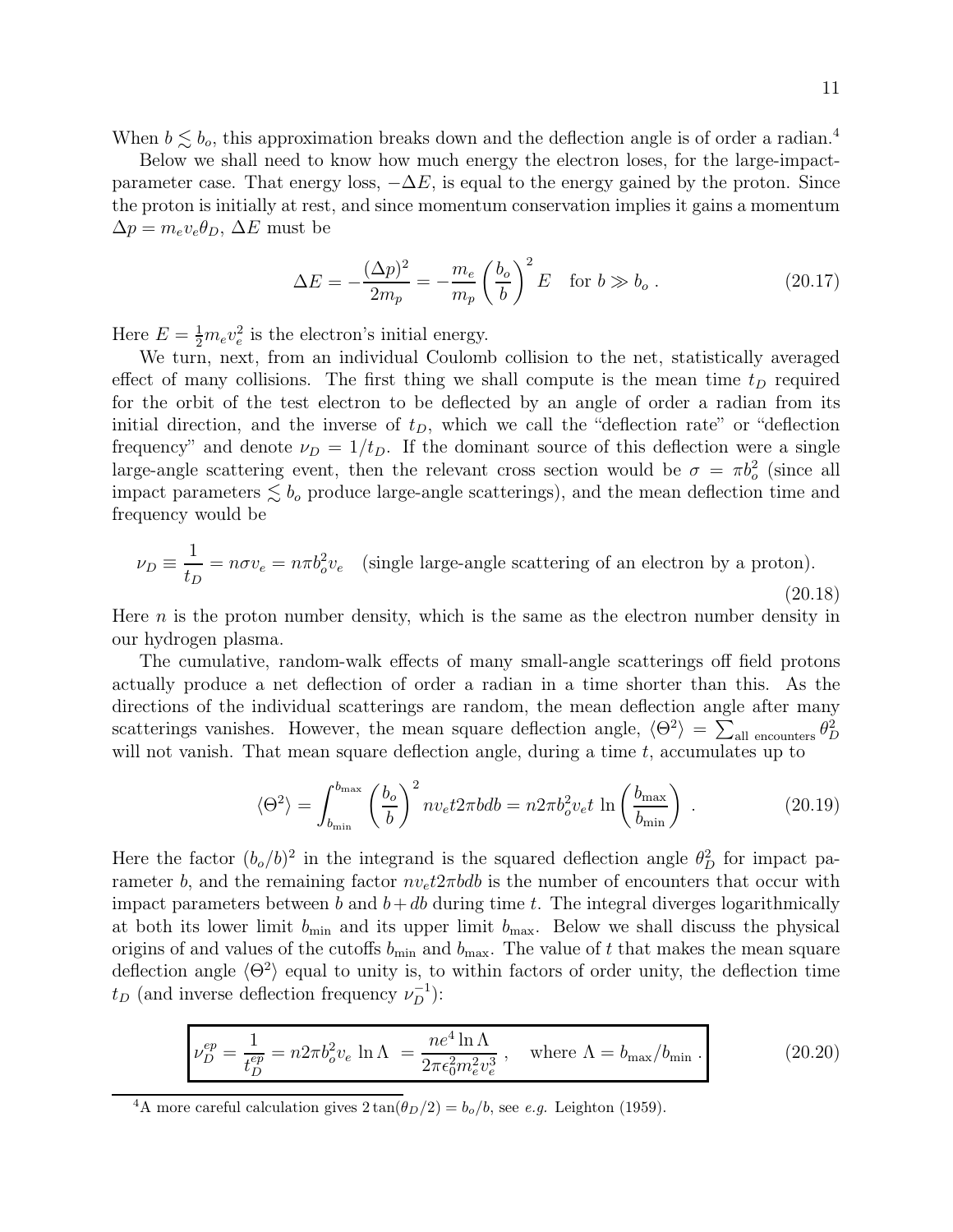Here the superscript *ep* indicates that the test particle is an electron and the field particles are protons. Notice that this deflection frequency is larger, by a factor  $2 \ln \Lambda$ , than the frequency (20.18) for a single large-angle scattering.

We must also consider the repulsive collisions of our test electron with field electrons. Although we are no longer justified in treating the field electrons as being at rest, the impact parameter for a large angle deflection is still  $\sim b_0$ , so Eq. (20.20) is also appropriate to this case, in order of magnitude:

$$
\nu_D^{ee} = \frac{1}{t_D^{ee}} \sim \nu_D^{ep} \sim n2\pi b_o^2 v_e \ln \Lambda = \frac{ne^4 \ln \Lambda}{2\pi \epsilon_0^2 m_e^2 v_e^3} \,. \tag{20.21}
$$

Finally, and in the same spirit, we can compute the collision frequency for the protons. Because electrons are so much lighter than protons, proton-proton collisions will be more effective in deflecting protons than proton-electron collisions. Therefore, the proton collision frequency is given by Eqs. (20.21) with the electron subscripts replaced by proton subscripts

$$
\nu_D^{pp} = \frac{1}{t_D^{pp}} \sim \frac{ne^4 \ln \Lambda}{2\pi \epsilon_0^2 m_p^2 v_p^3} \,. \tag{20.22}
$$

#### 20.4.2 The Coulomb logarithm

The maximum impact parameter  $b_{\text{max}}$ , which appears in  $\Lambda \equiv b_{\text{max}}/b_{\text{min}}$ , is the Debye length  $\lambda_D$ , since at impact parameters  $b \gg \lambda_D$  the Debye shielding screens out a field particle's Coulomb field, while at  $b \ll \lambda_D$  Debye shielding is unimportant.

The minimum impact parameter  $b_{\min}$  has different values depending on whether quantum mechanical wave packet spreading is important or not for the test particle during the collision. Because of wave-function spreading, the nearest the test particle can come to a field particle is the test particle's de Broglie wavelength, i.e.,  $b_{\min} = \hbar/mv$ . However if the de Broglie wavelength is smaller than  $b_0$ , then the effective value of  $b_{\min}$  will be simply  $b_0$ . Therefore,

$$
b_{\min} = \max[b_o = 2e^2/m_e v_e^2, \ \hbar/m_e v_e], \text{ and } b_{\max} = \lambda_D \text{ for test electrons ;}
$$
  

$$
b_{\min} = \max[b_o = 2e^2/m_p v_p^2, \ \hbar/m_p v_p], \text{ and } b_{\max} = \lambda_D \text{ for test protons. (20.23)}
$$

Over most of the accessible range of density and temperature for a plasma,  $3 \lesssim \ln \Lambda \lesssim 30$ . Therefore if we set

$$
\ln \Lambda \simeq 10 \;, \tag{20.24}
$$

our estimate is good to a factor  $\sim$  3. For tables of ln  $\Lambda$ , see Spitzer (1962).

#### 20.4.3 Thermal Equilibration Times in a Plasma

Suppose that a hydrogen plasma is heated in some violent way (e.g., by a shock wave). Such heating will typically give the plasma's electrons and protons a non-Maxwellian velocity distribution. Coulomb collisions then, as time passes (and in the absence of more violent disruptions), will force the particles to exchange energy in random ways, and will gradually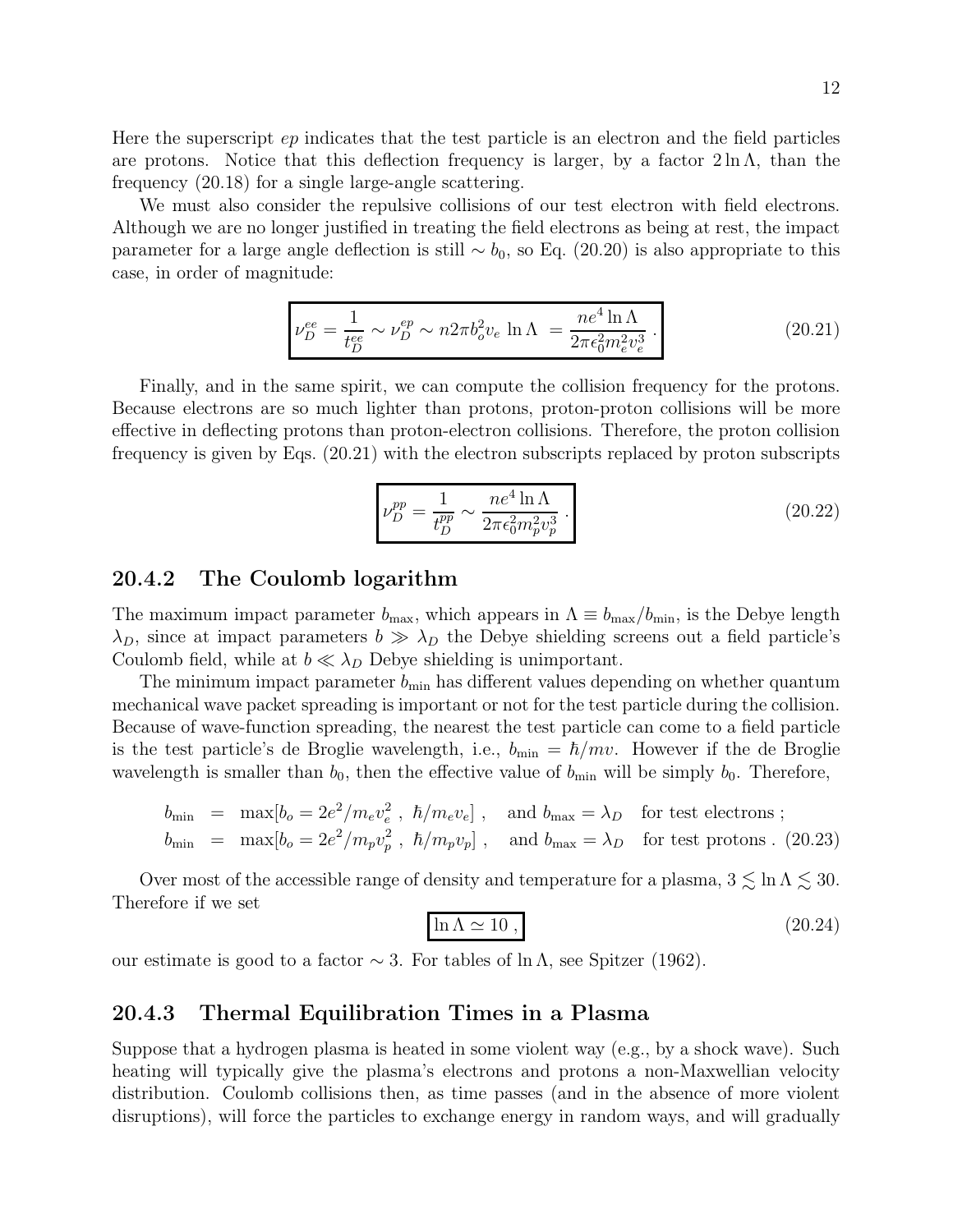drive them into thermal equilibrium. As we shall see, thermal equilibration is achieved at different rates for the electrons and the protons, and correspondingly the following three timescales are all different:

$$
t_{ee}^{\text{eq}} \equiv \begin{pmatrix} \text{time required for electrons to equilibrate with each other,} \\ \text{achieving a near Maxwellian velocity distribution} \end{pmatrix} ,
$$
  
\n
$$
t_{pp}^{\text{eq}} \equiv \text{(time for protons to equilibrate with each other)} , \qquad (20.25)
$$
  
\n
$$
t_{ep}^{\text{eq}} \equiv \text{(time for electrons to equilibrate with protons)} .
$$

In this section we shall compute these three equilibration times.

*Electron-electron equilibration*. In evaluating  $t_{ee}^{\text{eq}}$ , we shall assume that the electrons begin with typical individual energies of order  $k_B T_e$ , where  $T_e$  is the temperature to which they are going to equilibrate, but their initial velocity distribution is rather non-Maxwellian. Then we can choose a typical electron as the "test particle". We have argued that Coulomb interactions with electrons and protons are comparably effective in *deflecting* test electrons. However, they are not comparably effective in transferring energy. When the electron collides with a stationary proton, the energy transfer is

$$
\frac{\Delta E}{E} \simeq -\frac{m_e}{m_p} \theta_D^2 \tag{20.26}
$$

[Eq. (20.17)]. This is smaller than the typical energy transfer in an electron-electron collision by the ratio  $m_e/m_p$ . Therefore it is the collisions between the electrons that are responsible for establishing an electron Maxwellian distribution function.

The alert reader may spot a problem at this point. According to Eq. (20.26), electrons always lose energy to protons and never gain it. This would cause the electron temperature to continue to fall below the proton temperature, in clear violation of the second law of thermodynamics. Actually what happens in practice is that, if we allow for non-zero proton velocities, then the electrons can gain energy from some electron-proton collisions. This is also the case for the electron-electron collisions of immediate concern.

The accurate formalism for dealing with this situation is the Fokker-Planck formalism,<sup>5</sup> discussed in Sec. 6.9. Fokker-Planck is appropriate because, as we have shown, many weak scatterings dominate the few strong scatterings. If we use the Fokker-Planck approach to compute an energy equilibration time for a nearly Maxwellian distribution of electrons with temperature  $T_e$ , then it turns out that a simple estimate, based on combining the deflection time (20.18) with the typical energy transfer (20.26) (with  $m_p \to m_e$ ), and on assuming a typical electron velocity  $v_e = (3k_B T_e/m_e)^{1/2}$ , gives an answer good to a factor 2. It is actually convenient to express this electron energy equilibration timescale using its reciprocal, the *electron-electron equilibration rate*,  $\nu_{ee}$ . This facilitates comparison with the other frequencies characterizing the plasma. The true Fokker-Planck result for electrons near equilibrium is then

$$
\nu_{ee} = \frac{n\sigma_T c \ln \Lambda}{2\pi^{1/2}} \left(\frac{k_B T_e}{m_e c^2}\right)^{-3/2} = 2.5 \times 10^{-5} \left(\frac{n}{1 \text{m}^{-3}}\right) \left(\frac{T_e}{1 \text{K}}\right)^{-3/2} \left(\frac{\ln \Lambda}{10}\right) \text{ s}^{-1},\tag{20.27}
$$

 ${}^{5}$ For application of Fokker-Planck to this problem, see, e.g., Rosenbluth, MacDonald and Judd 1957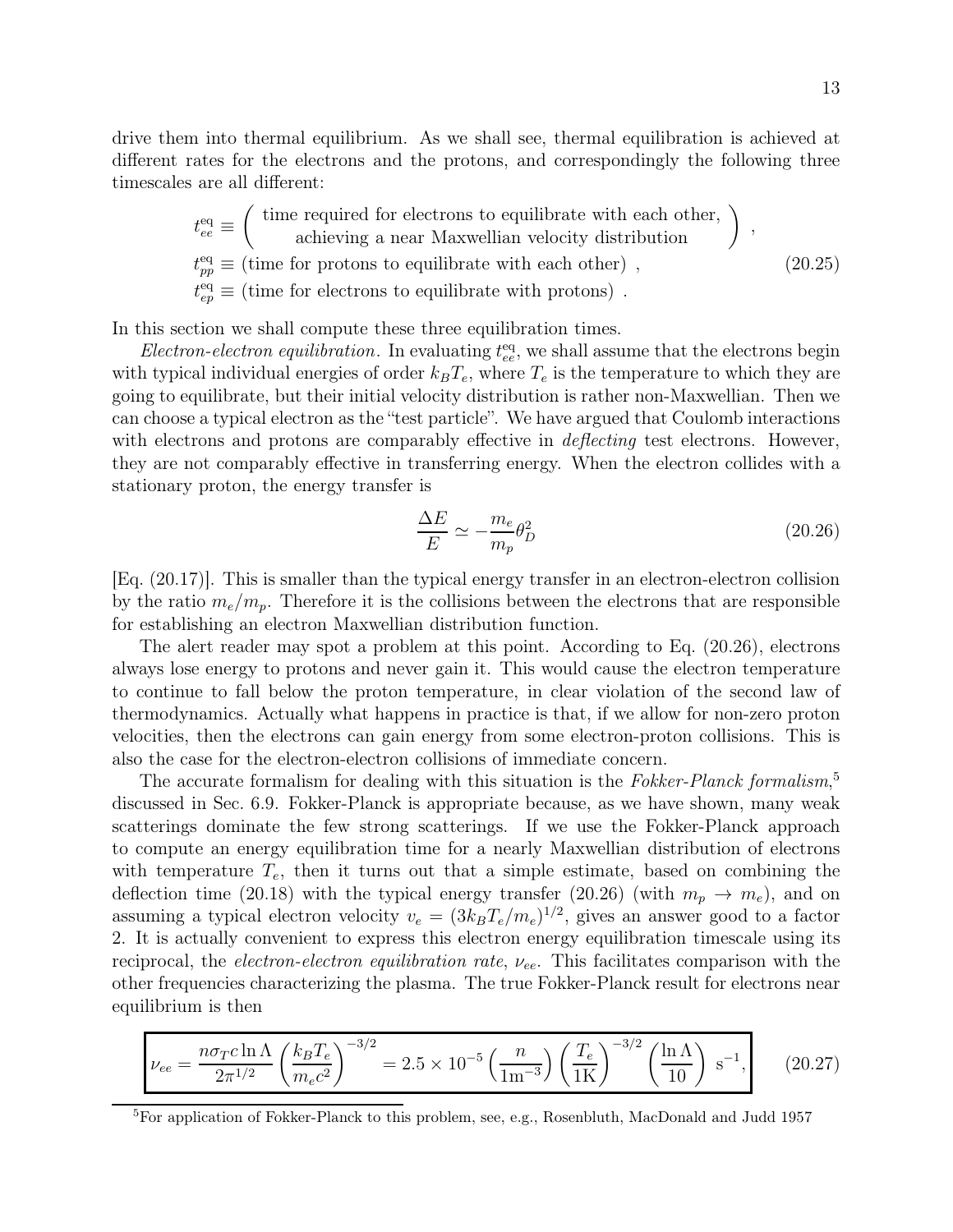where we have used the Thomson cross section

$$
\sigma_T = (8\pi/3)(e^2/4\pi\epsilon_0 m_e c^2)^2 = 6.65 \times 10^{-29} \text{ m}^2. \qquad (20.28)
$$

As for proton deflections [Eq. (20.22)], so also for proton energy equilibration, the light electrons are far less effective at influencing the protons than are other protons. Therefore, the protons achieve a thermal distribution by equilibrating with each other, and their protonproton equilibration rate can be written down immediately from Eq. (20.27) by replacing the electron masses and temperatures with the proton values.

$$
\nu_{pp} = \frac{n\sigma_T c \ln \Lambda}{2\pi^{1/2}} \left(\frac{m_e}{m_p}\right)^{1/2} \left(\frac{k_B T_p}{m_e c^2}\right)^{-3/2} = 5.8 \times 10^{-7} \left(\frac{n}{1 \text{m}^{-3}}\right) \left(\frac{T_p}{1 \text{K}}\right)^{-3/2} \left(\frac{\ln \Lambda}{10}\right) \text{ s}^{-1}.
$$
\n(20.29)

Finally, if the electrons and protons have different temperatures, we should compute the timescale for the two species to equilibrate with each other. This again is easy to estimate using the energy transfer equation (20.26):  $t_{ep} \simeq (m_p/m_e)t_{ee}$  The more accurate Fokker-Planck result for the *electron-proton equilibration rate* is again very close and is given by

$$
\nu_{ep} = \frac{2n\sigma_T c \ln \Lambda}{\pi^{1/2}} \left(\frac{m_e}{m_p}\right) \left(\frac{k_B T_e}{m_e c^2}\right)^{-3/2} = 4.0 \times 10^{-8} \left(\frac{n}{1 \text{m}^{-3}}\right) \left(\frac{T_e}{1 \text{K}}\right)^{-3/2} \left(\frac{\ln \Lambda}{10}\right) \text{ s}^{-1}.
$$
\n(20.30)

Thus, at the same density and temperature, protons require  $\sim (m_p/m_e)^{1/2} = 43$  times longer to reach thermal equilibrium among themselves than do the electrons, and proton-electron equilibration takes a time  $\sim (m_p/m_e) = 1836$  longer than electron-electron equilibration.

#### 20.4.4 Discussion

In Table 20.1, we list the electron-electron equilibration rates for a variety of plasma environments. Generically, they are very small compared with the plasma frequencies. For example, if we take parameters appropriate to a Tokamak, we find that  $\nu_{ee} \sim 10^{-8} \omega_p$  and  $\nu_{ep} \sim 10^{-11} \omega_p$ . In fact, the equilibration time is comparable, to order of magnitude, with the total plasma confinement time ~ 0.1 s (cf. section 19.3). The disparity between  $\nu_e$  and  $\omega_p$ is even greater in the interstellar medium. For this reason most plasmas are well described as collisionless and we must anticipate that the particle distribution functions will depart significantly from Maxwellian.

#### \*\*\*\*\*\*\*\*\*\*\*\*\*\*\*\*\*\*\*\*\*\*\*\*\*\*\*\*

#### EXERCISES

Exercise 20.2 Derivation: Coulomb logarithm

(a) Express the Coulomb logarithm in terms of the Debye number,  $N_D$ , in the classical regime, where  $b_{\min} \sim b_0$ .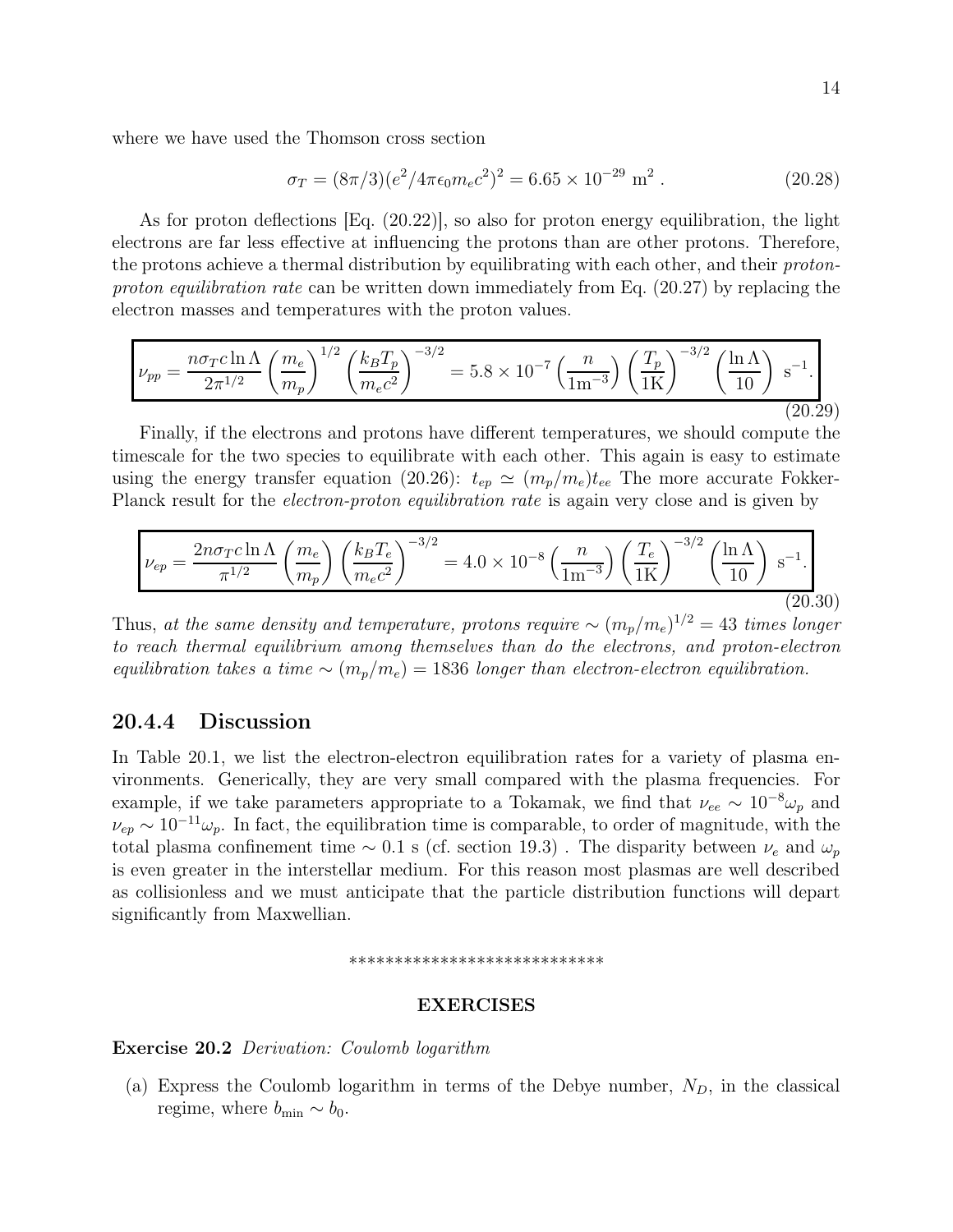(b) Use the representative parameters from Table 20.1 to evaluate Coulomb logarithms for the sun's core, a Tokamak, and the interstellar medium, and verify that they lie in the range  $3 \leq \ln \Lambda \leq 30$ .

#### Exercise 20.3 Derivation: Electron-electron collision rate

Using the non-Fokker-Planck arguments outlined in the text, compute an estimate of the electron-electron equilibration rate and show that it agrees with the Fokker-Planck result, Eq. (20.27), to within a factor 2.

#### Exercise 20.4 Problem: Dependence of thermal equilibration on charge and mass

Compute the ion equilibration rate for a pure He<sup>3</sup> plasma with electron density  $10^{20}$  m<sup>-3</sup> and temperature  $10^8$  K.

#### Exercise 20.5 Example: Stopping of  $\alpha$ -particles

A 100 MeV  $\alpha$ -particle is incident upon a plastic object. Estimate the distance that it will travel before coming to rest. This is known as the particle's range. [Hints: (i) DeBye shielding does not occur in a plastic; why? (ii) The  $\alpha$ -particle loses far more energy to Coulomb scattering off electrons than off atomic nuclei; why? Estimate the electron density as  $n_e = 2 \times 10^{29} \text{ m}^{-3}$ . (iii) Ignore relativistic corrections and refinements such as the so-called density effect. (iv) Consider the appropriate values of  $b_{\text{max}}$ ,  $b_{\text{min}}$ .)

#### Exercise 20.6 Example: Parameters for Various Plasmas

Estimate the Debye length  $\lambda_D$ , the Debye number  $N_D$ , the plasma frequency  $f_p \equiv \omega_p/2\pi$ and the electron deflection timescale  $t_D^{ee} \sim t_D^{ep}$ , for the following plasmas.

- (a) An atomic bomb explosion in the Earth's atmosphere one millisecond after the explosion. (Use the Sedov-Taylor similarity solution for conditions behind the bomb's shock wave; Sec. 17.6.)
- (b) The ionized gas that envelopes the Space Shuttle (cf. Box 17.3) as it re-enters the Earth's atmosphere.
- (c) The expanding universe during its early evolution, just before it became cool enough for electrons and protons to combine to form neutral hydrogen (i.e., just before ionization "turned off"). (As we shall discover in Chap. 28, the universe today is filled with black body radiation, produced in the big bang, that has a temperature  $T = 2.7$  K, and the universe today has a mean density of hydrogen  $\rho \sim 1 \times 10^{-29}$  g/cm<sup>3</sup>. Extrapolate backward in time to infer the density and temperature at the epoch just before ionization turned off.)

#### Exercise 20.7 Problem: Equilibration Time for a Globular Star Cluster

Collections of stars have many similarities to a plasma of electrons and ions. These similarities arise from the fact that in both cases the interaction between the individual particles (stars, or ions and electrons) is a radial,  $1/r^2$  force. The principal difference is the fact that the force between stars is always attractive, so there is no analog of Debye shielding. One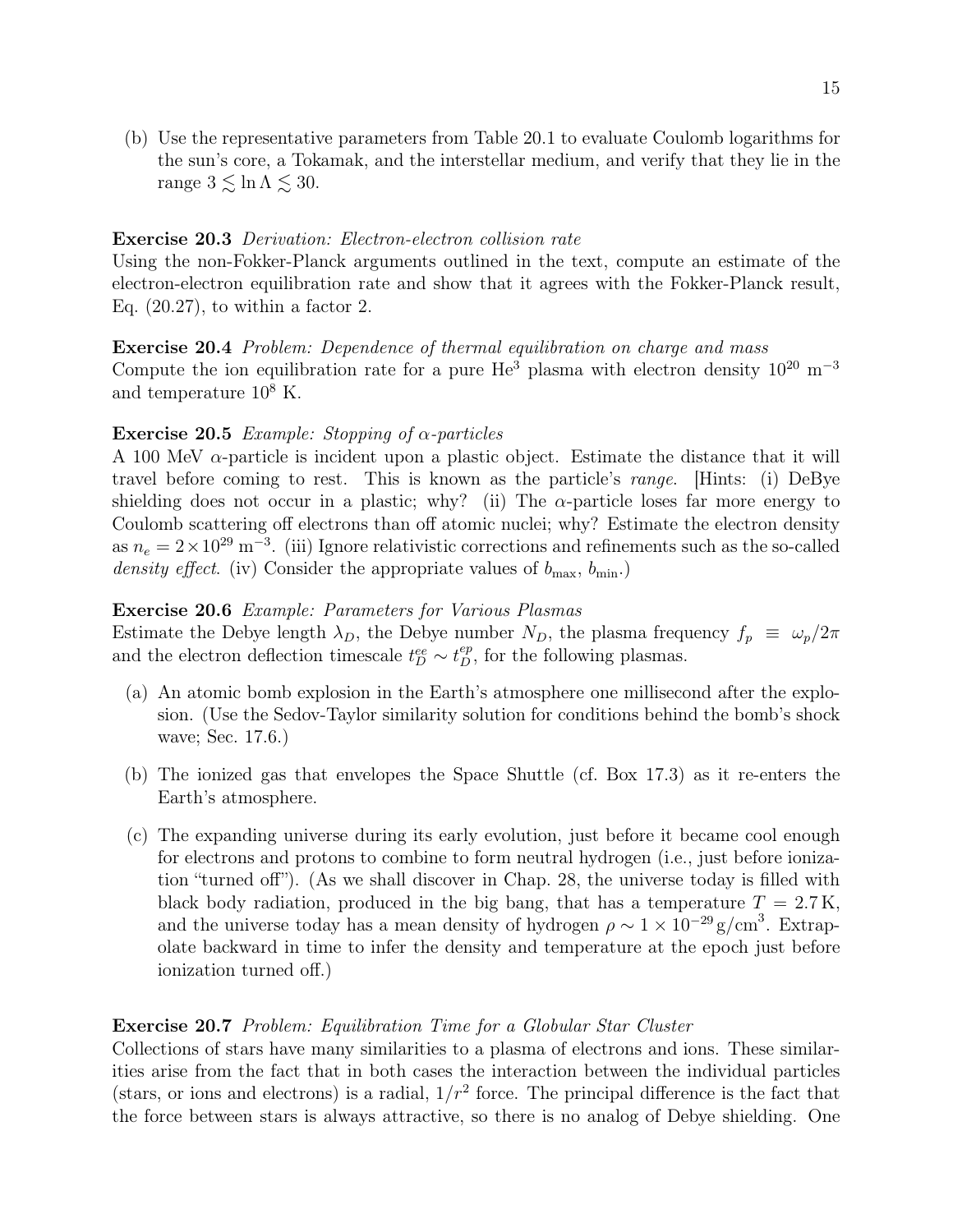consequence of this difference is the fact that a plasma can be spatially homogeneous and static, when one averages over length scales large compared to the interparticle separation; but a collection of stars cannot be: The stars congregate into clusters that are held together by the stars' mutual gravity.

A globular star cluster is an example. A typical globular cluster is a nearly spherical swarm of stars with the following parameters: (cluster radius) $\equiv R = 10$  light years; (total number of stars in the cluster)  $\equiv N = 10^6$ ; and (mass of a typical star) $\equiv m = (0.4 \text{ solar masses})$  $8 \times 10^{32}$  grams. Each star moves on an orbit of the average, "smeared out" gravitational field of the entire cluster; and since that smeared-out gravitational field is independent of time, each star conserves its total energy (kinetic plus gravitational) as it moves. Actually, the total energy is only approximately conserved. Just as in a plasma, so also here, gravitational "Coulomb collisions" of the star with other stars produce changes of the star's energy.

- (a) What is the mean time  $t_E$  for a typical star in a globular cluster to change its energy substantially? Express your answer, accurate to within a factor  $\sim$  3, in terms of N, R, and m; evaluate it numerically and compare it with the age of the Universe.
- (b) The cluster evolves substantially on the timescale  $t_E$ . What type of evolution would you expect to occur? What type of stellar energy distribution would you expect to result from this evolution?<sup>6</sup>

\*\*\*\*\*\*\*\*\*\*\*\*\*\*\*\*\*\*\*\*\*\*\*\*\*\*\*\*

# 20.5 Transport Coefficients

Because electrons have far lower masses than ions, they have far higher typical speeds at fixed temperature and are much more easily accelerated; i.e., they are much more mobile. As a result, it is the motion of the electrons, not the ions, that is responsible for the transport of heat and charge through a plasma. In the spirit of the discussion above, we can compute transport properties such as the electric conductivity and thermal conductivity on the presumption that it is Coulomb collisions that determine the electron mean free paths and that magnetic fields are unimportant. (Later we will see that collisionless effects usually provide a more serious impediment to charge and heat flow than Coulomb collisions and thus dominate the conductivities.)

Consider, first, an electron exposed to a constant, accelerating electric field E. The electron's typical field-induced velocity is along the direction of the electric field and has magnitude  $-eE/m_e\nu_D$ , where  $\nu_D$  is the deflection frequency (rate) evaluated in Eqs. (20.20) and (20.21). We call this a *drift velocity* because it is superposed on the electrons' collisioninduced isotropic velocity distribution. The associated current density is  $j \sim ne^2E/m_e\nu_D$ , and the electrical conductivity is  $\kappa_e \sim ne^2/m_e \nu_D$ . (Note that electron-electron collisions conserve momentum and do not impede the flow of current, so electron-proton collisions, which

 ${}^{6}$ For a detailed discussion, see, e.g., Binney & Tremaine (1987).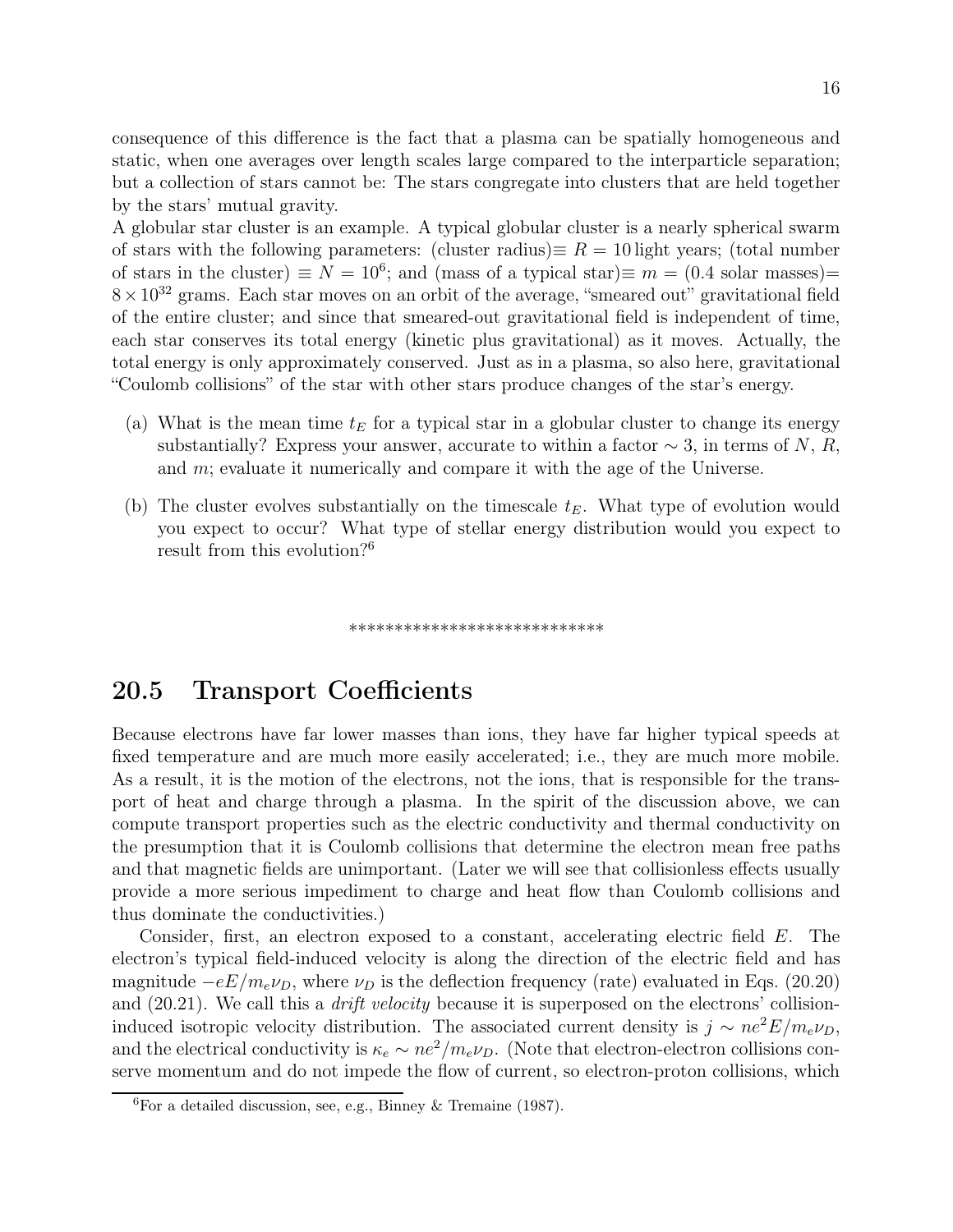happen about as frequently, produce all the electrical resistance and are thus responsible for this  $\kappa_e$ .)

The thermal conductivity can likewise be estimated by noting that a typical electron travels a mean distance  $\ell \sim v_e/\nu_D$  between large deflections, from an initial location where the average temperature is different from the final location's by an amount  $\Delta T \sim \ell |\nabla T|$ . The heat flux transported by the electrons is therefore  $\sim nv_e k\Delta T$ , which should be equated to  $-\kappa \nabla T$ . We thereby obtain the electron contribution to the thermal conductivity as  $\kappa \sim nk_B^2 T/m_e \nu_D.$ 

Computations based on the Fokker-Planck approach<sup>7</sup> produce equations for the electrical and thermal conductivities that agree with the above estimates to within factors of order unity:

$$
\kappa_e = 4.9 \left( \frac{e^2}{\sigma_T c \ln \Lambda m_e} \right) \left( \frac{k_B T_e}{m_e c^2} \right)^{3/2} = 1.5 \times 10^{-3} \left( \frac{T_e}{1 \text{K}} \right)^{3/2} \left( \frac{\ln \Lambda}{10} \right)^{-1} \Omega^{-1} \text{m}^{-1} , \quad (20.31a)
$$

$$
\kappa = 19.1 \left( \frac{k_B c}{\sigma_T \ln \Lambda} \right) \left( \frac{k_B T_e}{m_e c^2} \right)^{5/2} = 4.4 \times 10^{-11} \left( \frac{T_e}{1 \text{K}} \right)^{5/2} \left( \frac{\ln \Lambda}{10} \right)^{-1} \text{Wm}^{-1} \text{K}^{-1} . \quad (20.31b)
$$

Here  $\sigma_T$  is the Thomson cross section, Eq. (20.28). Note that neither transport coefficient depends explicitly upon the density; increasing the number of charge or heat carriers is compensated by the reduction in their mean free paths.

### 20.5.1 Anomalous Resistivity and Anomalous Equilibration

We have demonstrated that the theoretical Coulomb interaction between charged particles gives very long mean free paths. Correspondingly, the electrical and thermal conductivities (20.31a) and (20.31b) are very large in practical, geophysical and astrophysical applications. Is this the way that real plasmas behave? The answer is invariably "no".

As we shall show in the next three chapters, a plasma can support a variety of modes of "collective excitation" in which large numbers of electrons and/or ions move in collective, correlated fashions that are mediated by electromagnetic fields that they create. When the modes of a plasma are sufficiently strongly excited, the electromagnetic fields carried by the excitations can be much more effective than Coulomb scattering at deflecting the orbits of individual electrons and ions, and at feeding energy into or removing it from electrons and ions. Correspondingly, the electrical and thermal conductivities will be reduced. The reduced transport coefficients are termed anomalous. Providing quantitative calculations of these coefficients is one of the principal tasks of nonlinear plasma physics — as we shall start to discuss in Chap. 22.

 $7$ Spitzer (1962).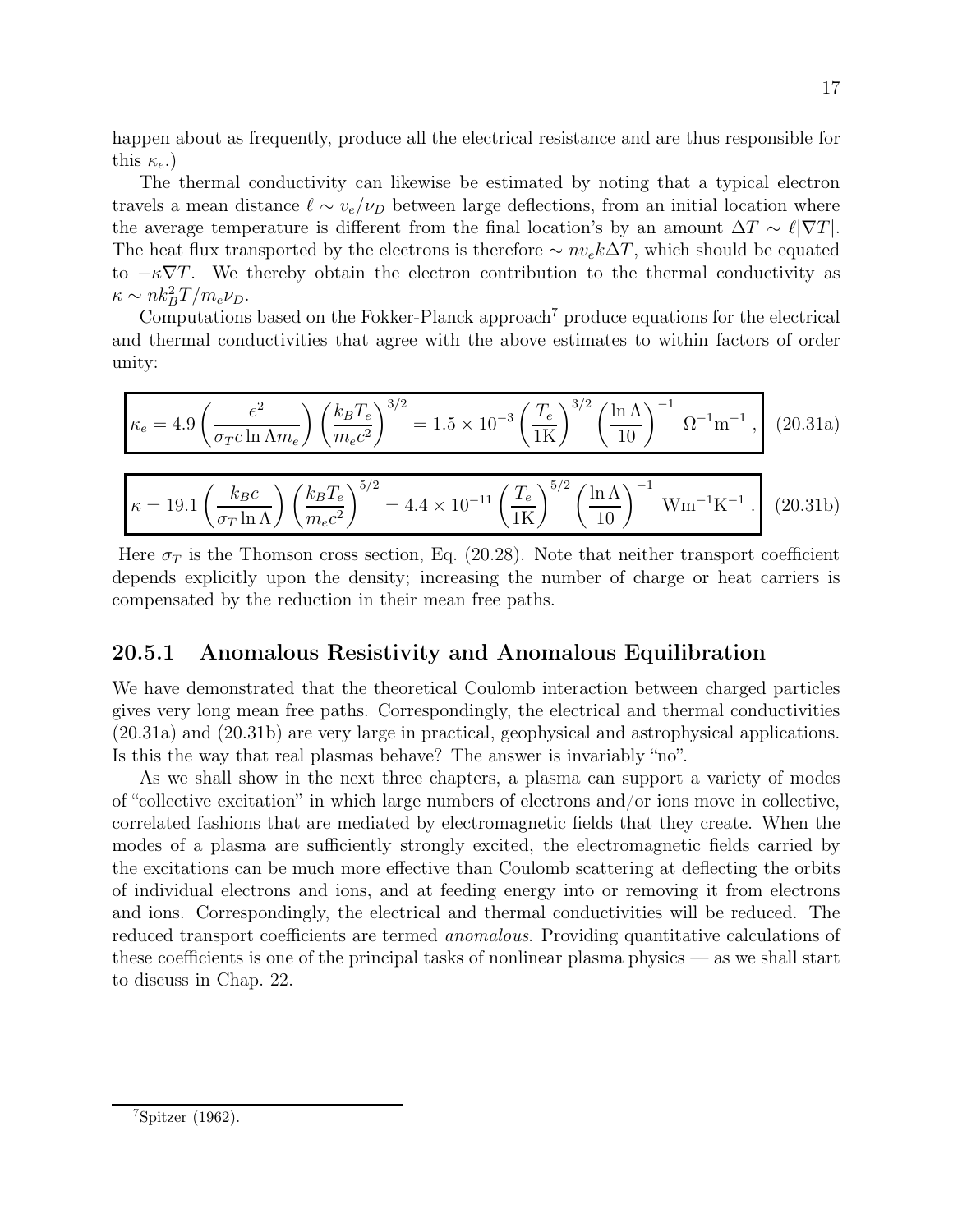#### \*\*\*\*\*\*\*\*\*\*\*\*\*\*\*\*\*\*\*\*\*\*\*\*\*\*\*\*

#### EXERCISES

#### **Exercise 20.8** Challenge: Thermoelectric Transport Coefficients

- (a) Consider a plasma in which the magnetic field is so weak that it presents little impediment to the flow of heat and electric current. Suppose that the plasma has a gradient  $\nabla T_e$  of its electron temperature and also has an electric field **E**. It is a familiar fact that the temperature gradient will cause heat to flow and the electric field will create an electric current. Not so familiar, but somewhat obvious if one stops to think about it, is the fact that the temperature gradient also creates an electric current, and the electric field also causes heat flow. Explain in physical terms why this is so.
- (b) So long as the mean free path of an electron between substantial deflections,  $\ell_{D,e}$  $(3k_BT_e/m_e)^{1/2}t_{D,e}$ , is short compared to the lengthscale for substantial temperature change,  $T_e/|\nabla T_e|$ , and short compared to the lengthscale for the electrons to be accelerated to near the speed of light by the electric field,  $m_ec^2/eE$ , the fluxes of heat **q** and of electric charge J will be governed by electron diffusion and will be linear in  $\nabla T$ and E:

$$
\mathbf{q} = -\kappa \nabla T - \beta \mathbf{E} , \quad \mathbf{J} = \kappa_e \mathbf{E} + \alpha \nabla T . \qquad (20.32)
$$

The coefficients  $\kappa$  (heat conductivity),  $\kappa_e$  (electrical conductivity),  $\beta$ , and  $\alpha$  are called thermoelectric transport coefficients. Use kinetic theory (Chap. 3), in a situation where  $\nabla T = 0$ , to derive the conductivity equations  $\mathbf{J} = \kappa_e \mathbf{E}$  and  $\mathbf{q} = -\beta \mathbf{E}$ , and the following approximate formulae for the transport coefficients:

$$
\kappa_e \sim \frac{ne^2 t_{D,e}}{m_e}, \quad \beta \sim \frac{k_B T}{e} \kappa_e \,. \tag{20.33}
$$

Show that, aside from a coefficient of order unity, this  $\kappa_e$ , when expressed in terms of the plasma's temperature and density, reduces to the Fokker-Planck result (20.31a).

(c) Use kinetic theory, in a situation where  $\mathbf{E} = 0$ , to derive the conductivity equations  $\mathbf{q} = -\kappa \boldsymbol{\nabla} T$  and  $\mathbf{J} = \alpha \boldsymbol{\nabla} T$ , and the approximate formulae

$$
\kappa \sim k_B n \frac{k_B T_e}{m_e} t_{D,e} , \qquad \alpha \sim \frac{e}{k_B T_e} \kappa . \tag{20.34}
$$

Show that, aside from a coefficient of order unity, this  $\kappa$  reduces to the Fokker-Planck result (20.31b).

 $(d)$  It can be shown<sup>8</sup> that for a hydrogen plasma it must be true that

$$
\frac{\alpha\beta}{\kappa_e\kappa} = 0.581\,. \tag{20.35}
$$

<sup>8</sup>Spitzer (1962).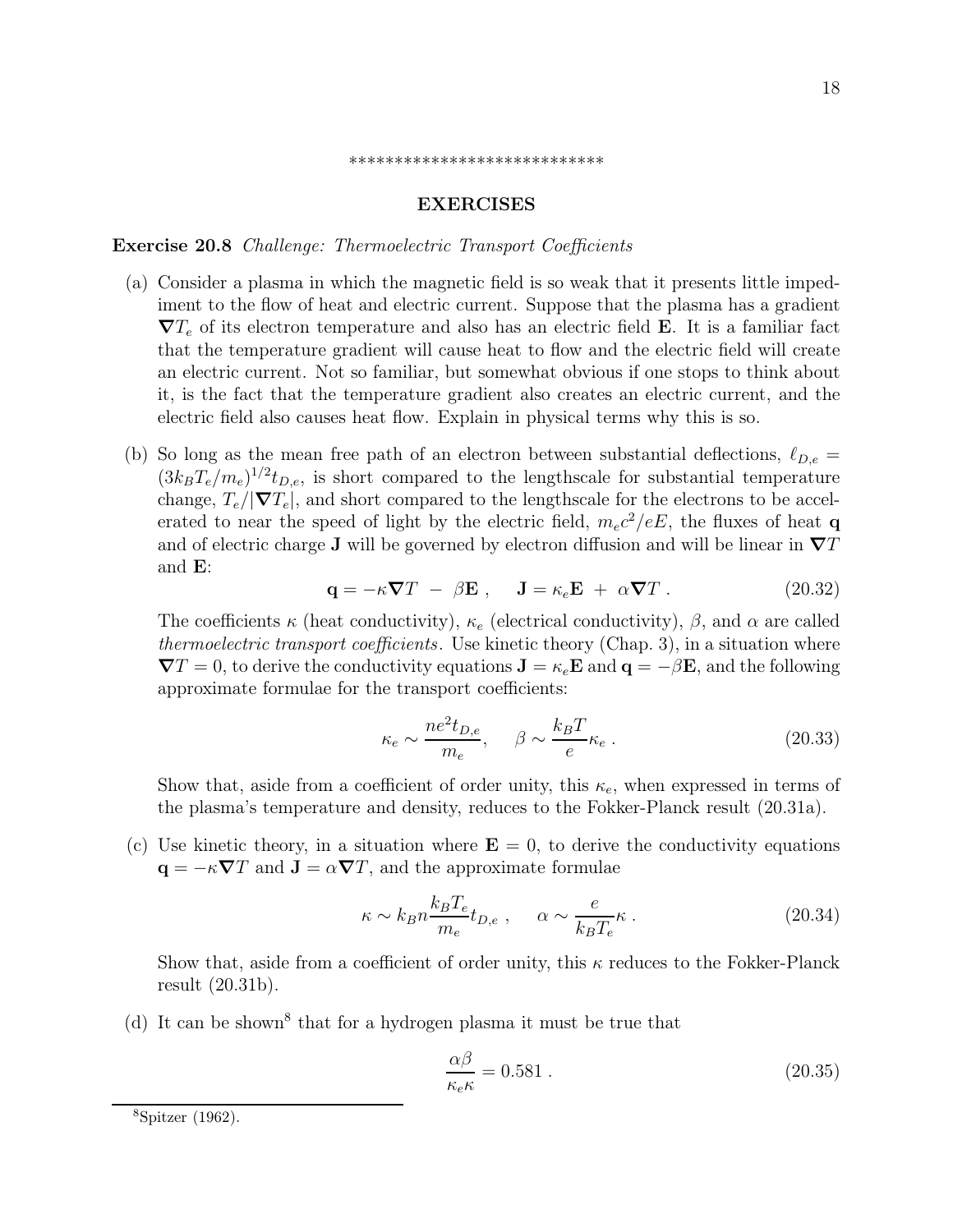By studying the entropy-governed probability distributions for fluctuations away from statistical equilibrium, one can derive another relation among the thermoelectric transport coefficients, the *Onsager relation*<sup>9</sup>

$$
\beta = \alpha T + \frac{5}{2} \frac{k_B T_e}{e} \kappa_e ; \qquad (20.36)
$$

Equations (20.35) and (20.36) determine  $\alpha$  and  $\beta$  in terms of  $\kappa_e$  and  $\kappa$ . Show that your approximate values of the transport coefficients, Eqs. (20.33) and (20.34), are in rough accord with Eqs.  $(20.35)$  and  $(20.36)$ .

(e) If a temperature gradient persists for sufficiently long, it will give rise to sufficient charge separation in the plasma to build up an electric field (called a "secondary field") that prevents further charge flow. Show that this suppresses the heat flow: The total heat flux is then  $\mathbf{q} = -\kappa_{T, \text{ effective}} \nabla T$ , where

$$
\kappa_{T,\text{effective}} = \left(1 - \frac{\alpha \beta}{\kappa_e \kappa}\right) \kappa = 0.419 \kappa \,. \tag{20.37}
$$

\*\*\*\*\*\*\*\*\*\*\*\*\*\*\*\*\*\*\*\*\*\*\*\*\*\*\*\*

### 20.6 Magnetic Field

#### 20.6.1 Cyclotron frequency and Larmor radius.

Many of the plasmas that we will encounter are endowed with a strong magnetic field. This causes the charged particles to travel along helical orbits about the field direction rather than move rectilinearly between collisions. If we denote the magnetic field by B, then the equation of motion for an electron becomes

$$
m_e \frac{d\mathbf{v}}{dt} = -e\mathbf{v} \times \mathbf{B} , \qquad (20.38)
$$

which gives rise to a constant speed  $v_{\parallel}$  parallel to the magnetic field and a circular motion perpendicular to the field with angular velocity

$$
\omega_c = \frac{eB}{m_e} = 1.76 \times 10^{11} \left(\frac{B}{1\,\text{T}}\right) \text{ s}^{-1}.
$$
 (20.39)

This angular velocity is called the *electron cyclotron frequency*, or simply the *cyclotron fre*quency. Notice that this cyclotron frequency depends only on the magnetic field strength B and not on the plasma's density n or the electron velocity (i.e., the plasma temperature  $T$ ). Nor does it depend upon the angle between **v** and **B**, (called the *pitch angle*,  $\alpha$ ).

 $^{9}$ Kittel (1958), Secs 33, 34; Reif (1965), Sec 15.8.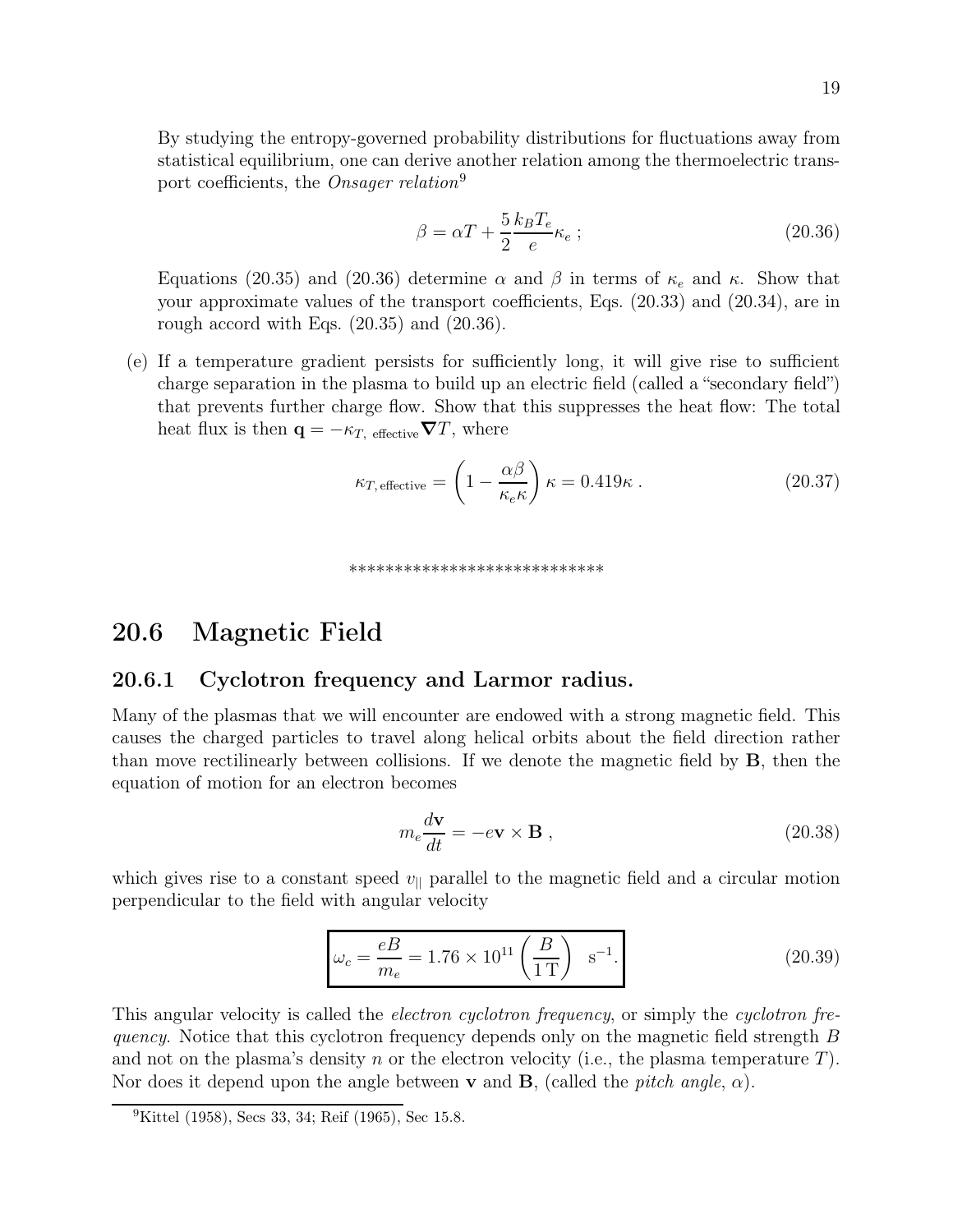The radius of the electron's gyrating (spiraling) orbit, projected perpendicular to the direction of the magnetic field, is called the *Larmor radius* and is given by

$$
r_L = \frac{v_{\perp}}{\omega_c} = \frac{v \sin \alpha}{\omega_c} = 5.7 \times 10^{-7} \left(\frac{v_{\perp}}{1 \text{km s}^{-1}}\right) \left(\frac{B}{1 \text{T}}\right)^{-1} \text{ m},\qquad (20.40)
$$

where  $v_{\perp}$  is the electron's velocity projected perpendicular to the field. Protons (and other ions) in a plasma also undergo cyclotron motion. Because the proton mass is larger by  $m_p/m_e = 1836$  than the electron mass, its angular velocity

$$
\omega_{cp} = \frac{eB}{m_p} = 0.96 \times 10^8 \,\mathrm{s}^{-1} \left(\frac{B}{1\,\mathrm{T}}\right) \tag{20.41}
$$

is 1836 times lower. This quantity is called the proton cyclotron frequency or ion cyclotron frequency. The sense of gyration is, of course, opposite to that of the electrons. If the protons have similar temperatures to the electrons, their speeds are typically  $\sim \sqrt{m_p/m_e} = 43$  times smaller than those of the electrons, and their typical Larmor radii are  $\sim$  43 times larger than those of the electrons.

We demonstrated above that all the electrons in a plasma can oscillate in phase at the plasma frequency. The electrons' cyclotron motions can also become coherent. Such coherent motions are called *cyclotron resonances* or *cyclotron oscillations*, and we shall study them in Chap. 21. Ion cyclotron resonances can also occur. Characteristic electron cyclotron frequencies and Larmor radii are tabulated in Table 20.1. As shown there, the cyclotron frequency, like the plasma frequency, is typically far larger than Coulomb-mediated energy equilibration rates.

#### 20.6.2 Validity of the Fluid Approximation.

In Chap. 19, we developed the magnetohydrodynamic (MHD) description of a magnetized plasma. We described the plasma by its density and temperature (or equivalently its pressure). Under what circumstances, for a plasma, is this an accurate description? The answer to this question turns out to be quite complex and a full discussion would go well beyond this book. Some aspects, however, are easy to describe. One circumstance when a fluid description ought to be acceptable is when the timescales  $\tau$  that characterize the macroscopic flow are long compared with the time required to establish Maxwellian equilibrium (i.e.  $\tau \gg \nu_{ep}^{-1}$ ), and the excitation level of collective wave modes is so small that these do not interfere seriously with the influence of Coulomb collisions. Unfortunately, this is rarely the case. (One type of plasma where this might be a quite good approximation is that in the interior of the sun.)

Magnetohydrodynamics can still provide a moderately accurate description of a plasma, even if the electrons and ions are not fully equilibrated, when the electrical conductivity can be treated as very large and the thermal conductivity as very small. This means that we can treat the magnetic Reynolds' number as effectively infinite and the plasma and the equation of state as that of a perfect fluid (as we assumed in much of Chap. 19). It is not so essential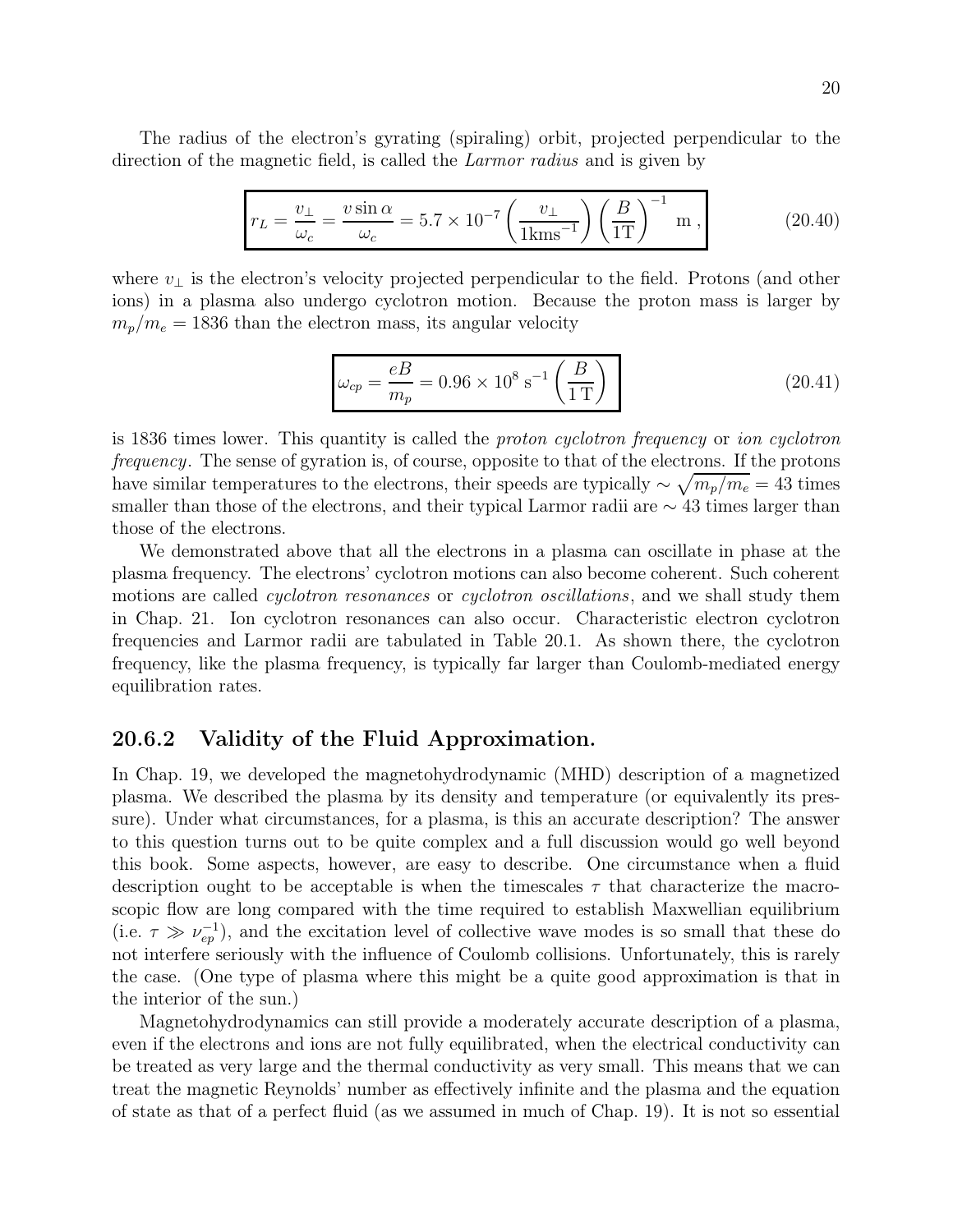that the actual particle distribution functions be Maxwellian, merely that they have second moments that can be associated with a (roughly defined) common temperature.

Quite often in plasma physics almost all of the dissipation is localized, for example to the vicinity of a shock front, and the remainder of the flow can be treated using MHD. The MHD description then provides a boundary condition for a fuller plasma physical analysis of the dissipative region. This simplifies the analysis of such situations.

The great advantage of fluid descriptions, and the reason why physicists abandon them with such reluctance, is that they are much simpler than other descriptions of a plasma. One only has to cope with the fluid pressure, density, and velocity and does not have to deal with an elaborate statistical description of the positions and velocities of all the particles. Generalizations of the simple fluid approximation have therefore been devised which can extend the domain of validity of simple MHD ideas.

One extension, which we develop in the following chapter, is to treat the protons and the electrons as two separate fluids and derive dynamical equations that describe their (coupled) evolution. Another extension, which we describe now, is to acknowledge that, in most plasmas, the cyclotron period is very short compared with the Coulomb collision time and that the timescale on which energy is transferred backwards and forwards between the electrons and the protons and the electromagnetic field is intermediate between  $\omega_c^{-1}$  and  $\nu_{ee}^{-1}$ . Intuitively, this allows the electron and proton velocity distributions to become axisymmetric with respect to the magnetic field direction, though not fully isotropic. In other words, we can characterize the plasma using a density and two separate components of pressure, one associated with motion along the direction of the magnetic field, and the other with gyration around the field lines.

For simplicity, let us just consider the electrons and their stress tensor, which we can write as

$$
T_e^{jk} = \int \mathcal{N}_e \, p^j p^k \frac{d^3 p}{m} \,, \tag{20.42}
$$

[Eq.  $(3.30d)$ ], where  $\mathcal{N}_e$  is the electron number density in phase space. If we orient Cartesian axes so that the direction of  $e_z$  is parallel to the local magnetic field, then

$$
||T_e^{jk}|| = \begin{bmatrix} P_{e\perp} & 0 & 0 \\ 0 & P_{e\perp} & 0 \\ 0 & 0 & P_{e\parallel} \end{bmatrix} ,
$$
 (20.43)

where  $P_{e\perp}$  is the electron pressure perpendicular to **B**, and  $P_{e\parallel}$  is the electron pressure parallel to B. Now suppose that there is a compression or expansion on a timescale that is long compared with the cyclotron period but short compared with the Coulomb collision timescale, so we should not expect that  $P_{e\perp}$  is equal to  $P_{e\parallel}$  and we anticipate that they will evolve with density according to different laws.

The adiabatic indices governing  $P_{\perp}$  and  $P_{\parallel}$  in such a situation are easily derived from kinetic theory arguments (Exercise 20.11): For compression perpendicular to B and no change of length along B,

$$
\gamma_{\perp} \equiv \left(\frac{\partial \ln P_{\perp}}{\partial \ln \rho}\right)_{s} = 2 \ , \quad \gamma_{\parallel} \equiv \left(\frac{\partial \ln P_{\parallel}}{\partial \ln \rho}\right)_{s} = 1 \ . \tag{20.44}
$$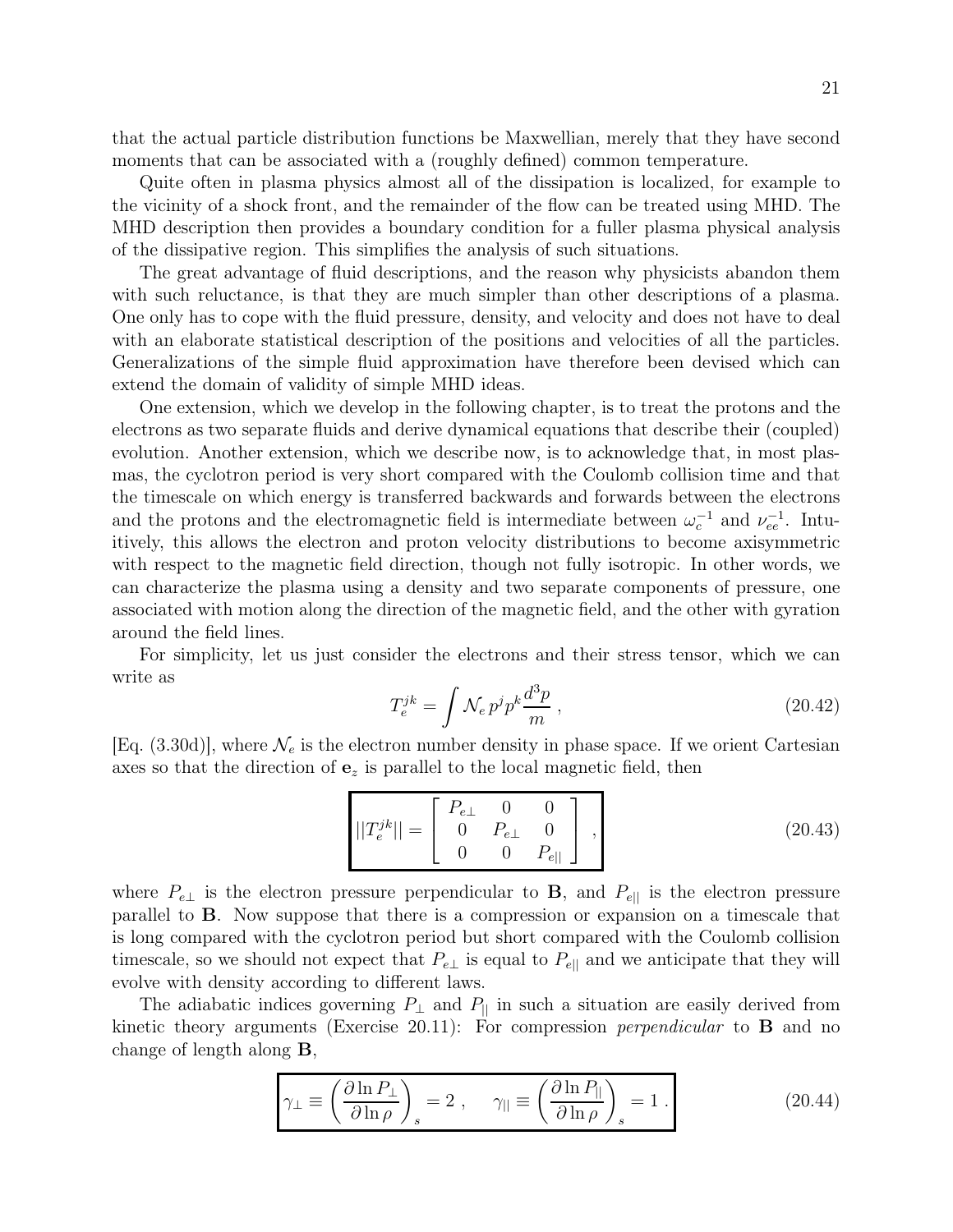and for compression parallel to B and no change of transverse area,

$$
\gamma_{\perp} \equiv \left(\frac{\partial \ln P_{\perp}}{\partial \ln \rho}\right)_{s} = 1 , \quad \gamma_{\parallel} \equiv \left(\frac{\partial \ln P_{\parallel}}{\partial \ln \rho}\right)_{s} = 3 . \tag{20.45}
$$

By contrast if the expansion is sufficiently slow that Coulomb collisions are effective (though not so slow that heat conduction can operate), then we expect the velocity distribution to maintain isotropy and both components of pressure to evolve according to the law appropriate to a monatomic gas,

$$
\gamma = \left(\frac{\partial \ln P_{\perp}}{\partial \ln \rho}\right)_{s} = \left(\frac{\partial \ln P_{\parallel}}{\partial \ln \rho}\right)_{s} = \frac{5}{3}.
$$
\n(20.46)

#### 20.6.3 Conductivity Tensor

As is evident from the foregoing remarks, if we are in a regime where Coulomb scattering really does determine the particle mean free path, then an extremely small magnetic field strength suffices to ensure that individual particles complete gyrational orbits before they collide. Specifically, for electrons, the deflection time  $t_D$ , given by Eq. (20.20) exceeds  $\omega_c^{-1}$  if

$$
B \gtrsim 10^{-12} \left(\frac{n}{1 \text{cm}^{-3}}\right) \left(\frac{T_e}{1 \text{K}}\right)^{-3/2} \text{ T.}
$$
 (20.47)

This is almost always the case. It is also almost always true for the ions.

When inequality (20.47) is satisfied, the transport coefficients must be generalized to form tensors. Let us compute the electrical conductivity tensor for a plasma in which a steady electric field E is applied. Once again orienting our coordinate system so that the magnetic field is parallel to  $e_z$ , we can write down an equation of motion for the electrons by balancing the electromagnetic acceleration with the average rate of loss of momentum due to collisions.

$$
-e(\mathbf{E} + \mathbf{v} \times \mathbf{B}) - m_e \nu_D \mathbf{v} = 0 \tag{20.48}
$$

Solving for the velocity we obtain

$$
\begin{pmatrix} v_x \\ v_y \\ v_z \end{pmatrix} = -\frac{e}{m_e \nu_D (1 + \omega_c^2 / \nu_D^2)} \begin{pmatrix} 1 & \omega_c / \nu_D & 0 \\ -\omega_c / \nu_D & 1 & 0 \\ 0 & 0 & 1 + \omega_c^2 / \nu_D^2 \end{pmatrix} \begin{pmatrix} E_x \\ E_y \\ E_z \end{pmatrix} . \tag{20.49}
$$

As the current density is  $\mathbf{j}_e = -n\mathbf{v} = \kappa_e \mathbf{E}$ , the electrical conductivity tensor is given by

$$
\kappa_e = \frac{ne^2}{m_e \nu_D (1 + \omega_c^2 / \nu_D^2)} \left( \begin{array}{ccc} 1 & \omega_c / \nu_D & 0 \\ -\omega_c / \nu_D & 1 & 0 \\ 0 & 0 & 1 + \omega_c^2 / \nu_D^2 \end{array} \right) \tag{20.50}
$$

It is apparent from the form of this conductivity tensor that when  $\omega_c \gg \nu_D$  (as is almost always the case), the conductivity perpendicular to the magnetic field is greatly inhibited,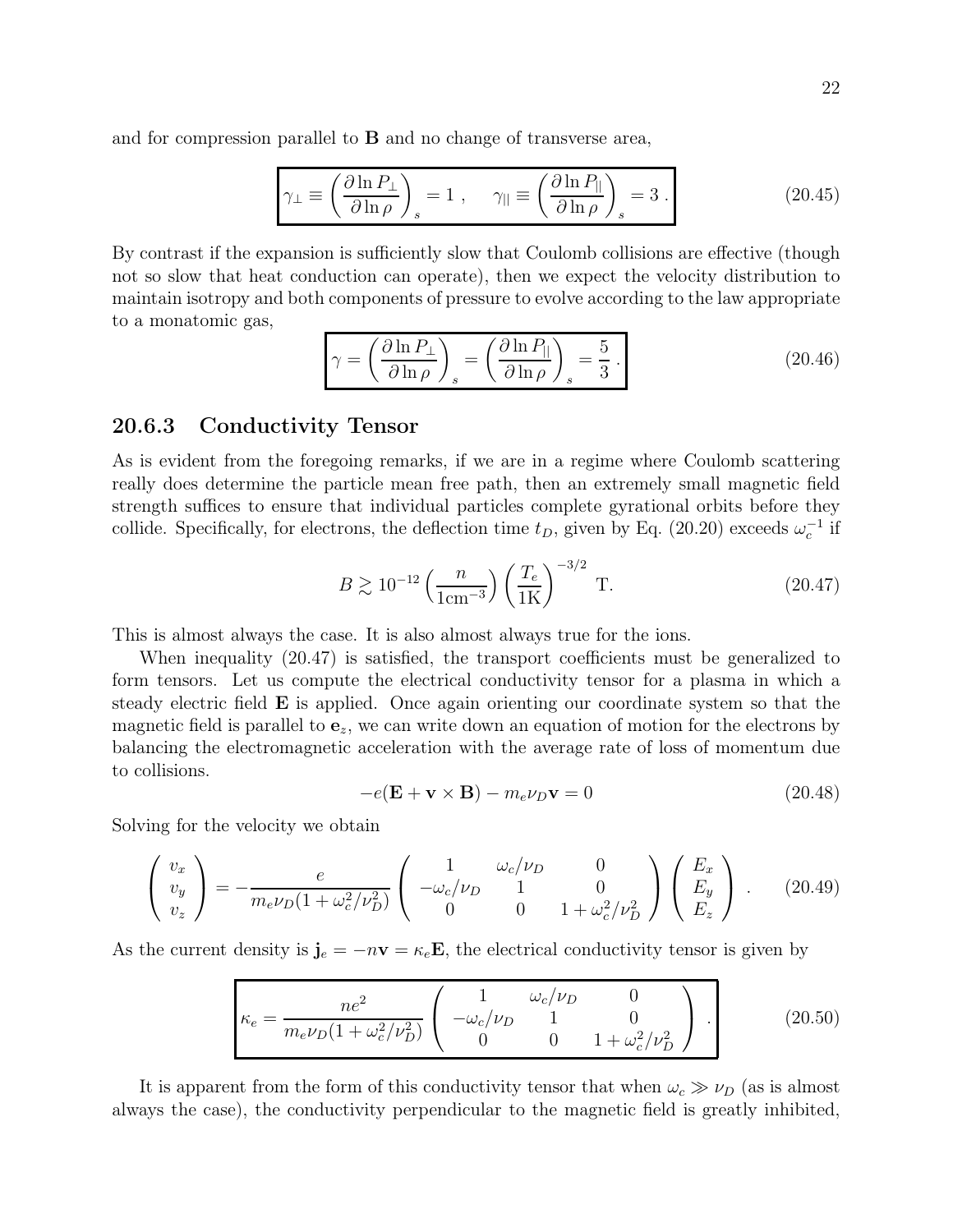whereas that along the magnetic field is unaffected. Similar remarks apply to the flow of heat. It is therefore often assumed that only transport parallel to the field is effective. However, as is made clear in the next section, if the plasma is inhomogeneous, cross-field transport can be quite rapid in practice.

\*\*\*\*\*\*\*\*\*\*\*\*\*\*\*\*\*\*\*\*\*\*\*\*\*\*\*\*

#### EXERCISES

#### Exercise 20.9 Example: Relativistic Larmor radius

Use the relativistic equation of motion to show that the relativistic electron cyclotron frequency is  $\omega_c = eB/\gamma m_e$  where  $\gamma = 1/\sqrt{1 - v^2}$  is the electron Lorentz factor. What is the relativistic Larmor radius?

#### Exercise 20.10 Example: Ultra-High-Energy Cosmic Rays

The most energetic cosmic ray reported in recent years is believed to be a proton and to have an energy  $\sim 3 \times 10^{20}$  eV. In order to arrive at earth, it must have passed through a perpendicular Galactic magnetic field of strength 0.3 nT for a distance of ∼ 1000 light year. Through what angle will it have been deflected?

Exercise 20.11 Problem: Adiabatic Indices for Rapid Compression of a Magnetized Plasma Consider a plasma in which, in the local mean rest frame of the electrons, the electron stress tensor has the form (20.43) with  $e<sub>z</sub>$  the direction of the magnetic field. The following analysis for the electrons can be carried out independently for the ions, with the same resulting formulae.

(a) Show that

$$
P_{e||} = nm_e \langle v_{||}^2 \rangle \ , \quad P_{e\perp} = \frac{1}{2} nm_e \langle |\mathbf{v}_{\perp}|^2 \rangle \ , \tag{20.51}
$$

where  $\langle v_{||}^2 \rangle$  is the mean square electron velocity parallel to **B** and  $\langle |\mathbf{v}_\perp|^2 \rangle$  is the mean square velocity orthogonal to **B**. (The velocity distributions are *not* assumed to be Maxwellian.)

(b) Consider a fluid element with length l along the magnetic field and cross sectional area A orthogonal to the field. Let  $\bar{v}$  be the mean velocity of the electrons ( $\bar{v} = 0$  in the mean electron rest frame) and let  $\theta$  and  $\sigma_{jk}$  be the expansion and shear of the mean electron motion as computed from  $\bar{v}$ . Show that

$$
\frac{dl/dt}{l} = \frac{1}{3}\theta + \sigma^{jk}b_j b_k \ , \quad \frac{dA/dt}{A} = \frac{2}{3}\theta - \sigma^{jk}b_j b_k \ , \tag{20.52}
$$

where  $\mathbf{b} = \mathbf{B}/|\mathbf{B}| = \mathbf{e}_z$  is a unit vector in the direction of the magnetic field.

(c) Assume that the timescales for compression and shearing are short compared to the Coulomb-scattering electron-deflection timescale,  $\tau \ll t_{D,e}$ . Show, using the laws of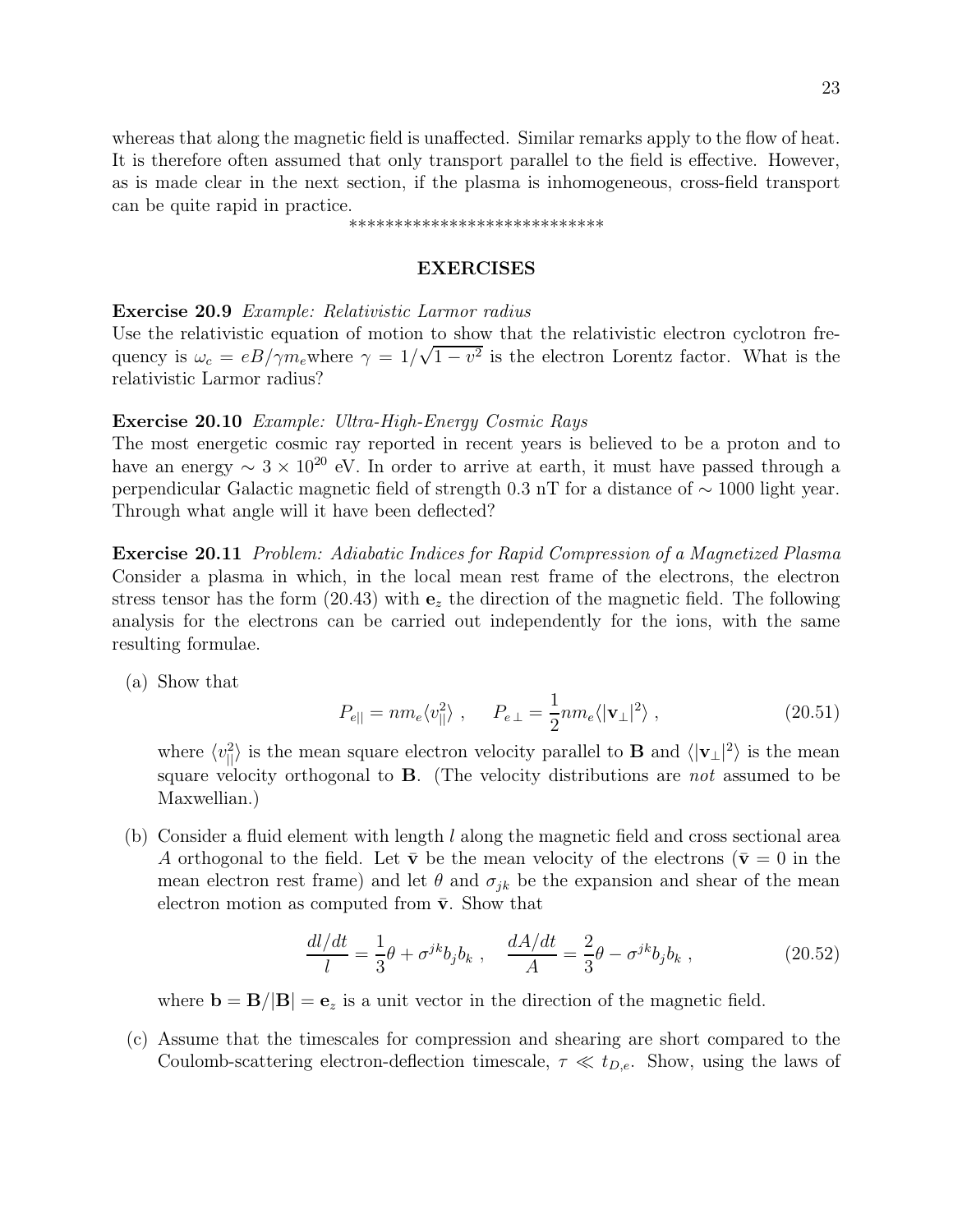energy and particle conservation, that

$$
\frac{1}{\langle v_{||}^2 \rangle} \frac{d\langle v_{||}^2 \rangle}{dt} = -\frac{2}{l} \frac{dl}{dt},
$$
\n
$$
\frac{1}{\langle v_{\perp}^2 \rangle} \frac{d\langle v_{\perp}^2 \rangle}{dt} = -\frac{1}{A} \frac{dA}{dt},
$$
\n
$$
\frac{1}{n} \frac{dn}{dt} = -\frac{1}{l} \frac{dl}{dt} - \frac{1}{A} \frac{dA}{dt}.
$$
\n(20.53)

(d) Show that

$$
\frac{1}{P_{e||}} \frac{dP_{e||}}{dt} = -3 \frac{dl/dt}{l} - \frac{dA/dt}{A} = -\frac{5}{3} \theta - 2\sigma^{jk} b_j b_k ,
$$
  

$$
\frac{1}{P_{e\perp}} \frac{dP_{e\perp}}{dt} = -\frac{dl/dt}{l} - 2\frac{dA/dt}{A} = -\frac{5}{3} \theta + \sigma^{jk} b_j b_k .
$$
 (20.54)

- (e) Show that when the fluid is expanding or compressing entirely perpendicular to B, with no expansion or compression along **B**, the pressures change in accord with the adiabatic indices of Eq. (20.44). Show, similarly, that when the fluid expands or compresses along B, with no expansion or compression in the perpendicular direction, the pressures change in accord with the adiabatic indices of Eq. (20.45).
- (f) Hence derive the so-called double adiabatic equations of state

$$
P_{\perp}^2 P_{\parallel} \propto n^5 \ , \quad P_{\perp} \propto nB \ , \tag{20.55}
$$

valid for changes on timescales long compared with the cyclotron period but short compared with all Coulomb collision times.<sup>10</sup>

\*\*\*\*\*\*\*\*\*\*\*\*\*\*\*\*\*\*\*\*\*\*\*\*\*\*\*\*

## 20.7 Adiabatic Invariants

In the next three chapters we shall meet a variety of plasma phenomena that can be understood in terms of the orbital motions of individual electrons and ions. These phenomena typically entail motions in an electromagnetic field that is nearly, but not quite spatially homogeneous on the scale of the Larmor radius  $r<sub>L</sub>$ , and that is nearly but not quite constant during a cyclotron period  $2\pi/\omega_c$ . In this section, in preparation for the next three chapters, we shall review charged particle motion in such nearly homogeneous, nearly time-independent fields.

Since the motions of electrons are usually of greater interest than those of ions, we shall presume throughout this section that the charged particle is an electron; and we shall denote its charge by  $-e$  and its mass by  $m_e$ .

<sup>&</sup>lt;sup>10</sup>See Chew, Goldberger & Low  $(1956)$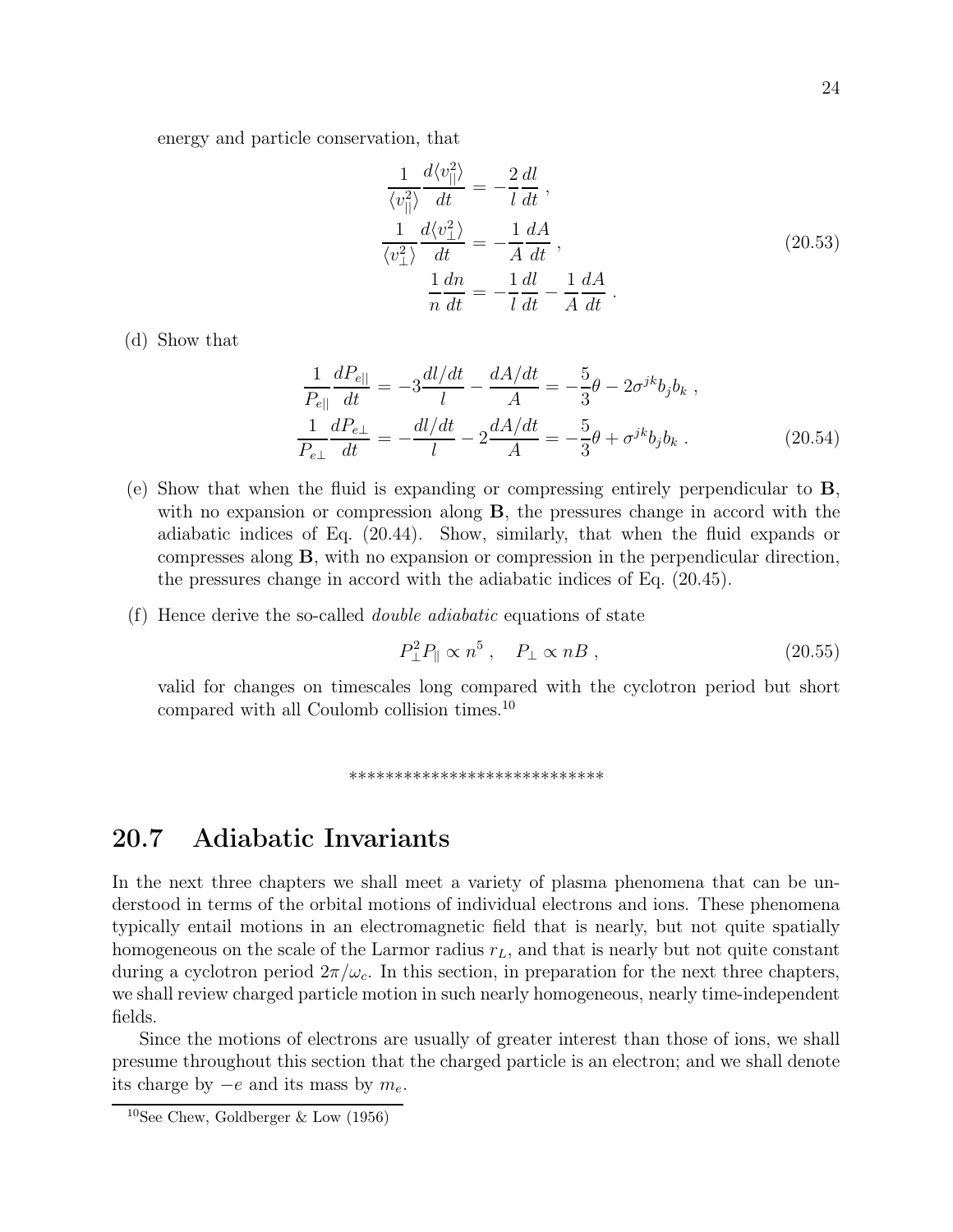

Fig. 20.4: The proton motion (upper diagram) and electron motion (lower diagram) orthogonal to the magnetic field, when there are constant electric and magnetic fields with  $|\mathbf{E} \times \mathbf{B}| < B^2c$ . Each electron and proton moves in a circle with a superposed drift velocity  $\mathbf{v}_D$  given by Eq. (20.56).

### 20.7.1 Homogeneous, time-independent magnetic field and no electric field

From the nonrelativistic version of the Lorentz force equation,  $d\mathbf{v}/dt = -(e/m_e)\mathbf{v} \times \mathbf{B}$ , one readily deduces that an electron in a homogeneous, time-independent magnetic field B moves with uniform velocity  $\mathbf{v}_{\parallel}$  parallel to the field, and moves perpendicular to the field in a circular orbit with the cyclotron frequency  $\omega_c = eB/m_e$  and Larmor radius  $r_L = m_e v_\perp/eB$ . Here  $v_{\perp}$  is the electron's time-independent transverse speed (speed perpendicular to **B**).

#### 20.7.2 Homogeneous time-independent electric and magnetic fields

Suppose that the homogeneous magnetic field B is augmented by a homogeneous electric field **E**; and assume, initially, that  $|\mathbf{E} \times \mathbf{B}| < B^2c$ . Then examine the electric and magnetic fields in a new reference frame, one that moves with the velocity

$$
\mathbf{v}_D = \frac{\mathbf{E} \times \mathbf{B}}{B^2} \tag{20.56}
$$

relative to the original frame. Note that the moving frame's velocity  $\mathbf{v}_D$  is perpendicular to both the magnetic field and the electric field. From the Lorentz transformation law for the electric field,  $\mathbf{E}' = \gamma(\mathbf{E} + \mathbf{v}_D \times \mathbf{B})$ , we infer that in the moving frame the electric field and the magnetic field are parallel to each other. As a result, in the moving frame the electron's motion perpendicular to the magnetic field is purely circular; and, correspondingly, in the original frame its perpendicular motion consists of a *drift* with velocity  $\mathbf{v}_D$ , and superimposed on that drift, a circular motion (Fig. 20.4). In other words, the electron moves in a circle whose center (the electron's *guiding center*) drifts with velocity  $\mathbf{v}_D$ . Notice that the drift velocity (20.56) is independent of the electron's charge and mass, and thus is the same for ions as for electrons. This drift is called the  $\mathbf{E} \times \mathbf{B}$  drift.

When the component of the electric field orthogonal to  $B$  is so large that the drift velocity computed from (20.56) exceeds the speed of light, the electron's guiding center, of course, cannot move with that velocity. Instead, the electric field drives the electron up to higher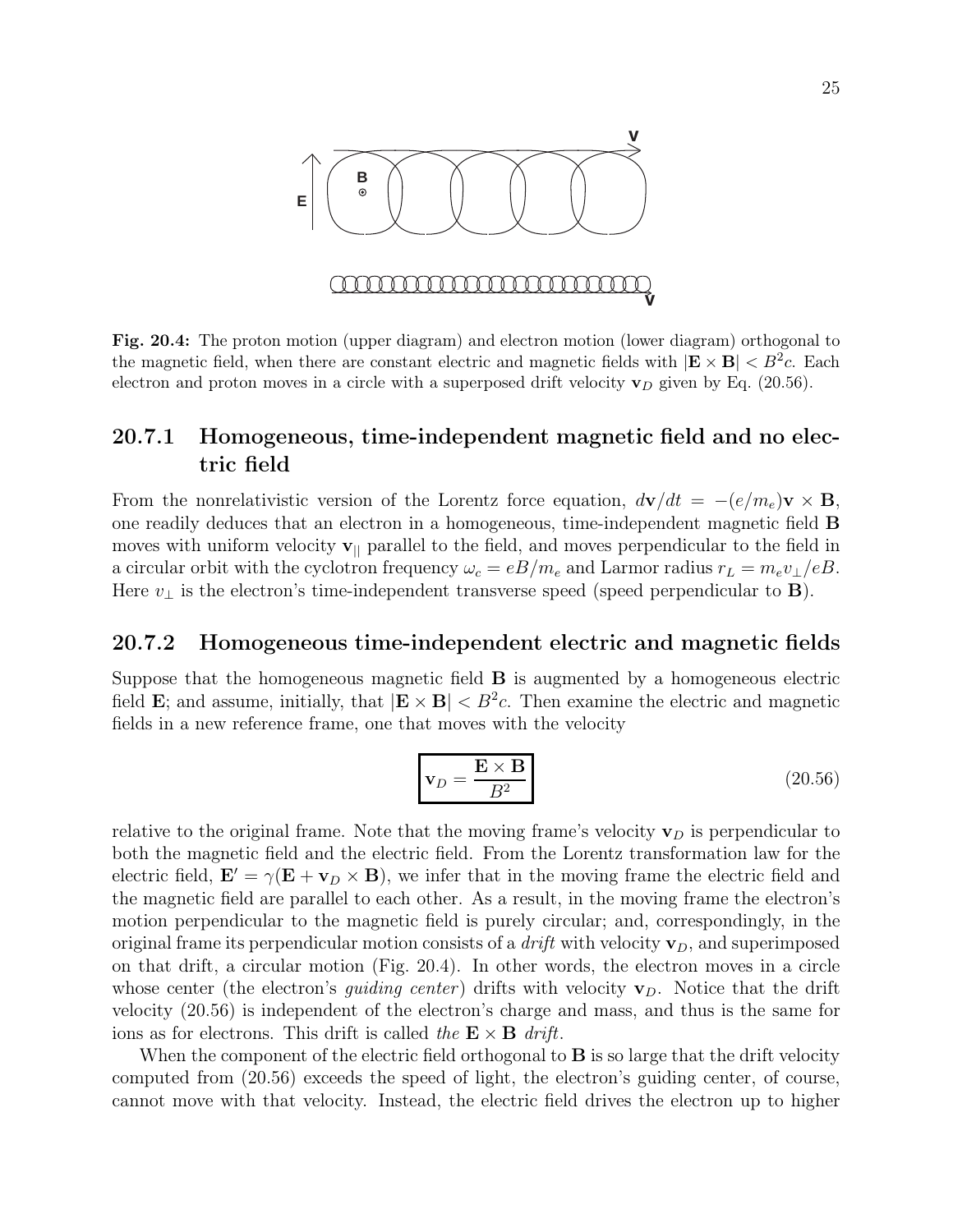and higher velocities as time passes, but in a sinusoidally modulated manner. Ultimately the electron velocity gets arbitrarily close to the speed of light.

When a uniform, time-independent gravitational field  $g$  accompanies a uniform, timeindependent magnetic field B, its effect on an electron will be the same as that of an electric field  $\mathbf{E}_{\text{equivalent}} = -(m_e/e)\mathbf{g}$ : The electron's guiding center will acquire a drift velocity

$$
\mathbf{v}_D = -\frac{m_e}{e} \frac{\mathbf{g} \times \mathbf{B}}{B^2} \,, \tag{20.57}
$$

and similarly for a proton. This *gravitational drift* velocity is typically very small.

#### 20.7.3 Inhomogeneous, time-independent magnetic field

When the electric field vanishes, the magnetic field is spatially *inhomogeneous* and timeindependent, and the inhomogeneity scale is large compared to the Larmor radius  $r<sub>L</sub>$  of the electron's orbit, the electron motion is nicely described in terms of a guiding center.

Consider, first, the effects of a curvature of the field lines (Fig. 20.5a). Suppose that the speed of the electron along the field lines is  $v_{\parallel}$ . We can think of this as a guiding center motion. As the field lines bend in, say, the direction of the unit vector **n** with radius of curvature R, this longitudinal guiding-center motion experiences the acceleration  $\mathbf{a} = v_{\parallel}^2 \mathbf{n}/R$ . That acceleration is equivalent to the effect of an electric field  $\mathbf{E}_{\text{effective}} = (-m_e/e)v_{\parallel}^2 \mathbf{n}/R$ , and it therefore produces a drift of the guiding center with  $\mathbf{v}_D = (\mathbf{E}_{\text{effective}} \times \mathbf{B})/B^2$ . Since the curvature R of the field line and the direction **n** of its bend are given by  $B^{-2}(\mathbf{B}\cdot\mathbf{\nabla})\mathbf{B} = \mathbf{n}/R$ , this curvature drift velocity is

$$
\mathbf{v}_D = \frac{m_e v_{\parallel}^2 c}{e} \mathbf{B} \times \frac{(\mathbf{B} \cdot \nabla)\mathbf{B}}{B^4} \,. \tag{20.58}
$$

Notice that the magnitude of this drift is

$$
v_D = \frac{r_L}{R} \frac{v_{\parallel}}{v_{\perp}} v_{\parallel} \,. \tag{20.59}
$$

A second kind of inhomogeneity is a transverse spatial gradient of the magnitude of B. As is shown in Fig. 20.5b, such a gradient causes the electron's circular motion to be tighter (smaller radius of curvature of the circle) in the region of larger  $B$  than in the region of smaller B; and this difference in radii of curvature clearly induces a drift. It is straightforward to show that the resulting *gradient drift* velocity is

$$
\mathbf{v}_D = \frac{-m_e v_\perp^2 c}{2e} \frac{\mathbf{B} \times \nabla B}{B^3} \,. \tag{20.60}
$$

A third, and last, kind of inhomogeneity is a longitudinal gradient of the magnitude of B Fig. 20.5c. Such a gradient results from the magnetic field lines converging toward each other (or diverging away from each other). The effect of this convergence is most easily inferred in a frame that moves longitudinally with the electron. In such a frame the magnetic field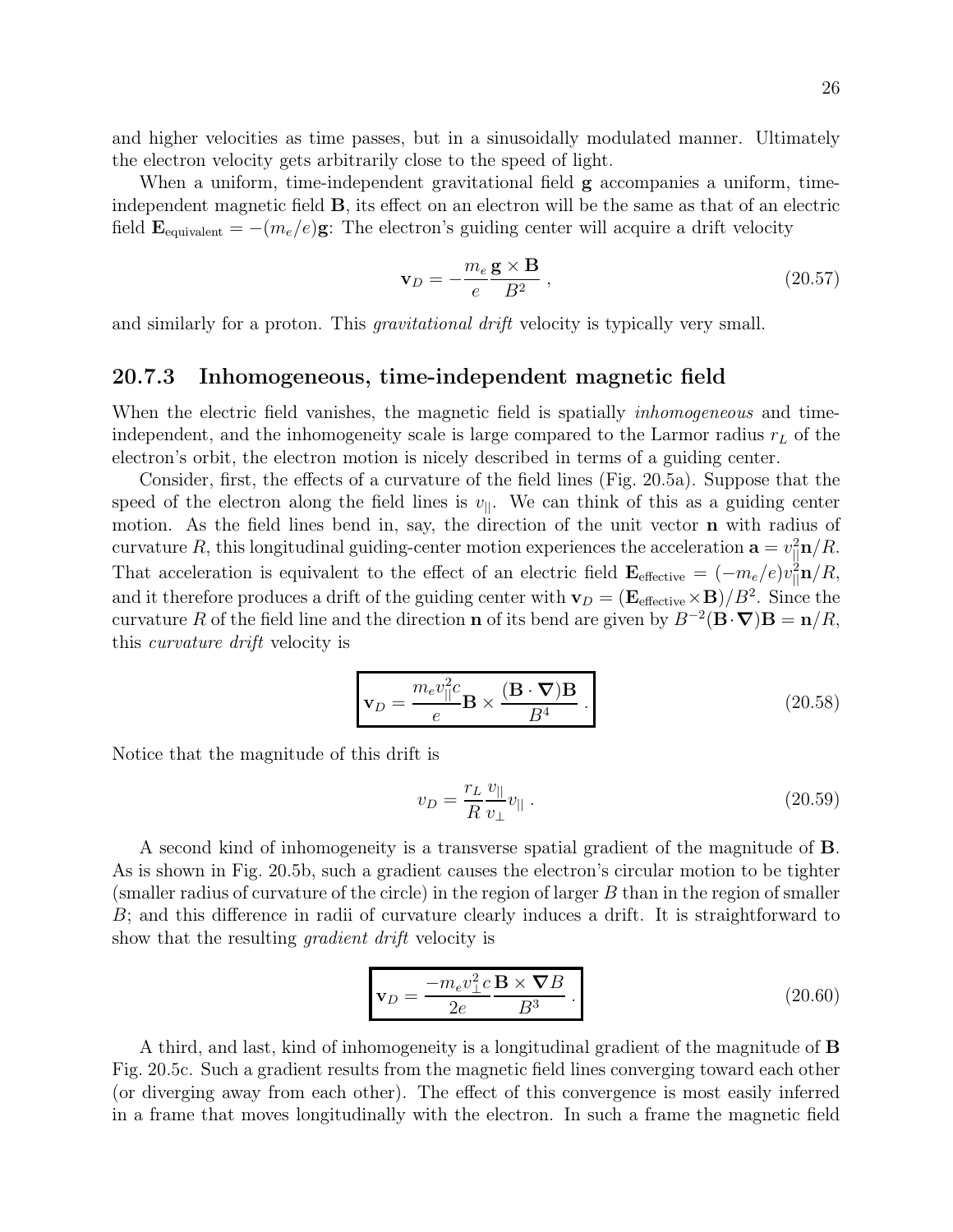

Fig. 20.5: An electron's motion in a time-independent, inhomogeneous magnetic field. (a) The drift induced by the curvature of the field lines. (b) The drift induced by a transverse gradient of the magnitude of the magnetic field. (c) The change in electron pitch angle induced by a longitudinal gradient of the magnitude of the magnetic field.

changes with time,  $\partial \mathbf{B}'/\partial t \neq 0$ , and correspondingly there is an electric field that satisfies  $\nabla \times \mathbf{E}' = -\partial \mathbf{B}'/\partial t$ . The kinetic energy of the electron as measured in this longitudinally moving frame is the same as the transverse energy  $\frac{1}{2}m_e v_\perp^2$  in the original frame. This kinetic energy is forced to change by the electric field **E'**. The change in energy during one circuit around the magnetic field is

$$
\Delta\left(\frac{1}{2}m_e v_\perp^2\right) = -e\oint \mathbf{E}' \cdot d\mathbf{l} = e\int \frac{\partial \mathbf{B}'}{\partial t} \cdot d\mathbf{A} = e\left(\frac{\omega_c}{2\pi} \Delta B\right) \pi r_L^2 = \frac{m_e v_\perp^2}{2} \frac{\Delta B}{B} \,. \tag{20.61}
$$

Here the second expression involves a line integral once around the electron's circular orbit and has  $\partial \mathbf{B}'/\partial t$  parallel to  $d\mathbf{A}$ ; the third expression involves a surface integral over the interior of the orbit; in the fourth the time derivative of the magnetic field has been expressed as  $(\omega_c/2\pi)\Delta B$  where  $\Delta B$  is the change in magnetic field strength along the electron's guiding center during one circular orbit.

Equation (20.61) can be rewritten as a conservation law along the world line of the electron's guiding center:

$$
\frac{m_e v_\perp^2}{2B} = \text{constant} \tag{20.62}
$$

Notice that the conserved quantity  $m_e v_\perp^2/2B$  is equal to  $1/2\pi$  times the total magnetic flux threading through the electron's circular orbit,  $\pi r_L^2 B$ ; thus, the electron moves along the field lines in such a manner as to keep the magnetic flux enclosed within its orbit always constant; see Fig. 20.5c. A second interpretation of (20.62) is in terms of the magnetic moment created by the electron's circulatory motion; that moment is  $\mu = (-m_e v_\perp^2/2B^2)B$ ; and its magnitude is the conserved quantity

$$
\mu = \frac{m_e v_\perp^2}{2B} = \text{constant} . \tag{20.63}
$$

An important consequence of the conservation law (20.62) is a gradual change in the electron's pitch angle

$$
\alpha \equiv \tan^{-1}(v_{\parallel}/v_{\perp}) \tag{20.64}
$$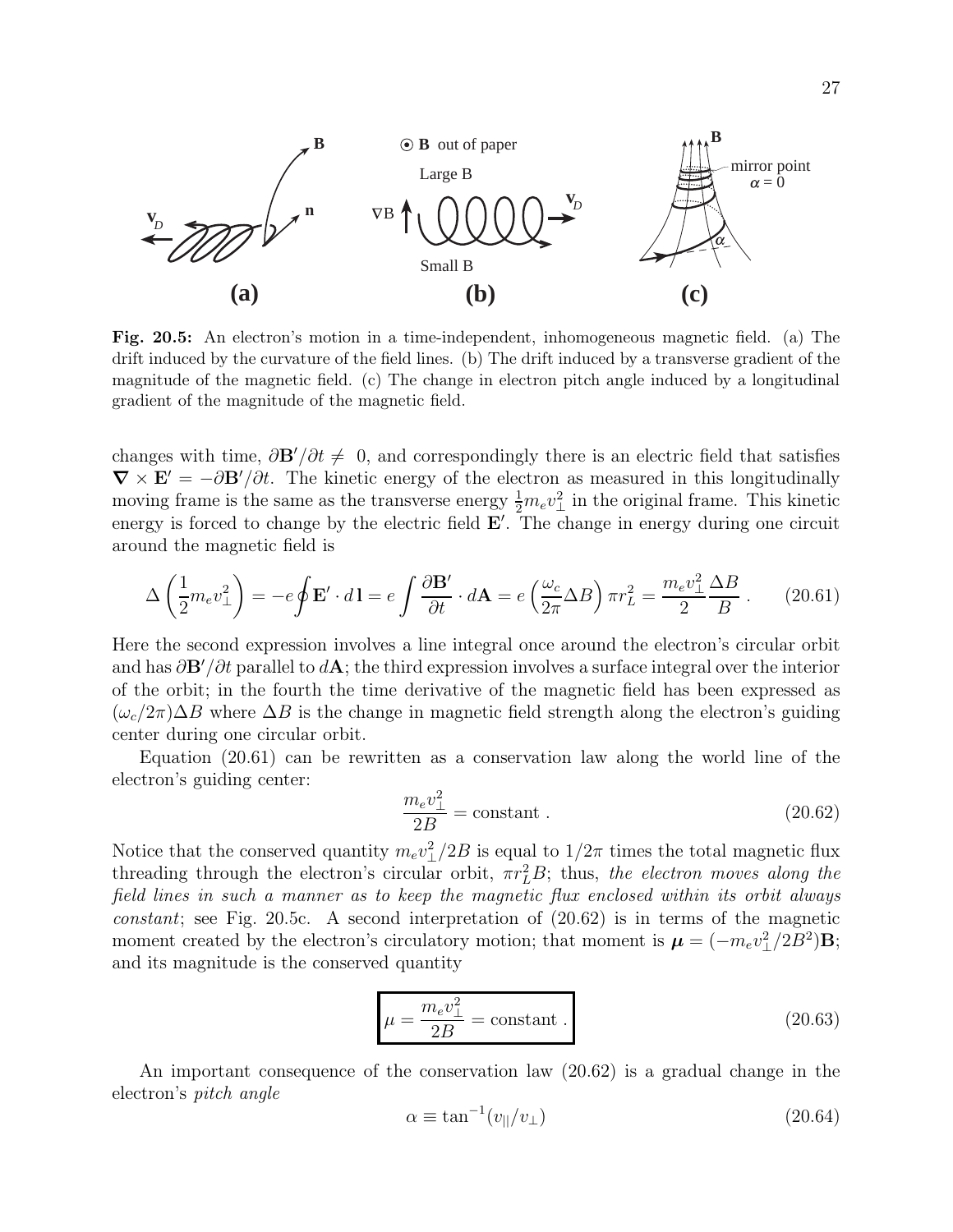

Fig. 20.6: Two examples of the mirroring of particles in an inhomogeneous magnetic field: (a) A magnetic bottle. (b) The earth's van Allen belts.

as it spirals along the converging field lines: Because there is no electric field in the original frame, the electron's total kinetic energy is conserved in that frame,

$$
E_{\rm kin} = m_e \frac{1}{2} (v_{\parallel}^2 + v_{\perp}^2) = \text{constant} \ . \tag{20.65}
$$

This, together with the constancy of  $\mu = m_e v_\perp^2 / 2B$  and the definition (20.64) of the electron pitch angle, implies that the pitch angle varies with magnetic field strength as

$$
\tan^2 \alpha = \frac{E_{\rm kin}}{\mu B} - 1.
$$
 (20.66)

Notice that as the field lines converge, B increases in magnitude, and  $\alpha$  decreases. Ultimately, when B reaches a critical value  $B_{\text{crit}} = E_{\text{kin}}/\mu$ , the pitch angle  $\alpha$  goes to zero. The electron then "reflects" off the strong-field region and starts moving back toward weak fields, with increasing pitch angle. The location at which the electron reflects is called the electron's mirror point.

Figure 20.6 shows two examples of this mirroring. The first example is a "magnetic bottle." Electrons whose pitch angles at the center of the bottle are sufficiently small have mirror points within the bottle and thus cannot leak out. The second example is the van Allen belts of the earth. Electrons (and also ions) travel up and down the magnetic field lines of the van Allen belts, reflecting at mirror points.

It is not hard to show that the gradient of B can be split up into the three pieces we have studied: a curvature with no change of  $B = |{\bf B}|$  (Fig. 20.5a), a change of B orthogonal to the magnetic field (Fig. 20.5b), and a change of B along the magnetic field (Fig. 20.5c). When (as we have assumed) the lengthscales of these changes are far greater than the electron's Larmor radius, their effects on the electron's motion superpose linearly.

### 20.7.4 A slowly time varying magnetic field

When the magnetic field changes on timescales long compared to the cyclotron period  $2\pi/\omega_c$ , its changes induce alterations of the electron's orbit that can be deduced with the aid of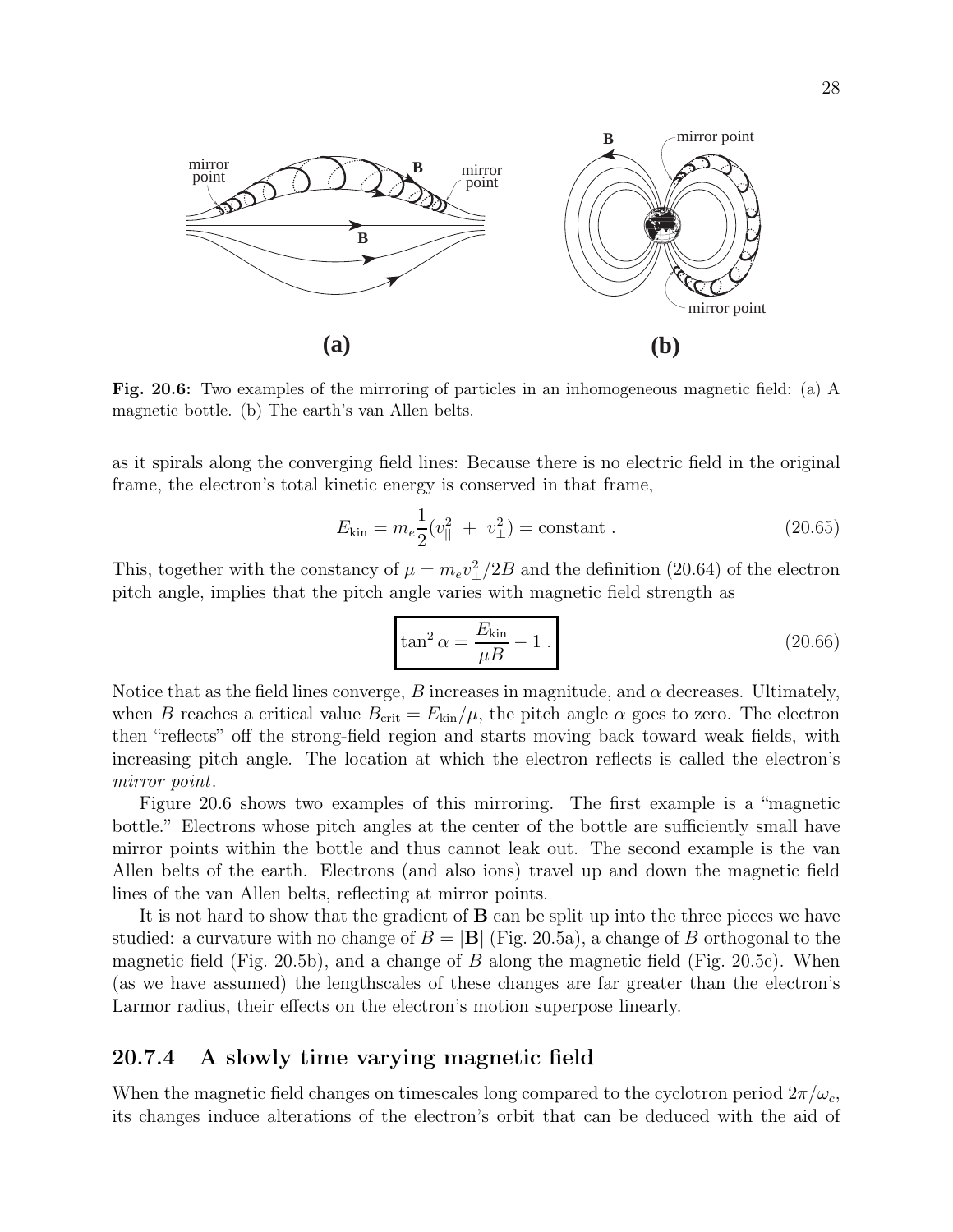adiabatic invariants—i.e., quantities that are invariant when the field changes adiabatically  $(slowly).<sup>11</sup>$ 

The conserved magnetic moment  $\mu = m_e v_\perp^2/2B$  associated with an electron's transverse, circular motion is an example of an adiabatic invariant. We proved its invariance in Eqs. (20.61) and (20.62) above (where we were computing in a reference frame in which the magnetic field changed slowly, and associated with that change there was a weak electric field). This adiabatic invariant can be shown to be, aside from a constant multiplicative factor  $2\pi m_e c/e$ , the action associated with the electron's circular motion,  $J_\phi = \oint p_\phi d\phi$ . Here  $\phi$  is the angle around the circular orbit and  $p_{\phi} = m_e v_{\perp} r_L - e A_{\phi}$  is the  $\phi$  component of the electron's canonical momentum. The action  $J_{\phi}$  is a well-known adiabatic invariant.

Whenever a slightly inhomogeneous magnetic field varies slowly in time, not only is  $\mu = m_e v_\perp^2 / 2B$  adiabatically invariant (conserved); so also are two other actions. One is the action associated with motion from one mirror point of the magnetic field to another and back,

$$
J_{\parallel} = \oint \mathbf{p}_{\parallel} \cdot d\mathbf{1} \,. \tag{20.67}
$$

Here  $\mathbf{p}_{\parallel} = m_e \mathbf{v}_{\parallel} - e\mathbf{A}_{\parallel} = m_e \mathbf{v}_{\parallel}$  is the generalized (canonical) momentum along the field line, and  $d\mathbf{l}$  is distance along the field line; so the adiabatic invariant is the spatial average  $\langle v_{\parallel} \rangle$  of the longitudinal speed of the electron, multiplied by twice the distance  $\Delta l$  between mirror points,  $J_{\parallel} = 2 \langle v_{\parallel} \rangle \Delta l$ .

The other (third) adiabatic invariant is the action associated with the drift of the guiding center: an electron mirroring back and forth along the field lines drifts sideways, and by its drift it traces out a 2-dimensional surface to which the magnetic field is parallel—e.g., the surface of the magnetic bottle in Fig. 20.6a. The action of the electron's drift around this magnetic surface turns out to be proportional to the total magnetic flux enclosed within the surface. Thus, if the field geometry changes very slowly, the magnetic flux enclosed by the magnetic surface on which the electron moves is adiabatically conserved.

How nearly constant are the adiabatic invariants? The general theory of adiabatic invariants shows that, so long as the temporal changes of the magnetic field structure are smooth enough to be described by analytic functions of time, then the fractional failures of the adiabatic invariants to be conserved are of order  $e^{-\tau/P}$ , where  $\tau$  is the timescale on which the field changes and  $P$  is the period of the motion associated with the adiabatic invariant  $(2\pi/\omega_c)$  for the invariant  $\mu$ ; the mirroring period for the longitudinal action; the drift period for the magnetic flux enclosed in the electron's magnetic surface). Because the exponential  $e^{-\tau/P}$  dies out so quickly with increasing timescale  $\tau$ , the adiabatic invariants are conserved to very high accuracy whenever  $\tau \gg P$ .

#### \*\*\*\*\*\*\*\*\*\*\*\*\*\*\*\*\*\*\*\*\*\*\*\*\*\*\*\*

#### EXERCISES

#### Exercise 20.12 Example: Mirror Machine

<sup>&</sup>lt;sup>11</sup>See e.g. Landau & Lifshitz (1960), Northrop (1963).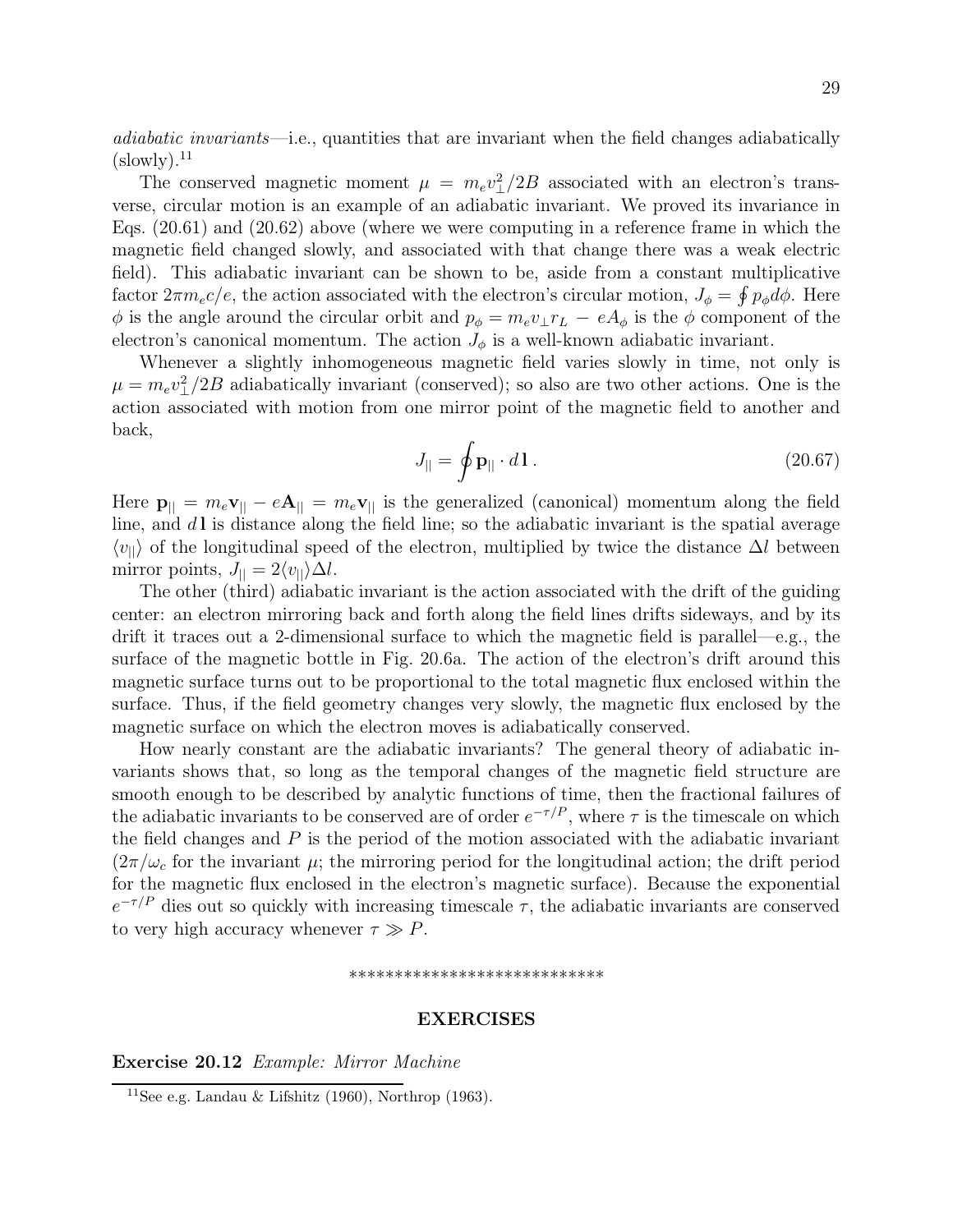

Fig. 20.7: Penning Trap for localizing individual charged particles. The magnetic field is uniform and parallel to the axis of symmetry  $e_3$ . The electric field is maintained between a pair of hyperboloidal caps and a hyperboloidal ring.

One method for confining hot plasma is to arrange electric coils so as to make a mirror machine in which the magnetic field has the geometry sketched in Fig. 20.6a. Suppose that the magnetic field in the center is 1 T and the field strength at the two necks is 10 T, and that plasma is introduced with an isotropic velocity distribution near the center of the bottle.

- (a) What fraction of the plasma particles will escape?
- (b) Sketch the pitch angle distribution function for the particles that remain.
- (c) Suppose that Coulomb collisions cause particles to diffuse in pitch angle  $\alpha$  with a diffusion coefficient

$$
D_{\alpha\alpha} \equiv \left\langle \frac{\Delta\alpha^2}{\Delta t} \right\rangle = t_D^{-1}
$$
 (20.68)

Estimate how long it will take most of the plasma to escape the mirror machine.

(d) What do you suspect will happen in practice?

#### Exercise 20.13 Challenge: Penning Traps

A clever technique for studying the behavior of individual electrons or ions is to entrap them using a combination of electric and magnetic fields. One of the simplest and most useful devices is the *Penning trap*.<sup>12</sup> Basically this comprises a uniform magnetic field  $B$  combined with a hyperboloidal electrostatic field that is maintained between hyperboloidal electrodes as shown in Fig. 20.7. The electrostatic potential has the form  $\Phi(\mathbf{x}) = \Phi_0(z^2 - x^2/2 - z^2/2)$  $y^2/2)/2d^2$ , where  $\Phi_0$  is the potential difference maintained across the electrodes, d is the minimum axial distance from the origin to the hyperboloidal cap as well as  $1/\sqrt{2}$  times the minimum radius of the ring electrode.

(a) Show that the potential satisfies Laplace's equation, as it must.

 $12$ Brown & Gabrielse  $(1986)$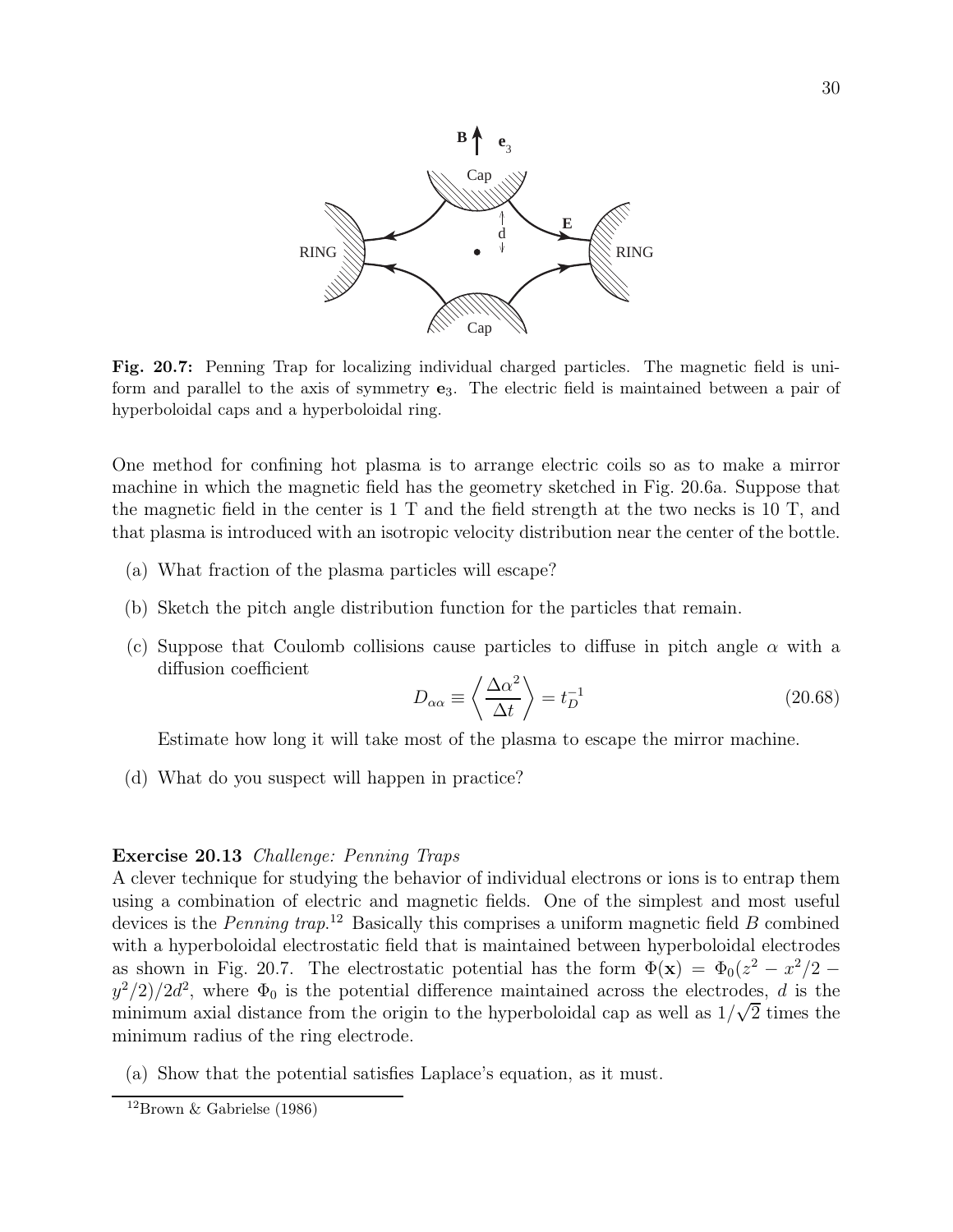- (b) Now consider an individual charged particle in the trap. Show that there can be three separate oscillations excited:
	- (i) Cyclotron orbits in the magnetic field with angular frequency  $\omega_c$ ,
	- (ii) "Magnetron" orbits produced by  $\mathbf{E} \times \mathbf{B}$  drift around the axis of symmetry with angular frequency  $\omega_m$ ,
	- (iii) Axial oscillations parallel to the magnetic field with angular frequency  $\omega_z$ .

Assume that  $\omega_m \ll \omega_z \ll \omega_c$  and show that  $\omega_z^2 \simeq 2\omega_m\omega_c$ .

- (c) Typically the potential difference across the electrodes is  $\sim$  10 V, the magnetic field strength is  $B \sim 6$  T, and the radius of the ring and the height of the caps above the center of the traps are ∼ 3 mm. Estimate the three independent angular frequencies for electrons and ions verifying the ordering  $\omega_m \ll \omega_z \ll \omega_c$ . Also estimate the maximum velocities associated with each of these oscillations if the particle is to be retained by the trap.
- (d) Solve the classical equation of motion exactly and demonstrate that the magnetron motion is formally unstable.

Penning traps have been used to perform measurements of the electron-proton mass ratio and the magnetic moment of the electron with unprecedented precision.

\*\*\*\*\*\*\*\*\*\*\*\*\*\*\*\*\*\*\*\*\*\*\*\*\*\*\*\*

# Bibliographic Note

For a very thorough treatment of the particle kinetics of plasmas, see Shkarofsky, Johnston and Bachynski (1966). For less detailed treatments see the relevant portions of Boyd and Sanderson (1969), Krall and Trivelpiece (1973), Jackson (1999), Schmidt (1979), and especially Spitzer (1962). For particle motion in inhomogeneous and time varying magnetic fields, see Northrop (1963) and the relevant portions of Jackson (1999).

# Bibliography

Binney, J.J. and Tremaine, S.D. 1987. Galactic Dynamics, Princeton, NJ: Princeton University Press.

Boyd, T.J.M. and Sanderson, J.J. 1969. Plasma Dynamics, London: Nelson.

Brown, L.S. and Gabrielse, G. 1986. "Geonium theory: Physics of a single electron or ion in a Penning trap." Reviews of Modern Physics, 58, 233.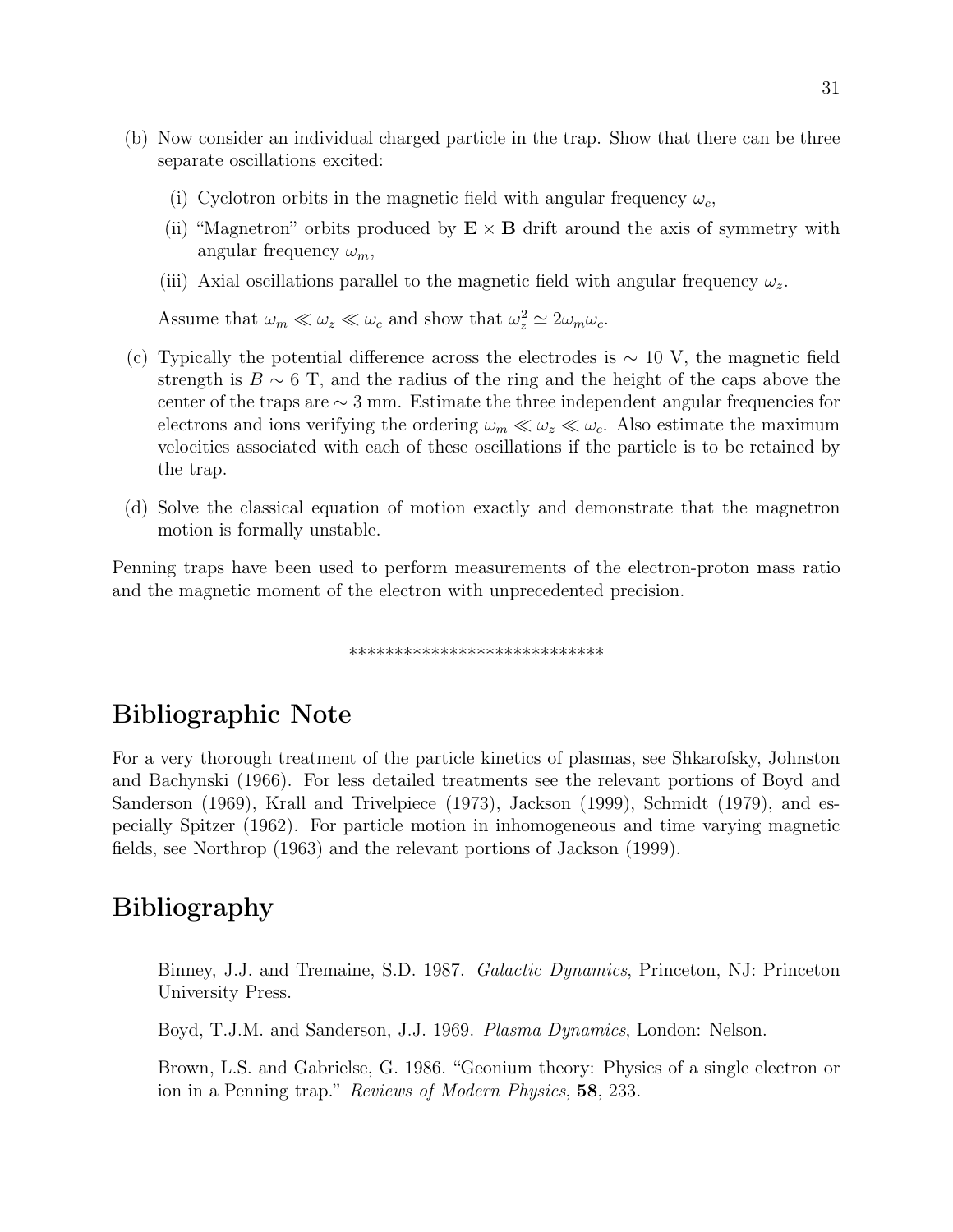#### Box 20.2 Important Concepts in Chapter 20

- Density-Temperature regime for plasmas, Sec. 20.2 and Fig. 20.1
- Examples of environments where plasmas occur, Sec. 20.2, Fig. 20.1, and Table 20.1
- Debye shielding, Debye length and Debye number, Secs. 20.3.1 and 20.3.2
- Plasma oscillations and plasma frequency, Sec. 20.3.3
- Coulomb logarithm, its role in quantifying the cumulative effects of small-angle Coulomb scatterings, and its typical values, Secs. 20.4.1, 20.4.2
- Deflection times  $t_D$  and rates  $\nu_D$  for Coulomb collisions (ee, pp and ep), Sec. 20.4.1
- Thermal equilibration times  $t_E$  and rates  $\nu_E = 1/t_E$  for Coulomb collisions (ee, pp, and ep and their ratios), Sec. 20.4.3
- Electric and thermal conductivity for an unmagnetized plasma when the principal impediment is Coulomb scattering, Sec. 20.5
- Anomalous resistivity and equilibration, Sec. 20.5
- Cyclotron frequency for electrons and protons; Larmor radius, Sec. 20.6.1
- Anisotropic pressures, adiabatic indices, and electrical conductivity in a magnetized plasma, Secs. 20.6.2 and 20.6.3
- Drift velocities:  $\mathbf{E} \times \mathbf{B}$  drift, curvature drift, and gradient drift, Secs. 20.7.2, and 20.7.3
- Adiabatic invariants for charged particle motion in an inhomogeneous, time-varying magnetic field, and the character of the particle motion, Secs. 20.7.3, 20.7.4, and Fig. 20.6

Chew, C.F., Goldberger, M.L. and Low, F.E. 1956. Proceedings of the Royal Society of London, A236, 112.

Crookes, W. (1879). Phil. Trans., 1, 135.

Heaviside, O. 1902. ????

Jackson, J.D. 1999. Classical Electrodynamics, third edition. New York: Wiley.

Kittel, C. 1958. Elementary Statistical Physics. New York: Wiley.

Krall, N.A. and Trivelpiece, A.W. 1973. Principles of Plasma Physics. New York: McGraw Hill.

Landau, L.D. and Lifshitz, E.M. 1960. Mechanics. Oxford: Pergamon Press.